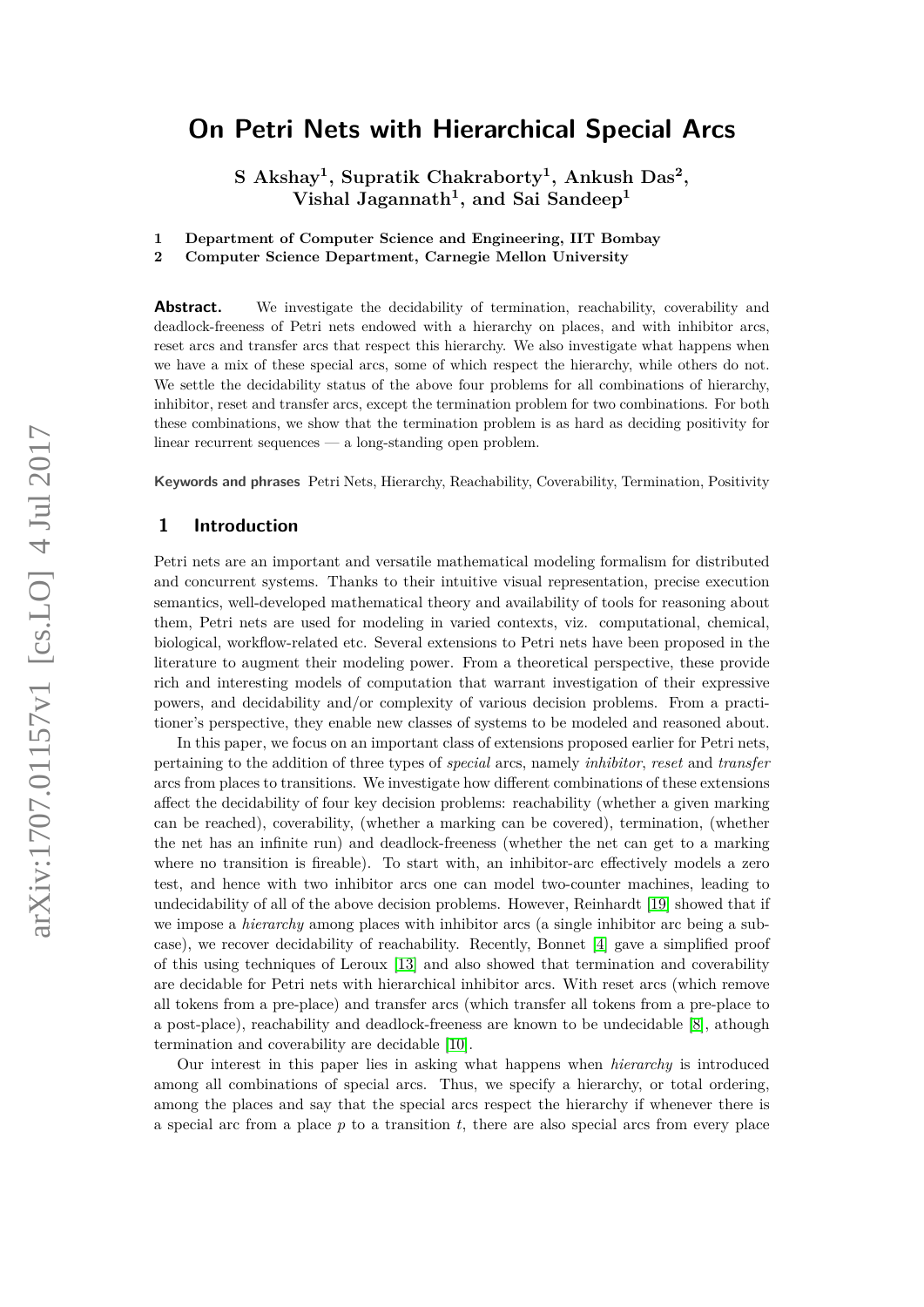lower than *p* in the hierarchy to *t*. The study of Petri nets extended with hierarchical and non-hierarchical special arcs provides a generic framework that subsumes several existing questions and throws up new ones. While some of these classes and questions have been studied earlier, there are still several classes where nothing seems to be known about the decidability of the above decision problems.

Decidability of reachability for Petri nets with hierarchical inhibitor arcs was shown in [\[19,](#page-16-0) [3\]](#page-15-2), while decidability of termination, coverability and boundedness was shown in [\[4\]](#page-15-0). Further, in [\[1\]](#page-15-3) it was shown that Petri nets with hierarchical zero tests are equivalent to Petri nets with a stack encoding restricted context-free languages. Finally a specific subclass, namely Petri nets with a single inhibitor arc, has received a lot of attention, with results showing decidability of boundededness and termination [\[9\]](#page-16-3), place-boundedness [\[5\]](#page-15-4), and LTL model checking [\[6\]](#page-15-5). However, in [\[6\]](#page-15-5), the authors remark that it would not be easy to extend their technique for the last two problems to handle hierarchical arcs. To the best of our knowledge, none of the earlier papers address the mixing of reset and transfer arcs within the hierarchy of inhibitor arcs, leaving several interesting questions unanswered. Our primary goal in this paper is to comprehensively fill these gaps. Before we delve into theoretical investigations of these models, we present two examples that illustrate why these models are interesting from a practical point of view too.

Our first example is a prioritized job-shop environment in which work stations with possibly different resources are available for servicing jobs. Each job comes with a priority and with a requirement of the count of resources it needs. For simplicity, assume that all resources are identical, and that there is at most one job with any given priority. A work station can service multiple jobs simultaneously subject to availability of resources; however, a job cannot be split across multiple work stations. Additionally, we require that a job with a lower priority must not be scheduled on any work station as long as a job with higher priority is waiting to be scheduled. Once a job gets done, it can either terminate or generate additional jobs with different priorities based on some rules. An example of such a rule could be that a job with prioriy *k* and resource requirement *m* can only generate a new job with priority  $\leq k$  and resource requirement  $\leq m$ . Given such a system, there are several interesting questions one might ask. For example, can too many jobs (above a specified threshold) of the lowest priority be left waiting for a work station? Or, can the system reach a deadlocked state from where no progress can be made? A possible approach to answering these questions is to model the system as a Petri net with appropriate extensions, and reduce the questions to decision problems (such as coverability or deadlockfree-ness) for the corresponding nets. Indeed, it can be shown that the prioritized job-shop environment can be modeled as a Petri net with hierarchical inhibitor arcs and additional transfer/reset arcs that do not necessarily respect the hierarchy.

Our second example builds on work reported in the literature on modeling integer programs with loops using Petri nets [\[2\]](#page-15-6). Questions pertaining to termination of such programs can be reduced to decision problems (termination or deadlockfree-ness) of the corresponding Petri net model. In Section [6.2,](#page-13-0) we describe a new reduction of the termination question for integer linear loop programs to the termination problem for Petri nets with hierarchical inhibitor and transfer arcs. This is one of the main technical contributions of this paper, and underlines the importance of studying decision problems for these extensions of Petri nets.

Our other main contribution is a comprehensive investigation into Petri nets extended with a mix of these special arcs, some of which respect the hierarchy, while others do not. We settle the decidability status of the four decisions problems for *all* combinations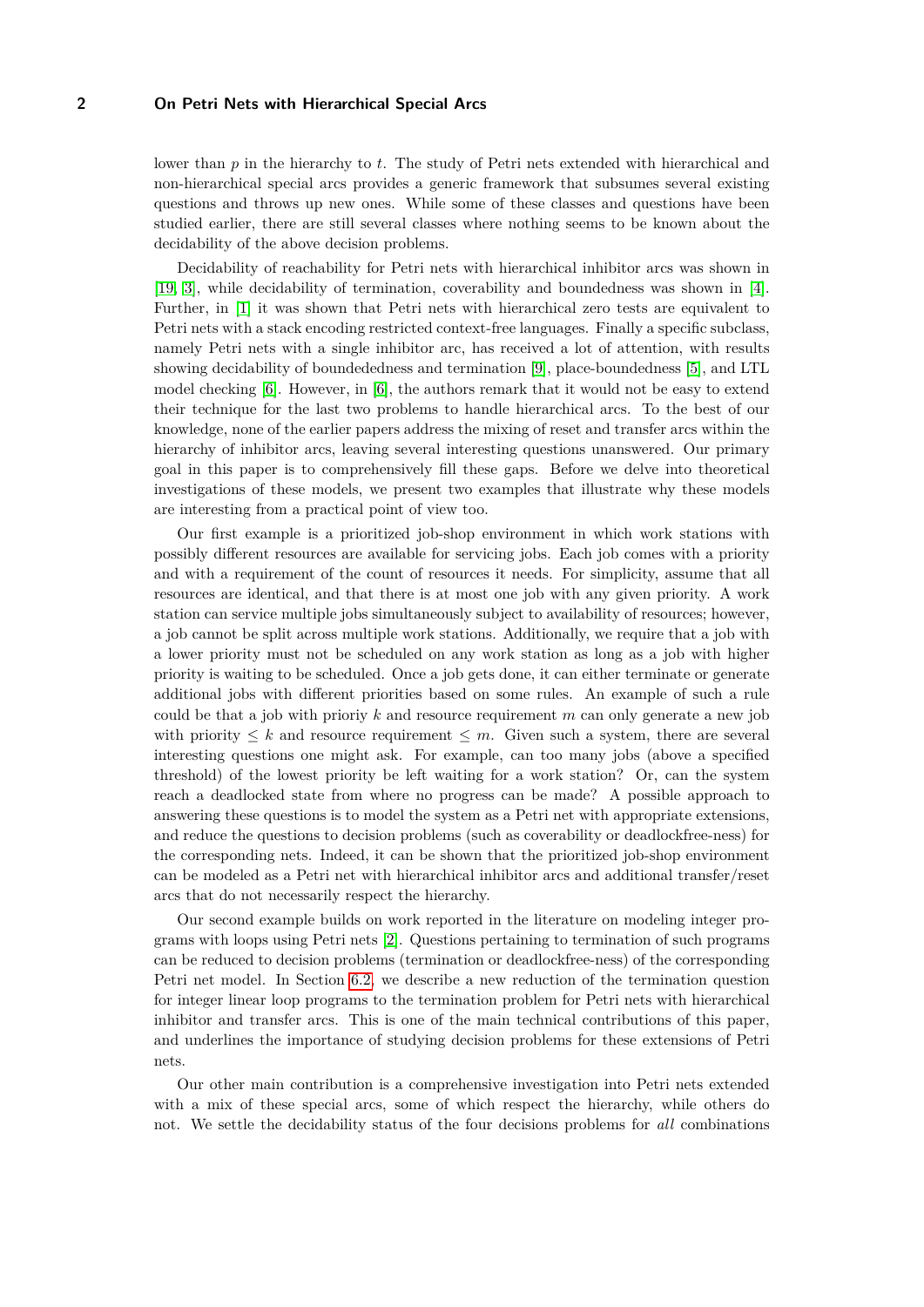of hierarchy, inhibitor, reset and transfer arcs, except the termination problem for two combinations. For these cases, we show a reduction from the positivity problem [\[17,](#page-16-4) [18\]](#page-16-5), a long-standing open problem on linear recurrences. We summarize these results in Section [3,](#page-3-0) after introducing appropriate notations in Section [2.](#page-2-0) Interestingly, several of the results use distinct constructions and proof techniques, as detailed in Sections [4–](#page-5-0)[6.](#page-12-0) For the sake of clarity and ease of reading, we provide proof sketches of most of the results in the main body of the article and defer the detailed formal proofs to the appendix.

## <span id="page-2-0"></span>**2 Preliminaries**

We begin by recalling some key definitions and fixing notations.

**Definition 2.1.** A Petri net, denoted PN, is defined as (*P, T, F, M*0), where *P* is a set of *places*, *T* is a set of *transitions*,  $M_0: P \to \mathbb{N}$  is the *initial marking* and  $F: (P \times T) \cup (T \times P) \to \mathbb{N}$ is the *flow relation*.

Consider a petri net  $N = (P, T, F, M_0)$ . For every  $x \in P \cup T$ , we define  $Pre(x) = \{y \in T, Y \in T\}$ *P* ∪ *T* |  $F(y, x) > 0$ }*, Post*(*x*) = {*y* ∈ *P* ∪ *T* |  $F(x, y) > 0$ }. For every *t* ∈ *T*, we use the following terminology: every  $p \in Pre(t)$  is a *pre-place* of *t*, every  $q \in Post(t)$  is a *post-place* of *t*, every arc  $(p, t)$  such that  $F(p, t) > 0$  is a *pre-arc* of *t*, and every arc  $(t, p)$  such that  $F(t, p) > 0$  is a *post-arc* of *t*.

A *marking*  $M : P \to \mathbb{N}$  is a function from the set of places to non-negative integers. We say that a transition *t* is *firable* at marking *M*, denoted by  $M \xrightarrow{\tilde{t}}$ , if  $\forall p \in$  $Pre(t), M(p) \geq F(p, t)$ . If *t* is firable at  $M_1$ , we say that firing *t* gives the marking  $M_2$ , where  $\forall p \in P, M_2(p) = M_1(p) - F(p, t) + F(t, p)$ . This is also denoted as  $M_1 \stackrel{t}{\rightarrow} M_2$ . We define the sequence of transitions  $\rho = t_1 t_2 t_3 \dots t_n$  to be a *run* from marking  $M_0$ , if there exist markings  $M_1, M_2, ..., M_n$ , such that for all *i*,  $t_i$  is firable at  $M_{i-1}$  and  $M_{i-1} \xrightarrow{t_i} M_i$ . Finally, we abuse notation and use  $\leq$  to denote the component-wise ordering over markings. Thus,  $M_1 \leq M_2$  iff  $\forall p \in P, M_1(p) \leq M_2(p)$ . A detailed account on Petri nets can be found in [\[16\]](#page-16-6). We now define some classical decision problems in the study of Petri nets.

**Definition 2.2.** Given a Petri net  $N = (P, T, F, M_0)$ ,

- $\overline{a}$ Termination (or TERM): Does there exist an infinite run from marking  $M_0$ ?
- Reachability (or REACH): Given a marking *M*, is there a run from  $M_0$  which reaches  $M$ ?  $\blacksquare$
- Coverability (or COVER): Given a marking *M*, is there a marking  $M' \geq M$  which is reachable from  $M_0$ ?
- Deadlock-freeness (or DLFree): Does there exist a marking *M* reachable from *M*0, such  $\equiv$ that no transition is firable at *M*?

Since Petri nets are well-structured transition systems (WSTS), the decidability of coverability and termination for Petri nets follows from the corresponding results for WSTS [\[10\]](#page-16-2). The decidability of reachability was shown in [\[12\]](#page-16-7). Subsequently, there have been several alternative proofs of the same result, viz. [\[13\]](#page-16-1). Finally, since deadlockfreeness reduces to reachability in Petri nets [\[7\]](#page-15-7), all the four decision problems are decidable for Petri nets. In the remainder of the paper, we concern ourselves with these decision problems for Petri nets extended with the following special arcs:

- $\blacksquare$  An Inhibitor arc from place p to transition t signifies t is firable only if p has zero tokens.
- A Reset arc from place *p* to transition *t* signifies that *p* contains zero tokens after *t* fires.  $\overline{a}$
- A Transfer arc from place  $p_1$  through transition t to place  $p_2$  signifies that on firing transition  $t$ , all tokens from  $p_1$  get transferred to  $p_2$ .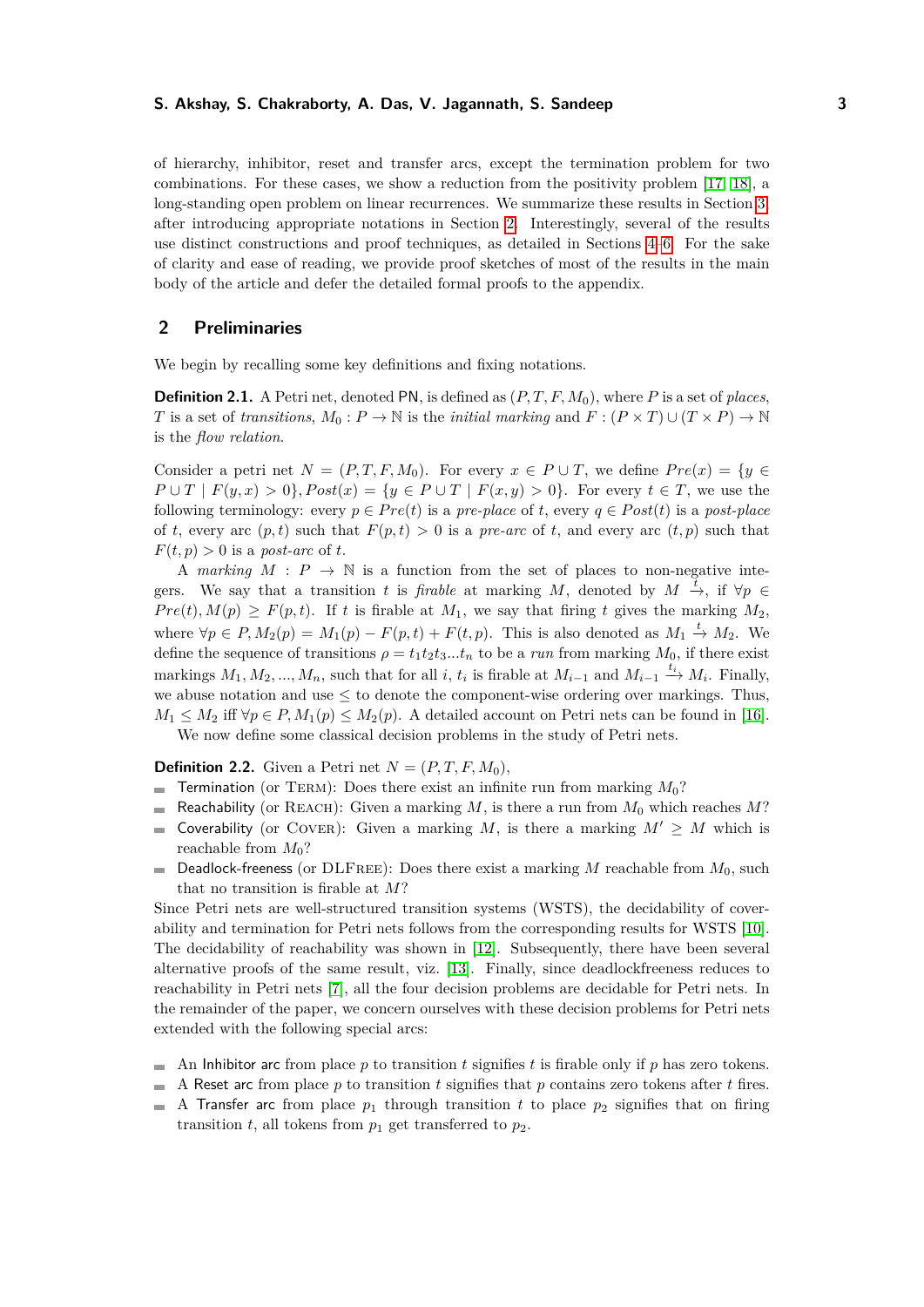For Petri nets with special arcs, we redefine the flow relation as  $F : (P \times T) \cup (T \times P) \rightarrow$ N ∪  $\{I, R\}$  ∪  $\{S_p | p \in P\}$ , where  $F(p, t) = I$  (resp.  $F(p, t) = R$ ) signifies the presence of an inhibitor arc (resp. reset arc) from place *p* to transition *t*. Similarly, if  $F(p, t) = S_{p}$ , then there is a transfer arc from place  $p$  to place  $p'$  through transition  $t$ .

### <span id="page-3-0"></span>**3 Problem statements and main results**

We now formally define the various extensions of Petri nets studied in this paper. We also briefly review the current status (with respect to decidability) of the four decision problems for these extensions of Petri nets, and summarize our contributions.

We use PN to denote standard Petri nets, and I-PN, R-PN, T-PN to denote Petri nets with inhibitor, reset and transfer arcs, respectively. The following definition subsumes several additional extensions studied in this paper.

**Definition 3.1.** A Petri net with *hierarchical special arcs* is defined to be a 5-tuple  $(P, T, F, \sqsubseteq$ *, M*<sub>0</sub>), where *P* is a set of places, *T* is a set of transitions,  $\subseteq$  is a total ordering over *P* encoding the hierarchy,  $M_0: P \to \mathbb{N}$  is the initial marking, and  $F: (P \times T) \cup (T \times P) \to \mathbb{N} \cup \{I, R\} \cup$  ${S_p | p \in P}$  is a flow relation satisfying

 $\forall (t, p) \in T \times P$ ,  $F(t, p) \in \mathbb{N}$ , and

 $\Rightarrow \forall (p, t) \in P \times T, \quad F(p, t) \notin \mathbb{N} \implies (\forall q \sqsubseteq p, \ F(q, t) \notin \mathbb{N})$ 

Thus, all arcs (or edges) from transitions to places are as in standard Petri nets. However, we may have special arcs from places to transitions. These can be inhibitor arcs  $(F(p, t) = I)$ , reset arcs  $(F(p, t) = R)$ , or transfer arcs  $(F(p, t) = S_{p}$ , where p and p' are places in the Petri net). Note that all special arcs respect the hierarchy specified by  $\Box$ . In other words, if there is a special arc from a place *p* to a transition *t*, there must also be special arcs from every place  $p'$  to *t*, where  $p' \sqsubseteq p$ .

Depending on the subset of special arcs that are present, we can define sub-classes of Petri nets with hierarchical special arcs as follows. In the following,  $\text{Range}(F)$  denotes the range of the flow relation *F*.

<span id="page-3-1"></span>**Definition 3.2.** The class of Petri nets with hierarchical special arcs, where Range( $F$ ) \ N is a subset of  $\{I\}$ ,  $\{T\}$  or  $\{R\}$  is called HIPN, HTPN or HRPN respectively. Similarly, it is called HITPN, HIRPN or HTRPN if Range(*F*) \ N is a subset of  $\{I, T\}$ ,  $\{I, R\}$  or  $\{T, R\}$ respectively. Finally, if  $\text{Range}(F) \setminus \mathbb{N}$  is a subset of  $\{I, R, T\}$ , we call the corresponding class of nets HIRTPN.

We also study generalizations, in which extra inhibitor, reset and/or transfer arcs that do not respect the hierarchy specified by  $\Box$ , are added to Petri nets with hierarchical special arcs.

**Definition 3.3.** Let  $N$  be a class of Petri nets with hierarchical special arcs as in Defini-tion [3.2,](#page-3-1) and let M be a subset of  $\{I, T, R\}$ . We use M-N to denote the class of nets obtained by adding unrestricted special arcs of type  $\mathcal M$  to an underlying net in the class  $\mathcal N$ .

For example, R-HIPN is the class of Petri nets with hierarchical inhibitor arcs extended with reset arcs that need not respect the hierarchy. Clearly, if the special arcs in every net  $N \in \mathcal{N}$  are from  $\mathcal{M}$ , the class  $\mathcal{M}$ - $\mathcal{N}$  is simply the class of Petri nets with unrestricted (no hierarchy) arcs of type  $M$ . Hence we avoid discussing such extensions in the remainder of the paper.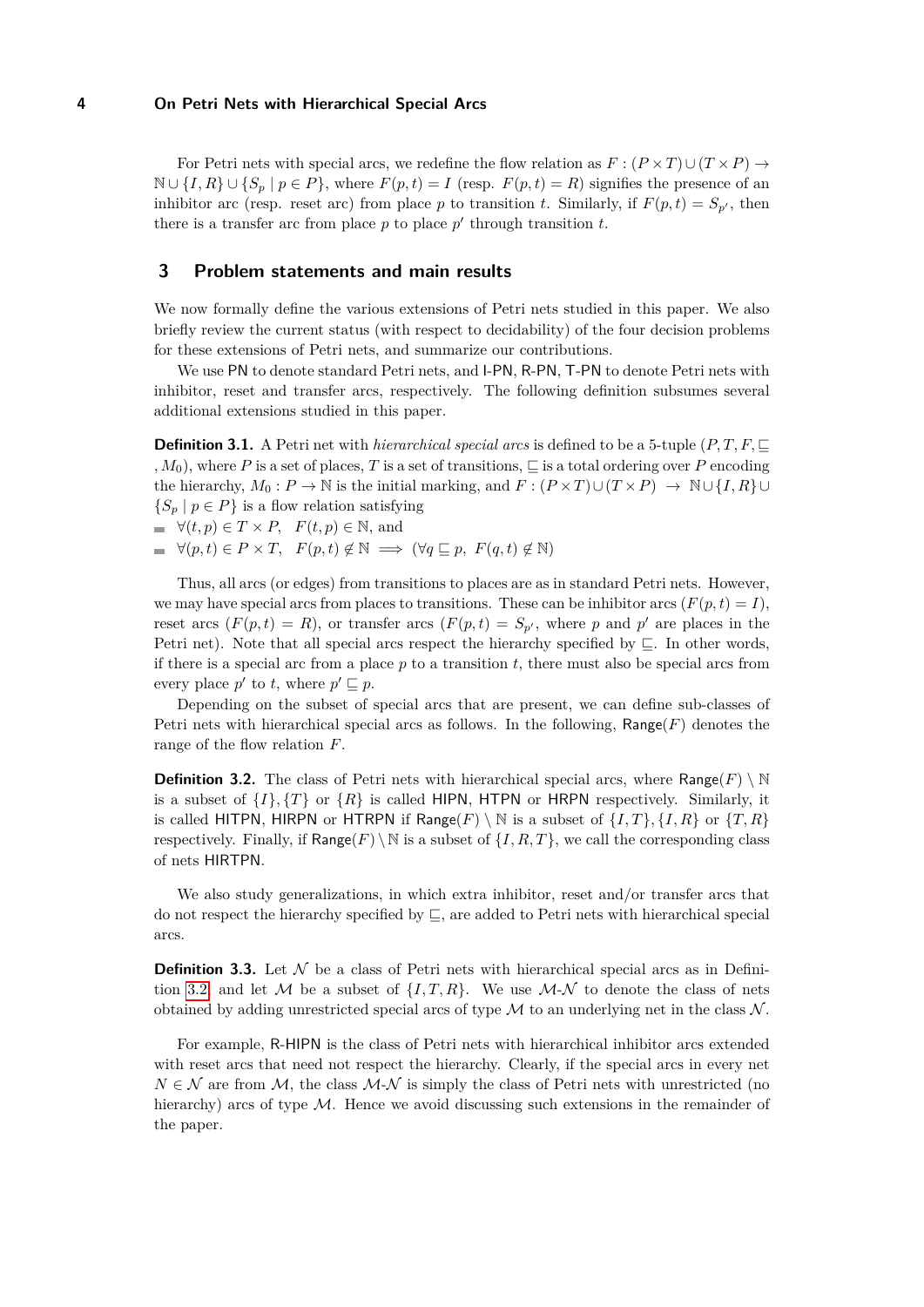<span id="page-4-0"></span>

|                | TERM                               | <b>COVER</b>                         | REACH                    | <b>DLFREE</b>                                 |
|----------------|------------------------------------|--------------------------------------|--------------------------|-----------------------------------------------|
| PN.            | $\checkmark$ [10]                  | $\checkmark$ [10]                    | $\checkmark$ [14, 13]    | $\checkmark$ [7, 11]                          |
| $R/T-PN$       | $\checkmark$ [10]                  | $\checkmark$ [10]                    | X[8]                     | $\boldsymbol{\mathsf{X}}$ [Red. from [8]]     |
| I-PN           | $X$ [15]                           | $\times$ [15]                        | $\boldsymbol{\chi}$ [15] | $\boldsymbol{\chi}$ [15]                      |
| <b>HIPN</b>    | $\checkmark$ [19, 4]               | $\checkmark$ [19, 4]                 | $\checkmark$ [19, 4]     | $\checkmark$ [Thm 4.3]                        |
| <b>HTPN</b>    | $\checkmark$ [10]                  | $\checkmark$ [10]                    | $\chi$ [Thm 6.1]         | $\chi$ [Thm 6.1]                              |
| <b>HIRPN</b>   | $\checkmark$ [Thm 4.2]             | $\checkmark$ [Thm 4.2]               | $\checkmark$ [Thm 4.2]   | $\checkmark$ [Thm 4.3]                        |
| <b>HITPN</b>   | Positivity-Hard [Thm 6.5]          | $\boldsymbol{\mathsf{X}}$ [Cor. 6.2] | $\chi$ [Thm 6.1]         | $\chi$ [Thm 6.1]                              |
| <b>HIRCTPN</b> | $\checkmark$ [Thm 4.2]             | $\checkmark$ [Thm 4.2]               | $\checkmark$ [Thm 4.2]   | $\checkmark$ [Thm 4.3]                        |
| R-HIPN         | $\sqrt{\text{Thm } 5.1}$           | $X[\text{Thm } 5.7]$                 | $X[8]$ , App. A.4]       | $\mathsf{X}[\text{Red.frm } [8], \text{A.4}]$ |
| T-HIPN         | Positivity-Hard [Thm 6.5]          | $X[\text{Thm } 5.7]$                 | $X[8]$ , App. A.4]       | $\mathsf{X}[\text{Red.frm }[8], \text{A.4}]$  |
| R-HIRPN        | $\sqrt{\text{Thm } 5.1}$ , Thm 4.2 | $X[\text{Thm } 5.7]$                 | $X[8]$ , App. A.4]       | X[Red.ffrm [8], A.4]                          |

**Table 1** Summary of key results; results for all other extensions are subsumed by these results

As we show later, all four decision problems of interest to us are either undecidable or not known to be decidable for HIRTPN. A slightly constrained version of HIRTPN, however, turns out to be much better behaved, motivating the following definition.

**Definition 3.4.** The sub-class HIRcTPN is defined to be HIRTPN with the added restriction that  $\forall (p, t, p') \in P \times T \times P$ ,  $F(p, t) = S_{p'} \implies (F(p', t) \in \mathbb{N}).$ 

# **3.1 Status of decision problems and our contributions**

Table [1](#page-4-0) summarizes the decidability status of the four decision problems for some classes of Petri net extensions. A  $\checkmark$  denotes decidability of the corresponding problem, while  $\checkmark$ denotes undecidability of the problem. The shaded cells present results (and corresponding citations) already known prior to the current work, while the unshaded cells show results (and corresponding theorems) arising from this paper. Note that the table doesn't list all extensions of Petri nets that were defined above. This has been done deliberately and carefully to improve readability. Specifically, for every Petri net extension that is not represented in the table, e.g., R-HITPN, the status of all four decision problems are inferable from others shown in the table. These are explicitly listed out in Appendix [A.8,](#page-32-0) where we also depict the relative expressiveness of these classes. Thus, our work comprehensively addresses the four decision problems for all classes of Petri net extensions considered above.

Interestingly, several of the results use distinct constructions and proof techniques. We now point out the salient features of our six main results.

- We *include reset arcs in the hierarchy* of inhibitors in HIPN in Section [4.](#page-5-0) In Theorem [4.2,](#page-6-0) we show that we can model reset arcs by inhibitors, while crucially preserving hierarchy. This immediately gives decidability of all problems except DLFree. As the reduction may introduce deadlocks, we need a different proof for DLFree, which we show in our second main and more technically involved result in Theorem [4.3.](#page-8-0) Note that this immediately also proves decidability of deadlock-freeness for HIPN, which to the best of our knowledge was not known before.
- We *add reset arcs outside the hierarchy* of inhibitor arcs in Section [5.](#page-8-1) Somewhat counterintuitively, this class does not contain HIPN and is incomparable to it, since here all inhibitor arcs must follow the hierarchy, while in HIPN some of the inhibitor arcs can be replaced by resets. Using a new and surprisingly simple construction of an extended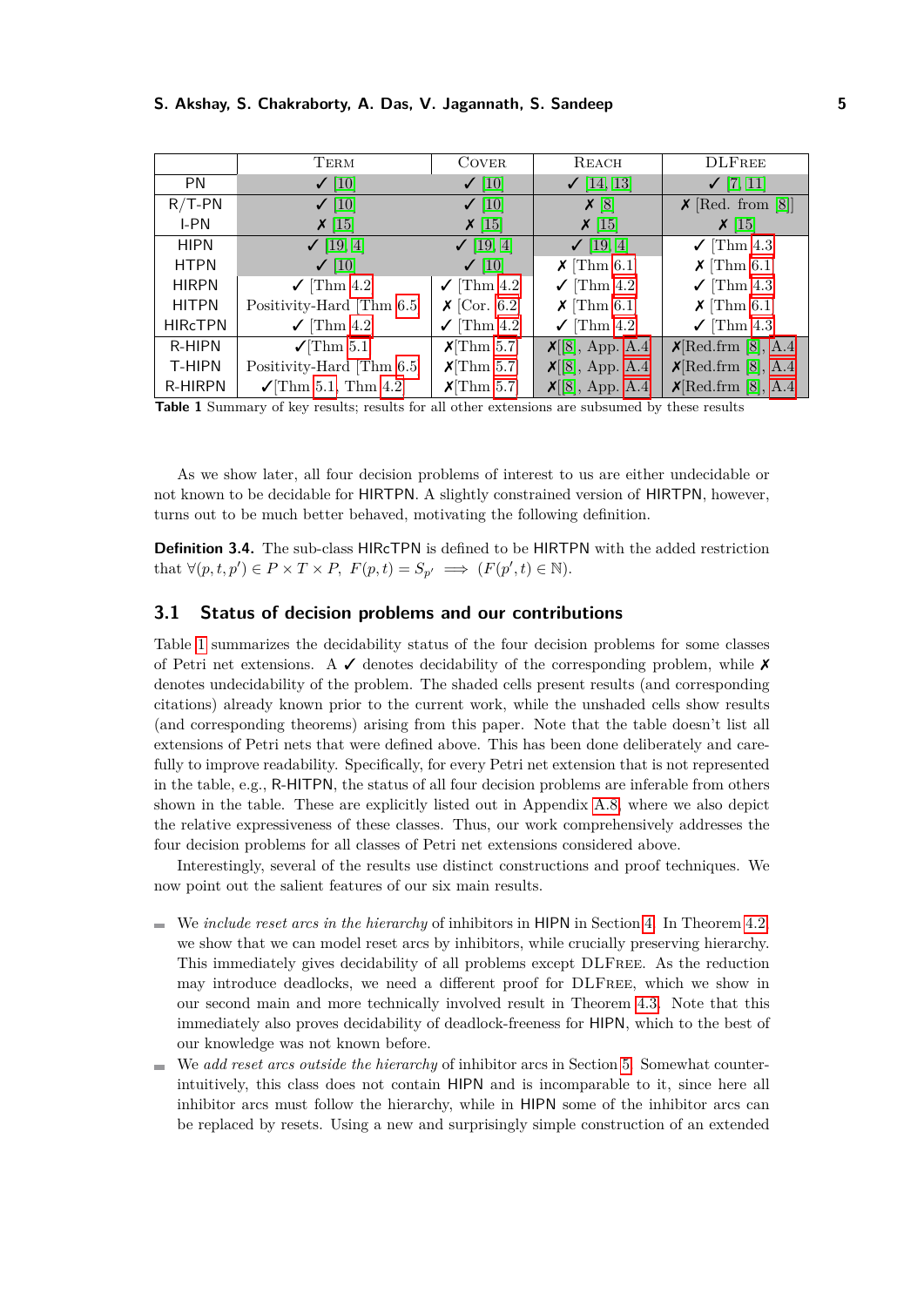finite reachability tree (FRT) which keeps track of the hierarchical inhibitor information and modifies the subsumption condition, in Theorem [5.1,](#page-9-0) we show that termination is decidable. This result has many consequences. In particular, it implies an arguably simple proof for the very special case of a single inhibitor arc which was solved in [\[9\]](#page-16-3) (using a different method of extending FRTs). In Theorem [5.7,](#page-10-0) we use a two counter machine reduction to show that coverability is undecidable even with 2 reset arcs and an inhibitor arc in the absence of hierarchy.

Finally, we *consider transfer arcs in and outside the hierarchy* in Section [6.](#page-12-0) In Theorem [6.1,](#page-12-1) we show that, unlike for reset arcs, including transfer arcs in the hierarchy of inhibitors does not give us decidability. For both HITPN and T-HIPN, while coverability, reachability and deadlock-freeness are undecidable, we are unable to show such a result for termination. Instead, in Theorem [6.5,](#page-15-8) we show that we can reduce a long-standing open problem on linear recurrence sequences to this problem.

### <span id="page-5-0"></span>**4 Adding Reset Arcs with Hierarchy to HIPN**

In this section, we extend hierarchical inhibitor nets [\[19\]](#page-16-0) with reset arcs respecting the hierarchy. Subsection [4.1](#page-5-1) presents a reduction from HIRPN to HIPN that settles the decidability of termination, coverability and reachability for HIRPN. Unfortunately, this reduction does not work for deadlock-freeness since it introduces new deadlocked markings (as explained later). We therefore present a separate reduction from deadlock-freeness to reachability for HIRPN in subsection [4.2.](#page-7-0) These two results establish the decidability of all four decision problems for HIRPN.

### <span id="page-5-1"></span>**4.1 Reduction from HIRPN to HIPN**

In this subsection, we present a reduction from Inhibitor-Reset Petri Nets to Inhibitor Petri Nets, such that the hierarchy is preserved. This reduction holds for Termination, Coverability and Reachability. Thus, as a consequence of Reachability in HIPN, it follows that Reachability in HIRPN is also decidable. In particular, reachability in Petri Nets with 1 Reset Arc is decidable.

Let HIRPN*<sup>k</sup>* be the sub-class of Petri nets in HIRPN with at most *k* transitions having one or more reset pre-arcs. We first show that termination, reachability and coverability for HIRPN*<sup>k</sup>* can be reduced to the corresponding problems for HIRPN*k*−1, for all *k >* 0. This effectively reduces these problems for HIRPN to the corresponding problems for  $HIRPN<sub>0</sub>$  (or HIPN), which are known to be decidable [\[19,](#page-16-0) [4\]](#page-15-0). In the following, we use  $Marking(N)$  to denote the set of all markings of a net *N*.

<span id="page-5-2"></span>**Lemma 4.1.** For every net  $N$  in HIRPN<sub>k</sub>, there is a net  $N'$  in HIRPN<sub>k-1</sub> and a mapping  $f:$  Markings( $N$ )  $\rightarrow$  Markings( $N'$ ) *that satisfy the following*:

- $\blacksquare$  *For every*  $M_1, M_2 \in$  Markings(*N*) *such that*  $M_2$  *is reachable from*  $M_1$  *in N, the marking*  $f(M_2)$  *is reachable from*  $f(M_1)$  *in*  $N'$ *.*
- *For every*  $M'_1, M'_2 \in \text{Markings}(N')$  *such that*  $M'_1 = f(M_1), M'_2 = f(M_2)$  *and*  $M'_2$  *is reachable from*  $M'_1$  *in*  $N'$ *, the marking*  $M_2$  *is reachable from*  $M_1$  *in*  $N$ *.*

*Proof sketch:* To see how  $N'$  is constructed, consider an arbitrary transition, say  $t$ , in  $N$ with one or more reset pre-arcs. We replace  $t$  by a gadget in  $N'$  with no reset arcs, as shown in Figure [1.](#page-6-1) The gadget has two new places labeled  $p^*$  and  $p_t^*$ , with every transition in "Rest" of Net" having a simple pre-arc from and a post-arc to  $p^*$ , as shown by the dotted arrows in Figure [1.](#page-6-1) The gadget also has a new transition  $t^S$  with simple pre-arcs from  $p^*$  and from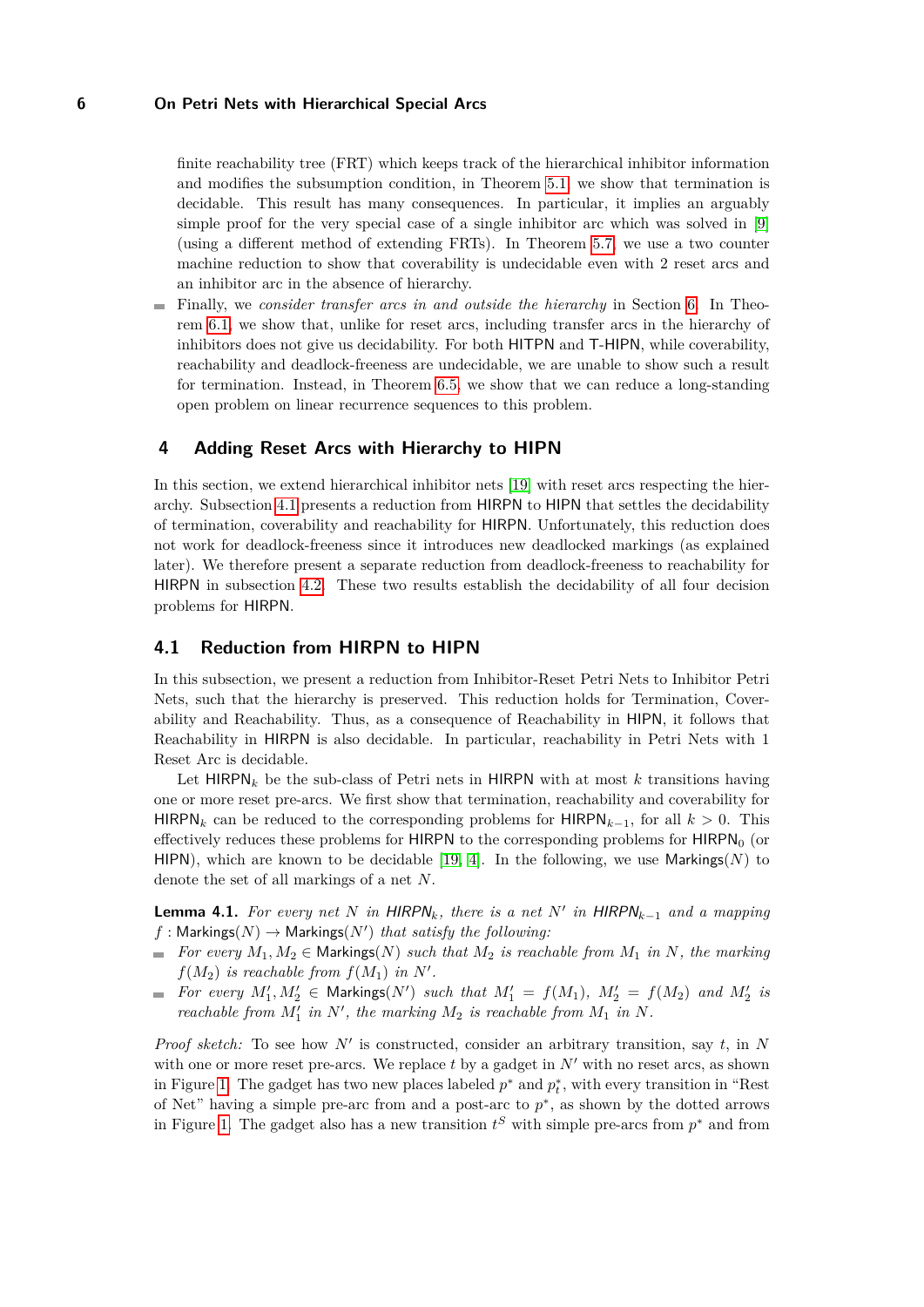<span id="page-6-1"></span>

**Figure 1** Transformation from  $N \in \text{HIRPN}_k$  (left) to  $N' \in \text{HIRPN}_{k-1}$  (right)

every place  $p<sup>S</sup>$  that has a simple arc to *t* in *N*. It also has a new transition labeled  $t<sup>R</sup>$  for every reset arc from a place  $p^R$  to *t* in *N*. Thus, if there are *n* reset pre-arcs of *t* in *N*, the gadget will have *n* transitions  $t_1^R, \ldots, t_n^R$ . As shown in Figure [1,](#page-6-1) each such  $t_i^R$  has simple pre-arcs from  $p_i^R$  and  $p_i^*$  and a post-arc to  $p_i^*$ . Finally, the gadget has a new transition labeled  $t^I$  with a simple pre-arc from  $p_t^*$  and inhibitor pre-arcs from all places  $p^I$  that have inhibitor arcs to *t* in *N*.

The ordering  $\subseteq'$  of places in *N'* is obtained by extending the ordering  $\subseteq$  of *N* as follows: for each place *p* in *N*, we have  $p \subseteq' p_t^* \subseteq' p^*$ . Clearly,  $N' \in \text{HIRPN}_{k-1}$ , since it has one less transition (i.e. *t*) with reset pre-arcs compared to *N*. It is easy to check that if the reset and inhibitor arcs in *N* respect  $\subseteq$ , then the reset and inhibitor arcs in *N'* respect  $\subseteq'$ .

The mapping function  $f :$  Markings( $N$ )  $\rightarrow$  Markings( $M'$ ) is defined as follows: for every place *p* in *N*,  $f(M)(p) = M(p)$  if *p* is in *N*; otherwise,  $f(M)(p^*) = 1$  and  $f(M)(p_t^*) = 0$ . The initial marking of  $N'$  is given by  $f(M_0)$ , where  $M_0$  is the initial marking of N. Given a run in  $N$ , it is now easy to see that every occurrence of  $t$  in the run can be replaced by the sequence  $t^S(t^R)^*t^I$  (the  $t^R$  transitions fire until the corresponding place  $p^R$  is emptied) and vice-versa. Further details of the construction are given in Appendix [A.2,](#page-18-0) where it is also shown that *N* can reach  $M_2$  from  $M_1$  iff  $N'$  can reach  $f(M_2)$  from  $f(M_1)$ .

In fact, the above construction can be easily adapted for HIRcTPN as well. Specifically, if we have a transfer arc from place  $p_x$  to place  $p_y$  through *t*, we add a new transtion  $t_{x,y}^T$ with simple pre-arcs from  $p_t^*$  and  $p_x$ , and with simple post-arcs to  $p_t^*$  and  $p_y$  to the gadget shown in Figure [1.](#page-6-1) Furthermore, we add an inhibitor arc from  $p_x$  to  $t^I$ , like the arc from  $p^R$ to  $t^I$  in Figure [1.](#page-6-1) This allows us to obtain a net in  $HIRcTPN$  with at least one less transition with reset pre-arcs or transfer arcs, such that the reachability guarantees in Lemma [4.1](#page-5-2) hold. This immediately gives the following result.

<span id="page-6-0"></span>**Theorem 4.2.** *Termination, reachability and coverability for* HIRPN *and* HIRcTPN *are decidable.*

The proof follows by repeatedly applying Lemma [4.1](#page-5-2) to reduce the decision problems to those for  $HIPN<sub>0</sub>$  (or  $HIPN$ ), and from the decidability of these problems for  $HIPN$ .

We also note that the construction doesn't lift to HITPN, because we might have a transition, which transfers tokens into a place, say  $p$ , and also has an inhibitor arc from p. In above construction, we would have a transition  $t^R$  adding tokens into place p and an inhibitor arc from place p to  $t^I$ . Now, after transition  $t^R$  is fired, it has added tokens into p and hence  $t^I$  is not firable.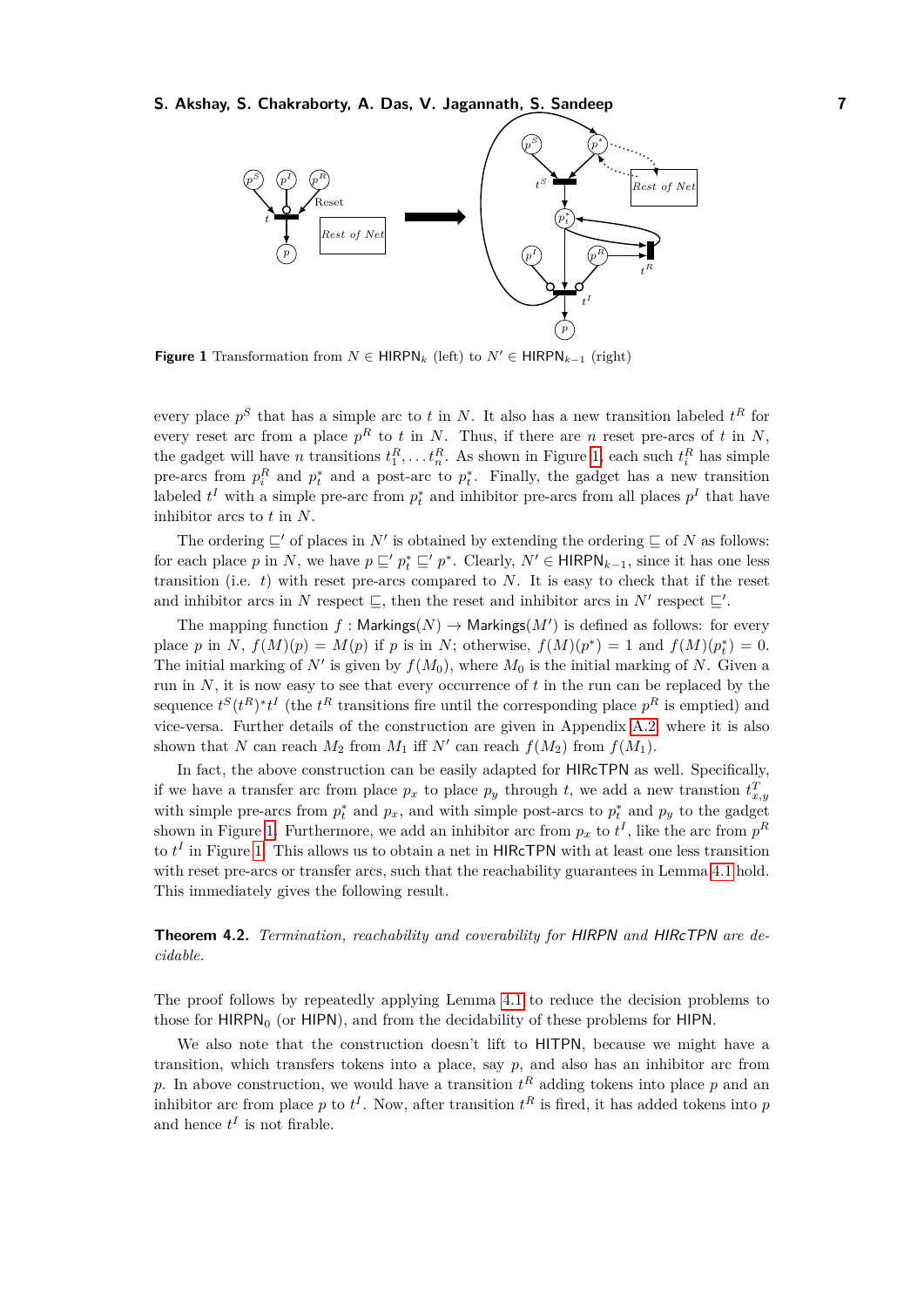# <span id="page-7-0"></span>**4.2 Reducing Deadlock-freeness to Reachability in HIRPN**

Note that the above reduction does not preserve deadlock-freeness since during the reduction, we may introduce new deadlocked markings, in particular when transition  $t^S$  fires and  $p^I$  has tokens. Nevertheless, in this subsection, we show a different reduction from Deadlockfreeness in HIRPN to Reachability in HIRPN. Since reachability in HIRPN is decidable (as shown in Section [4.1\)](#page-5-1), this implies that Deadlockfreeness in HIRPN is decidable as well. The overall idea behind our reduction is to add transitions that check whether the net is deadlocked, and to put a token in a special place, say  $p^*$ , if this is indeed the case. Note that for a net to be deadlocked, the firing of each of its transitions must be disabled. Intuitively, if *M* denotes a marking of a net and if *T* denotes the set of transitions of the net, then  $\mathsf{Deadlock}(M) = \bigwedge_{t_i \in T} \mathsf{NotFire}_i(M),$  where  $\mathsf{Deadlock}(M)$  is a predicate indicating if the net is deadlocked in  $M$ , and  $\textsf{NotFire}_i(M)$  is a formula representing the enabled-ness of transition  $t_i$  in  $M$ .

For a transition *t* to be disabled, atleast one of its pre-places *p* must fail the condition on that place for *t* to fire. There are three cases to consider here.

- *F*(*p, t*)  $\in$  N: For *t* to be disabled, we must have  $M(p)$   $\lt$  *F*(*p, t*)
- $F(p,t) = I$ : For *t* to be disabled, we must have  $M(p) > 0$ .
- $F(p,t) = R$ : Place *p* cannot disable *t*

Suppose we define  $Exact<sub>j</sub>(p) \equiv (M(p) = j)$  and  $AttLeast(p) \equiv (M(p) > 0)$ . Clearly,  $\text{NotFire}_i(M) = \bigvee_{(p,t) \in F} Check(p), \text{ where } Check(p) = AtLeast(p) \text{ if } F(p,t) = I, \text{ and }$  $Check(p) = V_{j < k}$  *Exact<sub>l</sub>*(*p*) if  $F(p, t) = k \in \mathbb{N}$ . The formula for Deadlock(*M*) (in CNF above) can now be converted into DNF by distributing conjunctions over disjunctions. Given a HIRPN net, we now transform the net, preserving hierarchy, so as to reduce checking Deadlock $(M)$  in DNF in the original net to a reachability problem in the transformed HIRPN net.

Every conjunctive clause in the DNF of  $Deadlock(M)$  is a conjunction of literals of the form  $AtLeast(p)$  and  $Exact<sub>j</sub>(p)$ . Let  $S<sub>C</sub>$  be the set of all literals in a conjunctive clause C, and let *P* be the set of all places in the net. Define  $B_i^C = \{p \in P \mid Exact_i(p) \in S_C\}$  and  $A^C = \{p \in P \mid AtLeast(p) \in S_C\} \setminus \bigcup_{i \geq 1} B_i^C$ . We only need to consider conjunctive clauses where the sets  $B_i^C$  are pairwise disjoint (other clauses can never be true). Similarly, we only need to consider conjunctive clauses where  $B_0^C$  and  $A^C$  are disjoint. We add a transition for each conjunctive clause that satisfies the above two properties. By definition,  $A^C$  and  $B_i^C$ are disjoint for all  $i \geq 1$ . Thus, the sets  $A^C$  and  $B_i^C$  ( $i \geq 0$ ) are pairwise disjoint for every conjunctive clause we consider.

Given the original HIRPN net, for each conjunctive clause considered, we perform the construction as shown in Figure [2.](#page-8-2) For every place  $p_a \in A^C$ , we add a construction as for *p*<sub>2</sub> in Figure [2.](#page-8-2) For every place  $p_i \in B_i^C$ , we add a construction as for  $p_1$  in Figure 2. For all places  $p \notin A^C \cup \bigcup_i B_i^C$ , we add a construction as for  $p_3$  in Figure [2.](#page-8-2) We call the transition *t*<sub>C</sub> in the figure as the "Check Transition", and refer to the set of transitions  $r_i$ ,  $s_i$ ,  $t_i$ ,  $t_i$ <sub>\*</sub>,  $t_C$ (excluding  $q_C$ ) as *transitions for clause C*. Note that for any  $p_i \in P$ , exactly one of  $r_i, s_i, t_i$ exist since the sets  $A^C$  and the sets  $B_i^C$  are all pairwise disjoint.

Our construction also adds two new places,  $p_C$  and  $p^{**}$ , and one new transition  $q_C$  such that

- there is a pre-arc and a post-arc of weight 1 from  $p^{**}$  to every transition in the original  $\overline{a}$ net. Thus, transitions in original net can fire only  $p^{**}$  has a token.
- there is a pre-arc of weight 1 from  $p_c$  to every transition for clause  $C$  (within dotted  $\sim$ box).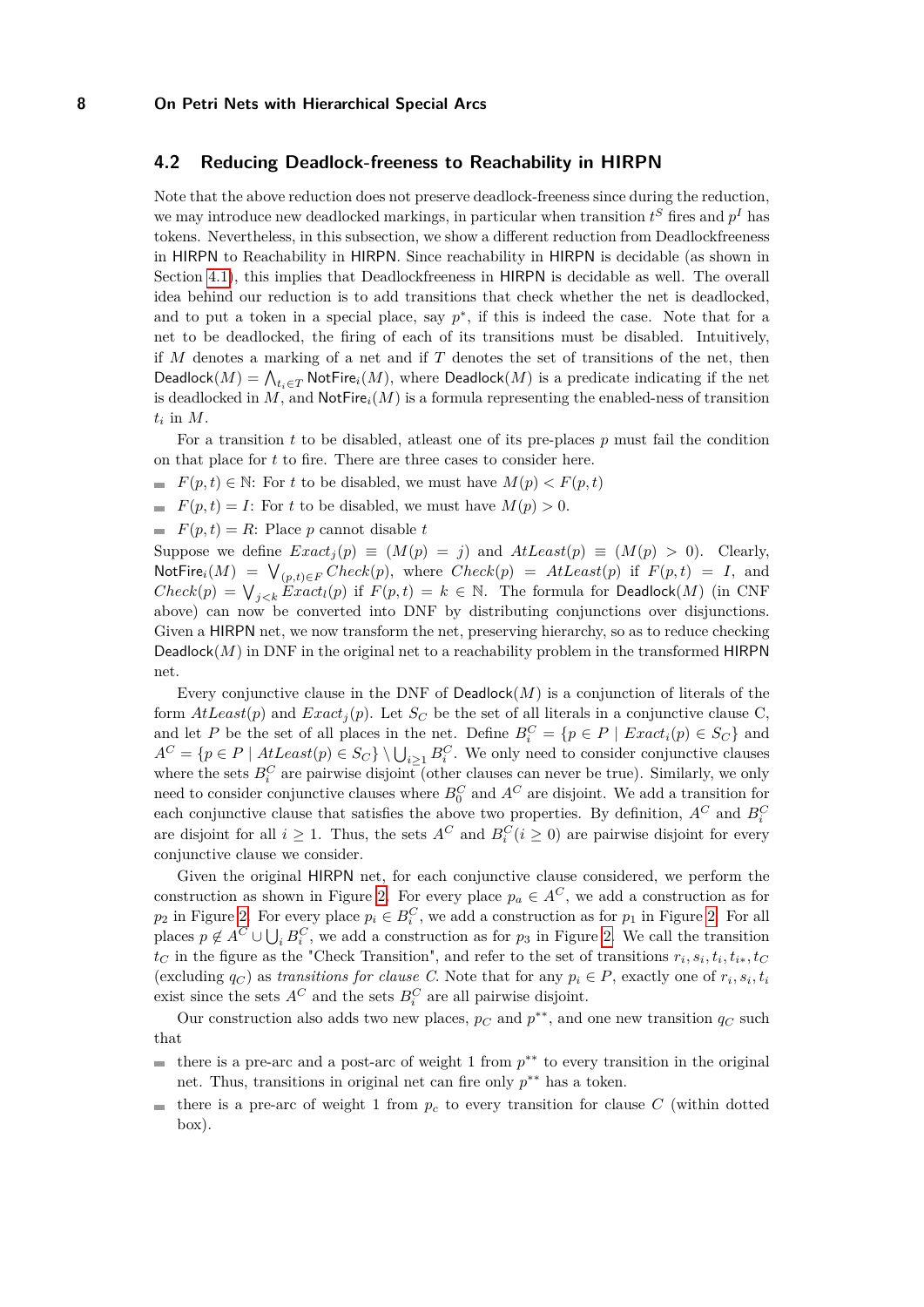<span id="page-8-2"></span>

**Figure 2** Construction for deadlock-freeness

there is a post-arc of weight 1 to  $p_c$  from every transition for clause  $C$  (within dotted box), except from  $t_C$  to  $p_C$ .

Note that hierarchy is preserved in the transformed net, since the only new transitions which have inhibitor/reset arcs are the check transitions, which have inhibitor arcs from all places in the original net.

Let *N* be the original net in HIRPN with *P* being its set of places, and let  $N'$  be the transformed net, also in HIRPN, obtained above. Define a mapping  $f :$  Markings( $N$ )  $\rightarrow$ Markings( $N'$ ) as follows:  $f(M)(p) = M(p)$  if  $p \in P$ ;  $f(M)(p^{**}) = 1$  and  $f(M)(p) = 0$  in all other cases. If  $M_0$  is the initial marking in *N*, define  $M'_0 = f(M_0)$  to be the initial marking in  $N'$ .

Claim 4.1. The marking  $M'_{\star}$  of  $N'$ , defined as  $M'_{\star}(p) = 1$  if  $p = p^*$  and  $M'_{\star}(p) = 0$  otherwise, is reachable from  $M'_0$  in  $N'$  iff there exists a deadlocked marking reachable from  $M_0$  in  $N$ .

See Appendix [A.3](#page-19-0) for proof of this claim.

<span id="page-8-0"></span>**Theorem 4.3.** *Deadlock-freeness for* HIRPN *is decidable.*

This follows from the above reduction and from the decidability of reachability for HIRPN. A detailed proof can be found in [A.3.](#page-19-0)

# <span id="page-8-1"></span>**5 Adding Reset Arcs without Hierarchy**

The previous section dealt with extension of Petri nets where reset arcs were added within the hierarchy of the inhibitor arcs. This section discusses the decidability results when we add reset arcs outside the hierarchy of inhibitor arcs. It turns out that termination remains decidable for this extension of Petri nets too.

# <span id="page-8-3"></span>**5.1 Termination in R-HIPN**

Our main idea here is to use a modified finite reachability tree (FRT) construction to provide an algorithm for termination in R-HIPN. The usual FRT construction (see for instance [\[10\]](#page-16-2)) for Petri nets does not work for Petri nets with even a single (hence hierarchical) inhibitor arc.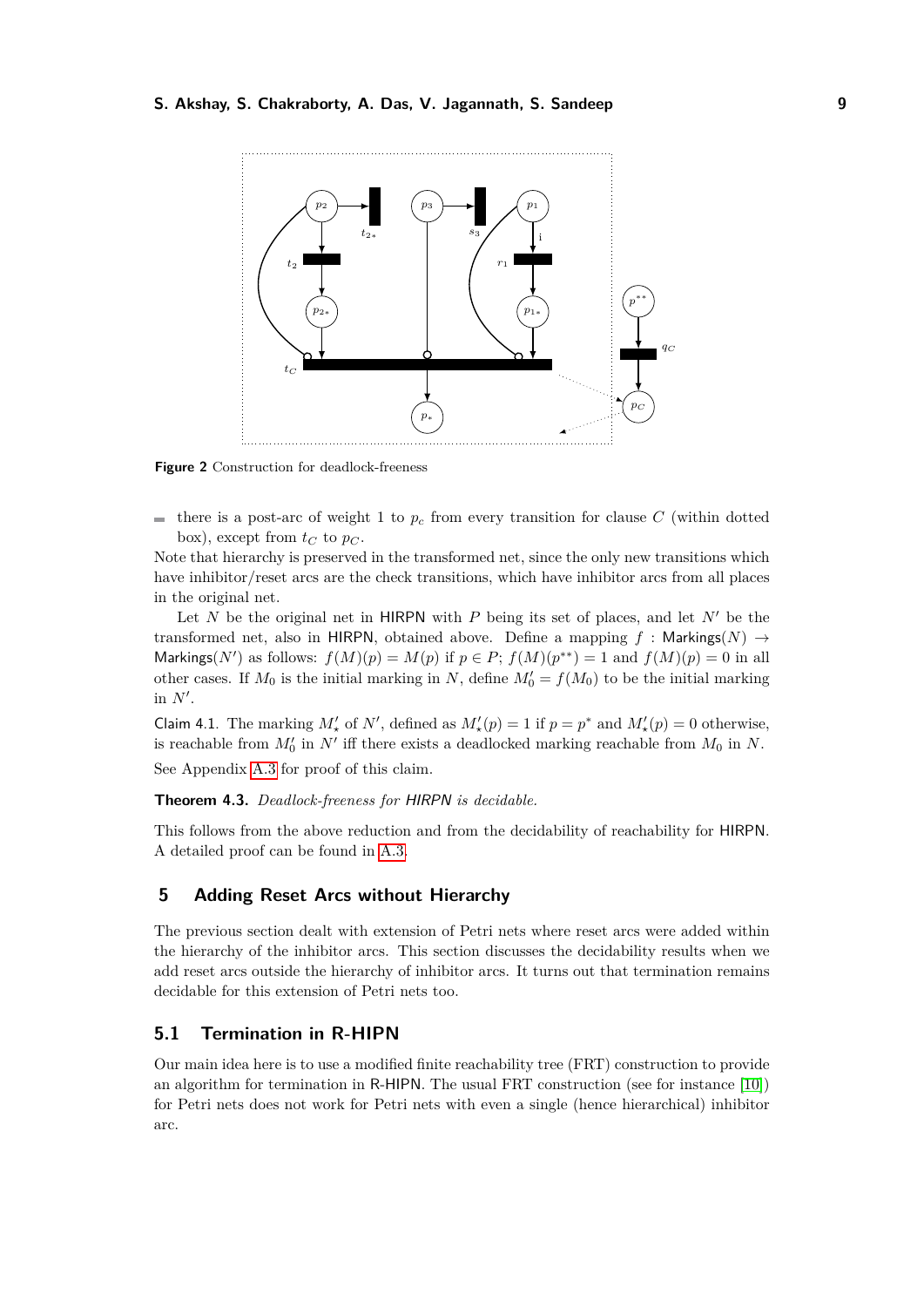In this section, we provide a construction that tackles termination in Petri nets with hierarchical inhibitor arcs, even in the presence of additional reset arcs:

<span id="page-9-0"></span>**Theorem 5.1.** *Termination is decidable for* R-HIPN*.*

Consider a R-HIPN net  $(P, T, F, \subseteq, M_0)$ . We start by introducing a few definitions.

**Definition 5.2.** For any place  $p \in P$ , we define the *index of the place p (Index(p))* as the number of places  $q \in P$  such that  $q \subseteq p$ . The definition of Index over places induces an Index among transitions too: For any transition  $t \in T$ , its *index* is defined as *Index*(*t*) =  $\max_{F(p,t)=I} Index(p)$  By convention, if there is no such place, then  $Index(t) = 0$ .

Given markings  $M_1$  and  $M_2$  and  $i \in \mathbb{N}$ , we say that  $M_1$  and  $M_2$  are *i*-Compatible (denoted  $Compat_i(M_1, M_2)$ *)* if  $\forall p \in P$   $Index(p) \leq i \implies M_1(p) = M_2(p)$ .

**Definition 5.3.** Consider a run  $M_2 \xrightarrow{\rho} M_1$ . Let  $t^* = \argmax_{t \in \rho} Index(t)$ . We define  $Subsume(M_2, M_1, \rho) = M_2 \leq M_1 \wedge \Big(Compat_{Index(t^*)}(M_1, M_2)\Big)$ 

To understand this definition note that if  $\rho$  can be fired at  $M_2$  and reaches  $M_1$  and if *Subsume*( $M_2, M_1, \rho$ ) is true, then at  $M_1, \rho$  can be fired again. Note that in classical Petri nets without inhibitor arcs,  $Subsume(M_2, M_1, \rho) = M_2 \leq M_1$ , and hence this is the classical monotonicity condition. But in the presence of even a single inhibitor arc, this may differ.

Given R-HIPN  $N = (P, T, F, \subseteq, M_0)$ , we define the *Extended Reachability Tree ERT*(*N*) as a directed unordered tree where the nodes are labelled by markings  $M: P \to \mathbb{N}$ , rooted at  $n_0: M_0$  (initial marking). If  $M_1 \xrightarrow{t} M_2$  for some markings  $M_1$  and  $M_2$  and transition  $t \in T$ , then a node marked by  $n' : M_2$  is a child of the node  $n : M_1$ . Consider any node labelled  $M_1$ . If along the path from root  $n_0$ :  $M_0$  to  $n$ :  $M_1$ , there is a marking  $n' : M_2$  ( $n \neq n'$ ), such that the path from  $n' : M_2$  to  $n : M_1$  corresponds to run  $\rho$  and  $Subsume(M_2, M_1, \rho)$  is true, then  $M_1$  is made a leaf node (which we call a *subsumed* leaf node). Note that leaf nodes in this tree are of two types: either leaf nodes caused by subsumption as above or leaf nodes due to deadlock, where no transition is fireable.

**Lemma 5.4.** *For any R*-HIPN  $N = (P, T, F, \square, M_0)$ *, ERT*(*N*) *is finite.* 

**Proof.** Assume the contrary. By Konig's Lemma, there is an infinite path. Let the infinite path correspond to a run  $\rho = M_0 \xrightarrow{t_1} M_1 \xrightarrow{t_2} M_2 \dots \xrightarrow{t_i} M_i \dots$ 

Let  $t \in T$  be the transition which has maximum index among the transitions which are fired infinitely often in run  $\rho$ . Thus all transitions having higher index than Index(t) fire only finitely many times. Let *b* be chosen such that  $\forall i \geq b \; Index(t_i) \leq Index(t)$  (i.e b is chosen after the last position where any transition with higher index than  $Index(t)$  fires). This exists by the definition of *t*. Since *t* is fired infinitely often, the sequence  $\{M_i|i > b \wedge t_{i+1} = t\}$  is an infinite sequence. As  $\leq$  over markings is a well-quasi ordering, there exist two markings *M*<sub>*i*</sub> and *M*<sub>*j*</sub>, such that both belong to the above sequence (i.e.  $t_{i+1} = t_{j+1} = t$ ),  $M_i \leq M_j$ and  $i < j$ . Now, since  $t_{i+1} = t_{j+1} = t$ ,

$$
\forall p \in P, Index(p) \leq Index(t) \implies M_i(p) = M_j(p) = 0
$$

for *t* to fire at  $M_i$  and  $M_j$ . Thus,  $Compat_{Index(t)}(M_i, M_j)$  is true. Note that *t* is the maximum index transition fired in the run from  $M_i$  to  $M_j$ , since no higher index transition fires after position *b* and  $j > i > b$ . Hence,  $Subsume(M_i, M_j, \rho')$  is true, where  $\rho'$  is the run from  $M_i$  to  $M_j$ . But then, the path would end at  $M_j$ . Contradiction.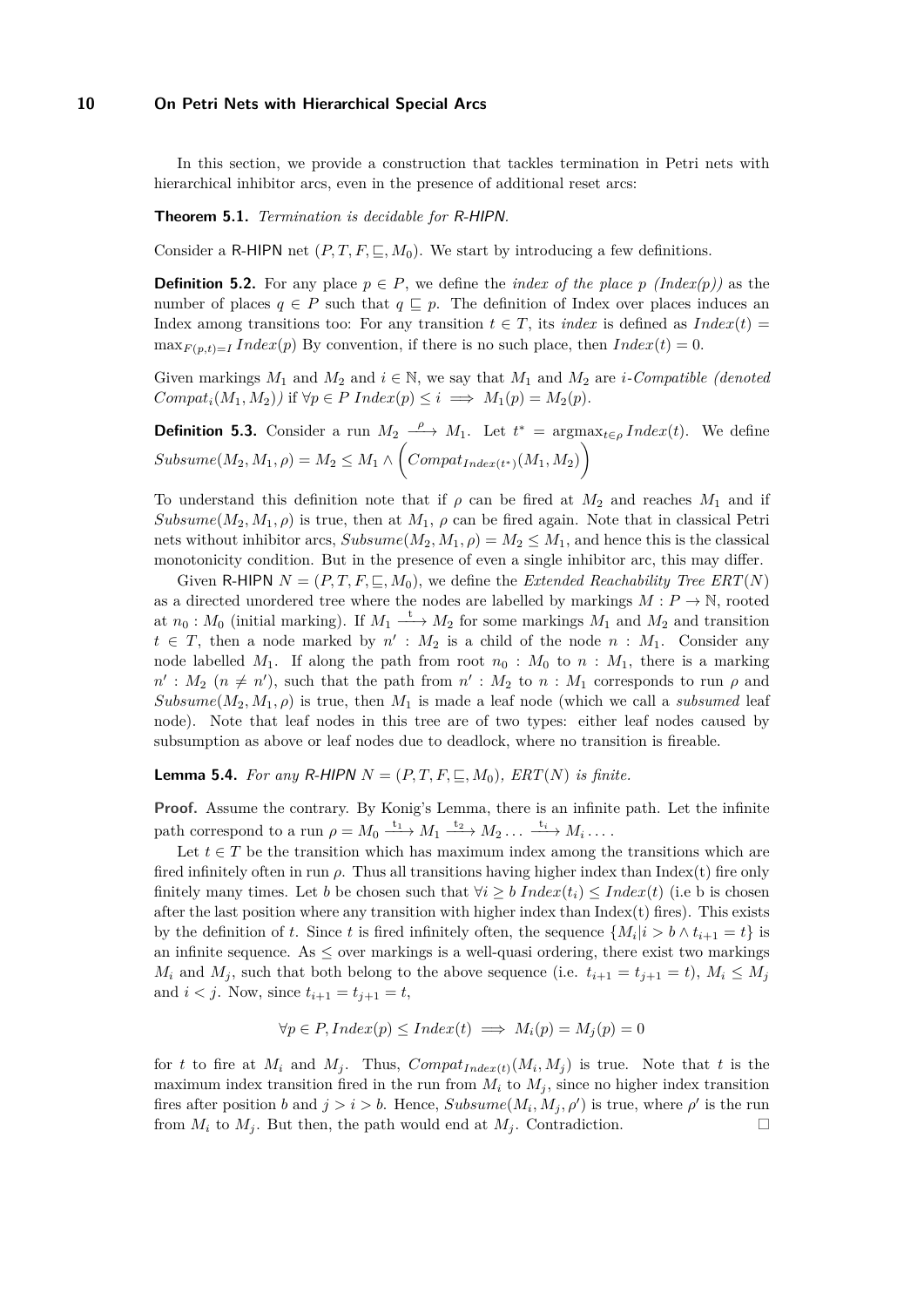Thus, we have shown that the *ERT* is always finite. Next, we will show a crucial property of *Compat<sup>i</sup>* , which will allow us to check for a non-terminating run.

<span id="page-10-1"></span>**Lemma 5.5.** *Consider markings*  $M_1$  *and*  $M_2$  *such that*  $M_1 \leq M_2$ *. Let*  $i \in \mathbb{N}$  *be such that we have*  $Compat<sub>i</sub>(M<sub>1</sub>, M<sub>2</sub>)$ *. Then for any run*  $\rho$  *over the set of transitions*  $T<sub>i</sub> = \{t | t \in T \land T\}$  $Index(t) \leq i$ , if  $M_1 \xrightarrow{\rho} M'_1$ , then  $M_2 \xrightarrow{\rho} M'_2$ , where  $M'_1 \leq M'_2$  and  $Compat_i(M'_1, M'_2)$ .

**Proof.** We can prove this by induction. We first prove that *t* is firable at  $M_2$ . If  $F(p, t) \in \mathbb{N}$ , then  $M_2(p) \geq M_1(p) \geq F(p, t)$ . If  $F(p, t) = I$ , i.e., it is an inhibitor arc, then  $Index(p) \leq$ *Index*(*t*)  $\leq i$ . But now, since *Compat<sub>i</sub>*( $M_1, M_2$ ) holds and *t* is firable at  $M_1$ , we obtain  $M_2(p) = M_1(p) = 0$ . Finally, if  $F(p, t) = R$ , i.e., it is a reset arc, then there is no condition on  $M_2(p)$  for *t* to be firable. Hence, *t* is firable at  $M_2$ .

Now let  $M_2 \longrightarrow M'_2$ . Then, for all  $p \in P$ ,  $M'_2(p) = M_2(p) - F(p, t) + F(t, p)$  and  $M_1'(p) = M_1(p) - F(p, t) + F(t, p)$ . Since  $F(t, p)$  is constant and  $F(p, t)$  can depend only on number of tokens in place  $p$  (so, if  $M_1(p)$  and  $M_2(p)$  were equal before firing, they remain equal now), we obtain that  $Compat_i(M'_1, M'_2)$  and  $M'_1 \leq M'_2$ .

**Lemma 5.6.** R-HIPN *N has a non-terminating run iff ERT*(*N*) *has a subsumed leaf node.*

**Proof.** ( $\implies$ ) If R-HIPN *N* has a non-terminating run, then *ERT*(*N*) has a subsumed leaf node. Consider a non-terminating run. This run has a finite prefix in *ERT*(*N*). This prefix ends in a leaf that is not a deadlock (as some transition is firable). Thus it is a subsumed leaf node.

 $(\Leftarrow)$  If *ERT*(*N*) has a subsumed leaf node, then *N* has a non-terminating run. To see this, consider any subsumed leaf node labelled by marking *M*2. Let *M*<sup>1</sup> be the marking along the path  $M_0$  to  $M_2$ , and  $\rho$  be the run from  $M_1$  to  $M_2$ , such that  $Subsume(M_2, M_1, \rho)$  is true. Hence, we have  $M_1 \xrightarrow{\rho} M_2$ . Take  $t^* = argmax_{t \in \rho} Index(t)$  and  $i = Index(t^*)$ . Since *Subsume*( $M_1, M_2, \rho$ ) is true, we have  $M_1 \leq M_2$  and  $Compat_i(M_1, M_2)$  is true. We also have  $\rho$  is a run over  $T_i = \{t | t \in T \land Index(t) \leq i\}$  (by definition of *i*).

Thus, by Lemma [5.5,](#page-10-1) we have  $M_2 \stackrel{\rho}{\longrightarrow} M_3$ , where  $M_2 \leq M_3$  and  $Compat_i(M_2, M_3)$  is true. Thus,  $\rho$  can again be fired at  $M_3$  and so on, resulting in a non-terminating run.

Finally, we observe that checking  $Subsume(M_2, M_1, \rho)$  is also easily doable. Thus, for any R-HIPN net, one can draw its extended reachability tree and decide the termination problem using the ERT. This completes the proof of the theorem. We observe here that this construction cannot be immediately lifted to checking boundedness due to the presence of reset arcs. However, we can lift this to check for termination in HIRPN and R-HIRPN.

# <span id="page-10-2"></span>**5.2 Coverability in R-HIPN**

While termination turned out to be decidable, reachability is undecidable for R-HIPN nets in general (since it subsumes reset Petri nets). Indeed [\[8\]](#page-15-1) show that reachability is undecidable for Petri nets with 2 reset arcs. Using a similar strategy, in Appendix [A.4,](#page-23-0) we tighten the undecidability result to show that reachability in Petri nets with one inhibitor arc and one reset arc is undecidable. Further, we can modify the construction presented, to show that Deadlockfreeness in Petri nets with one reset arc and one inhibitor arc is undecidable too.

Next we turn our attention to coverability problem and show the following result.

<span id="page-10-0"></span>**Theorem 5.7.** *Coverability is undecidable for Petri nets with two reset/transfer arcs and an inhibitor arc.*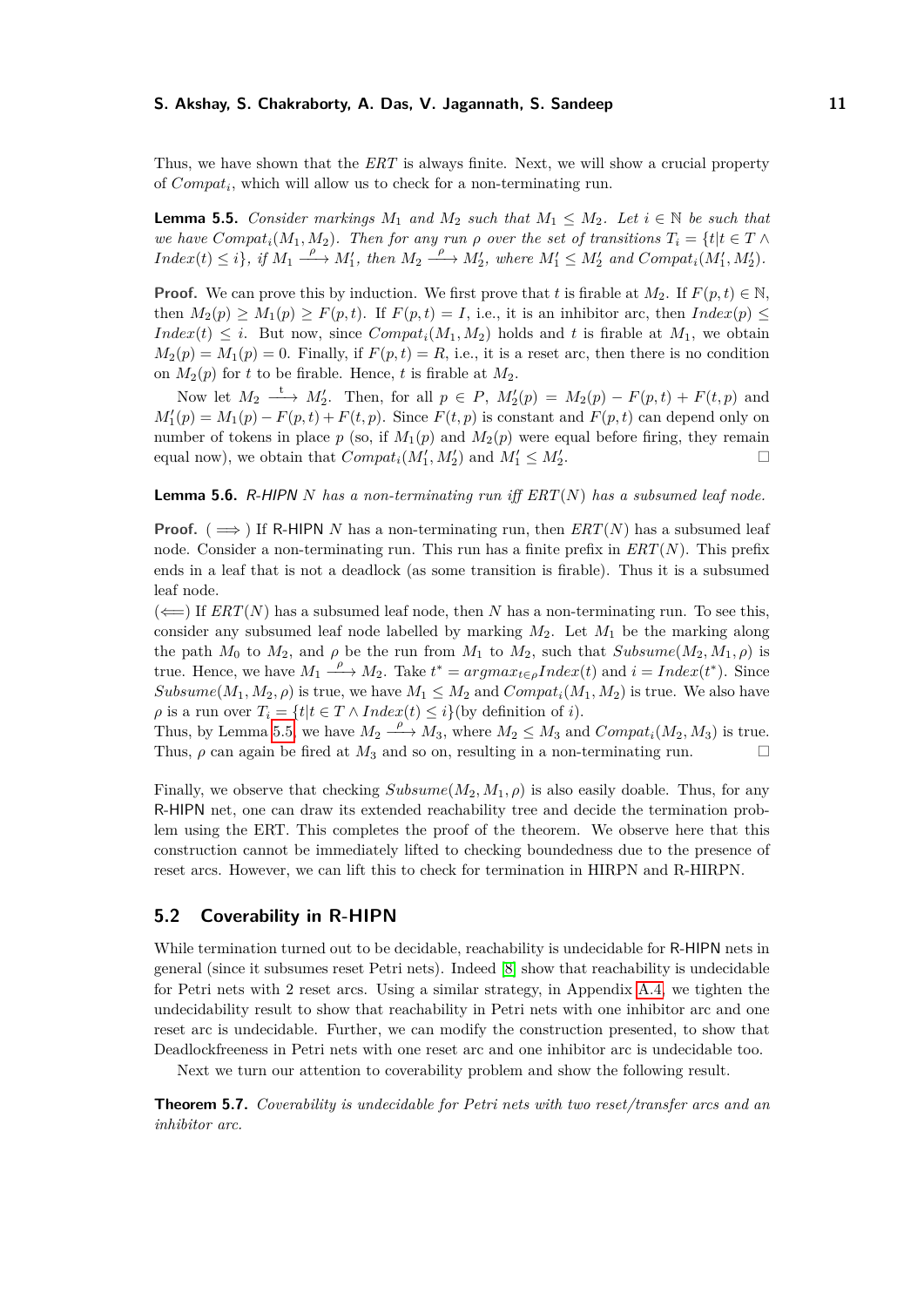The rest of this section proves the above theorem. To do this, we construct a Petri net with two reset arcs, one inhibitor arc that simulates the two counter Minsky Machine. The Minsky Machine *M* is defined as follows - It has a finite set of instructions  $q_i, 0 \leq i \leq n$ ,  $q_0$ is the initial state and  $q_n$  is the final instruction i.e. there are no transition rules from  $q_n$ . There are two counters  $C_1$  and  $C_2$  in the machine. There are two kind of transitions.

- **1.** INC(r,j) Increase  $C_r$ , by 1, Go to  $q_i$ . r can be 1 or 2.
- **2.** JZDEC(r,j,l) If  $C_r$  is zero, Go to  $q_l$ , else decrease  $C_r$  by 1 and go to  $q_j$ . r can be 1 or 2. It is well known that reachability of  $q_n$  in a Minsky Machine is undecidable.

We encode *M* into Petri net *P* as follows - we use places  $q_i, 0 \leq i \leq n$  to encode each instruction. The place  $q_i$  gets a token when we simulate instruction *i* in the Minsky Machine. We use two places  $C_1$  and  $C_2$  to store the number of tokens corresponding to the counter values in  $C_1$  and  $C_2$  in the counter machine. We use special place *S* which stores the sum of *C*<sup>1</sup> and *C*2. The adjoining Figure [3](#page-11-0) shows the construction for increment. When  $q_i$  gets a token, the transition is fired,  $C_r$ and  $S$  are incremented by 1 and  $q_i$  gets the token to proceed.

<span id="page-11-0"></span>

Next, to simulate decrement (along with zero check), i.e., if  $C_r = 0$ , then  $q_\ell$ , else  $q_i$ ), we introduce non-determinism in the Petri net. The gadget for this is shown in figure [4.](#page-12-2)

**Figure 3** Increment

When we reach a decrement with zero check instruction, we guess whether  $C_r$  is zero, and if so, fire  $t_{11}$  and then  $t_3$ . Else we decrement it  $C_r$  by 1 and fire  $t_2$ . We have two cases:

- **Case 1** : If  $C_r$  is actually zero, it runs correctly as  $t_2$  would not fire. The transition  $t_3$  $\mathcal{L}_{\mathcal{A}}$ fires and  $C_r$  remains zero. And  $q_l$  gets the token.
- **Case 2** : If  $C_r$  has non-zero tokens, both transitions can fire. But the runs in which *t*<sup>3</sup> fires are "wrong" runs. We call such transitions as *Incorrect* transitions. The crucial point is that in runs with incorrect transitions,  $S$  is not decremented where as  $C_r$  is decremented. Hence  $M(S) \neq M(C_1) + M(C_2)$  in markings reached by runs with incorrect transitions.

Note that in any run of *P*, *q<sup>i</sup>* and only *q<sup>i</sup>* in the Petri net gets a token when the instruction numbered *i* is being simulated. Now, we have the following lemma which proves the correctness of the reduction.

**Lemma 5.8.** In any run of P reaching marking  $M$ ,  $M(S) \geq M(C_1) + M(C_2)$  and  $M(S) =$  $M(C_1) + M(C_2)$  *iff there are no incorrect transitions.* 

If the Minsky Machine reaches instruction  $q_n$ , we reach the place  $q_n$  state in Petri net. But, if the Minsky Machine doesn't reach  $q_n$ , there is a chance that we reach  $q_n$  in Petri net because of incorrect transitions. By the above lemma, to check if there had been any incorrect transitions along the run, we just check at the end (at  $q_n$ ) if  $M(S) = M(C_1) +$  $M(C_2)$ , which we can do using an inhibitor arc. Thus  $q_{n+1}$  gets tokens iff the Minsky Machine reaches the instruction  $q_n$ . Hence reaching instruction  $q_n$  in Minsky Machine is equivalent to asking if we can cover the marking in which all places except  $q_{n+1}$  have 0 tokens and  $q_{n+1}$  has 1 token. We also note that the above proof holds for undecidability of coverability in Petri nets with 2 transfer arcs and an inhibitor arc. The proof of the above lemmas, the inhibitor arc construction and extension to transfer arcs are presented in Appendix [A.5.](#page-26-0) Finally, the problem of coverability in Petri nets with 1 inhibitor arc and 1 reset arc is open.

Problem 1. Is coverability in Petri nets with 1 reset arc and 1 inhibitor arc decidable ?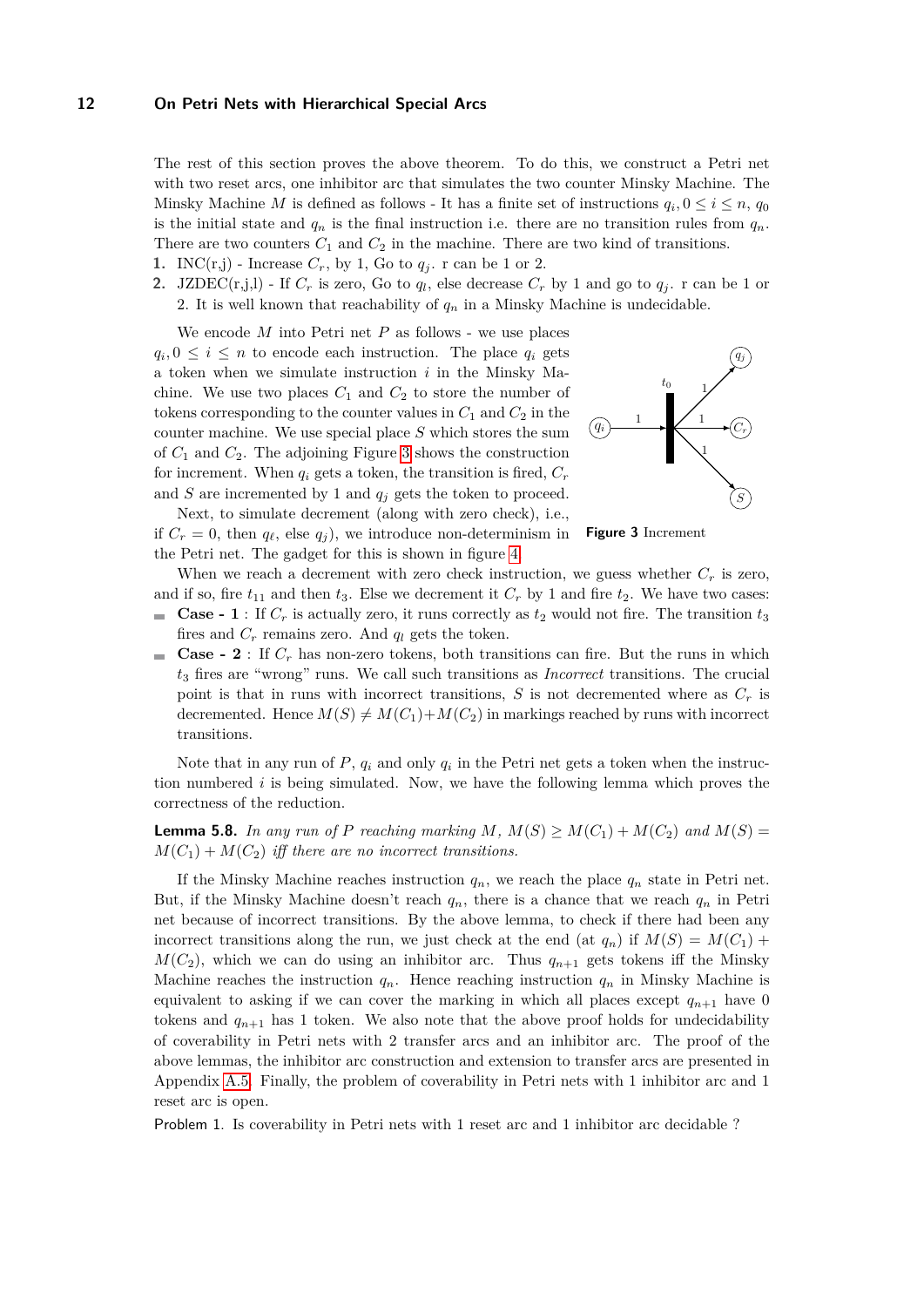<span id="page-12-2"></span>

**Figure 4** Decrement along with zero check

# <span id="page-12-0"></span>**6 Adding Transfer Arcs within and without Hierarchy**

# <span id="page-12-3"></span>**6.1 Reachability and deadlock-freeness in HTPN**

We show a reduction from Petri nets with 2 (non-hierarchical) transfer arcs to HTPN preserving reachability and deadlock-freeness. Since reachability and deadlock-freeness in Petri nets with 2 transfer arcs are undecidable [\[8\]](#page-15-1), they are undecidable in HTPN too.

### <span id="page-12-1"></span>**Theorem 6.1.** *Reachability and deadlock-freeness are undecidable in* HTPN*.*

Proof. Given a Petri net with 2 transfer arcs, we will construct a HTPN such that reachability of markings and deadlock-freeness is preserved. Let *N* be such a net as shown in the figure below, with two transfer arcs, one from  $p_1$  to  $p_3$  via  $t_1$  and another from  $p_2$  to  $p_4$  via  $t_2$ .  $t_3$  and  $t_4$  are representative of any other transitions to and from  $p_1$ . Wlog., we assume that there is no arc from  $p_1$  to  $t_2$ . If this is not the case, we can add a place and transition in between to create an equivalent net (while adding no deadlocked reachable marking), see Appendix [A.6.](#page-29-0) Now, the construction is shown in the diagram below.



Six transfer arcs have not been shown in the construction above. These are the following:

- From  $p_1$  to  $p_3$  through  $t'_1$ .
- From  $p'_1$  to  $p_3$  through  $t_1$ .
- From  $p_1$  to  $p'_1$  through  $t_2$ .
- From  $p'_1$  to  $p_1$  through  $t_2$ .
- From  $p_1$  to  $p'_1$  through  $t'_2$ .
- From  $p'_1$  to  $p_1$  through  $t'_2$ .

These transfer arcs ensure hierarchy among the transfer arcs with the ordering  $p_1 < p_1' < p_2$ .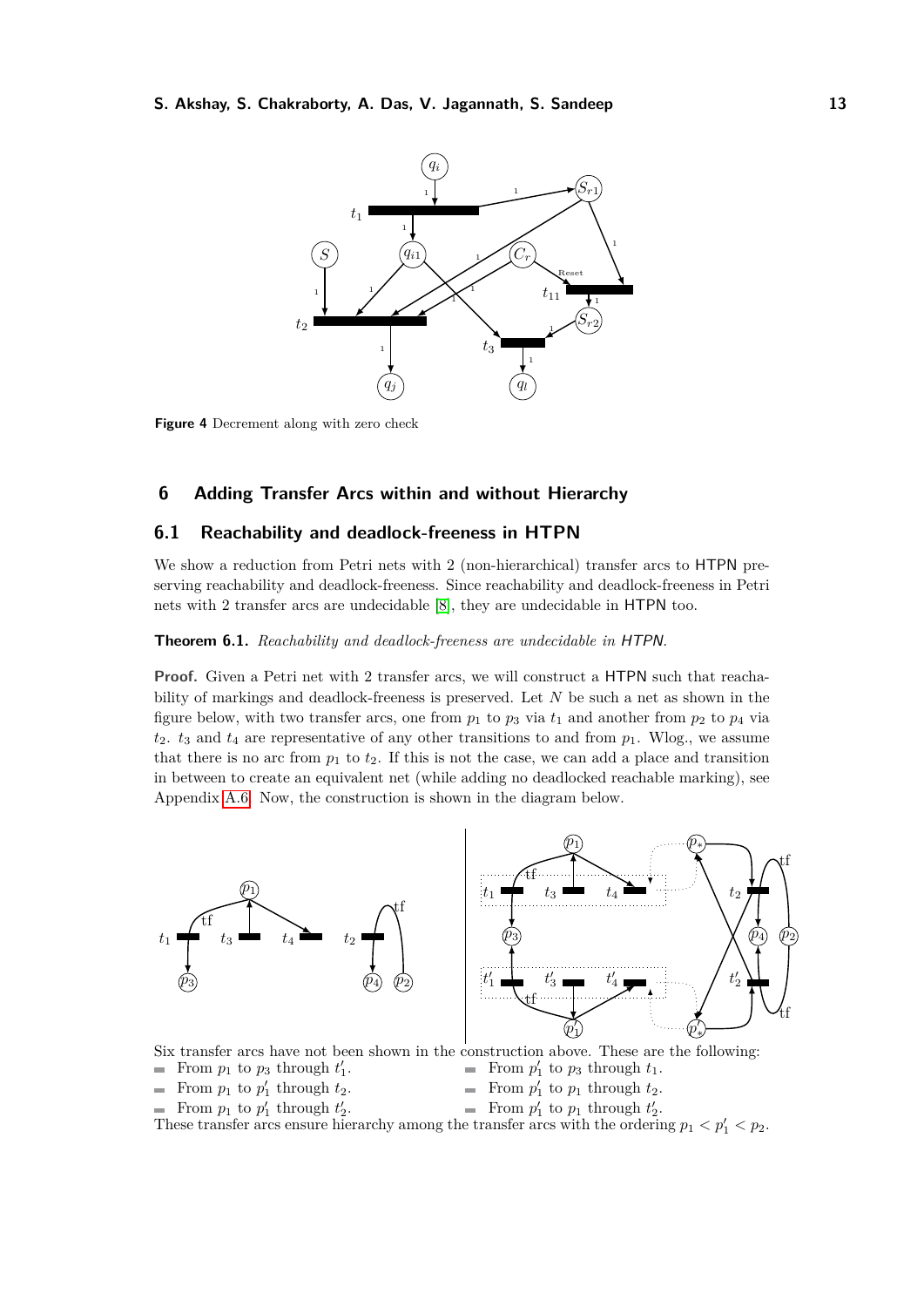The dotted arc from  $p_*$  to the upper dotted box represents a pre-arc from  $p_*$  to every transition in the box. Similarly, we have an arc from every transition in the box to  $p_{*}$ . Similarly, we have arcs for the lower dotted box and  $p'_{*}$  also. The intuitive idea behind the construction is to represent the place  $p_1$  in the original net by two places  $p_1$  and  $p'_1$  in the modified net. At every marking,  $p_1$  of original net is represented by one of the two places  $p_1$  or  $p'_1$  in the modified net.  $p'_{*}$  and  $p_{*}$  are used to keep track of which place represents  $p_{1}$  in current marking. Everytime transition  $t_2$  fires, the representative place swaps. Let the original net be  $(P, T, F)$  and the constructed net be  $(P', T', F')$ . The initial marking  $M'_0$  is given by  $M_0'(p_*) = 1$ ,  $M_0'(p'_*) = M_0'(p'_1) = 0$ , and  $M_0'(p) = M_0(p)$  for all other  $p \in P$ . Now, given marking *M* of original net, let us define the set  $S^{ext} = \{A_M, B_M\}$ , where,

$$
A_M(p) = \begin{cases} M(p) & p \notin \{p_1, p_1', p_*, p_*\} \\ 1 & p = p_* \\ 0 & p \in \{p_*', p_1'\} \\ M(p_1) & p = p_1 \end{cases} \qquad B_M(p) = \begin{cases} M(p) & p \notin \{p_1, p_1', p_*, p_*\} \\ 1 & p = p_*' \\ 0 & p \in \{p_*, p_1\} \\ M(p_1) & p = p_1' \end{cases}
$$

Claim 6.1. Marking  $A_M$  or  $B_M$  is reachable from  $M'_0$  in the constructed net iff marking M is reachable from  $M_0$  in the original net.

From this claim (proof in Appendix [A.6\)](#page-29-0), we obtain the proof of the theorem.

<span id="page-13-1"></span>**Corollary 6.2.** *Coverability is undecidable in* HITPN*.*

**Proof.** From Theorem [5.7,](#page-10-0) coverability is undecidable in Petri nets with two transfer arcs and one inhibitor arc. Given such a net *N*, we can perform a construction similar to above, to reduce the coverability problem in  $N$  to coverability problem in a HITPN net.  $\Box$ 

# <span id="page-13-0"></span>**6.2 Hardness of Termination in HITPN**

Termination in HIcTPN is decidable as shown in Section [5.1.](#page-8-3) Termination in HTPN is also decidable, as it is known that termination in transfer Petri nets is decidable. However, it turns out that termination in HITPN which subsumes the above two problems is as hard as the positivity problem which is a long standing open problem about linear recurrent sequences  $([18],[17])$  $([18],[17])$  $([18],[17])$  $([18],[17])$  $([18],[17])$ . In the following we show the reduction from the positivity problem to the problem of termination in HITPN.

**Definition 6.3** (Positivity Problem). Given a matrix  $M \in \mathbb{Z}^{n \times n}$  and a vector  $v_0 \in \mathbb{Z}^n$ , is  $M^k v_0 > 0$  for all  $k \in \mathbb{N}$ ?

Given matrix  $M \in \mathbb{Z}^{n \times n}$  and vector  $v_0 \in \mathbb{Z}^n$ , we construct a net  $N \in \mathsf{HITPN}$  such that *N* does not terminate iff  $M^k v_0 \geq 0$  for all  $k \in \mathbb{N}$ . Consider the following while loop program  $v = v0$ ; while (v >= 0)  $v = Mv$ . Clearly, this program is non-terminating iff  $M^k v_0 \ge 0$  for all *k*. We construct a net *N* which simulates this linear program. *N* contains two phases, a forward phase that has the effect of multiplying *v* by *M*, and a backward phase that takes the role of assignment, i.e. assigning the new vector  $Mv$  computed in the forward phase back to *v*. We also check for non-negativity in the backward phase, and design the net *N* to terminate if any component goes negative.

Forward Phase: The construction of the forward phase petri net for a general matrix is explained below. An example of the construction is shown in Figure [5](#page-14-0) for the matrix:

$$
M = \begin{bmatrix} 1 & -4 & 7 \\ 2 & -5 & -8 \\ -3 & -6 & 9 \end{bmatrix}
$$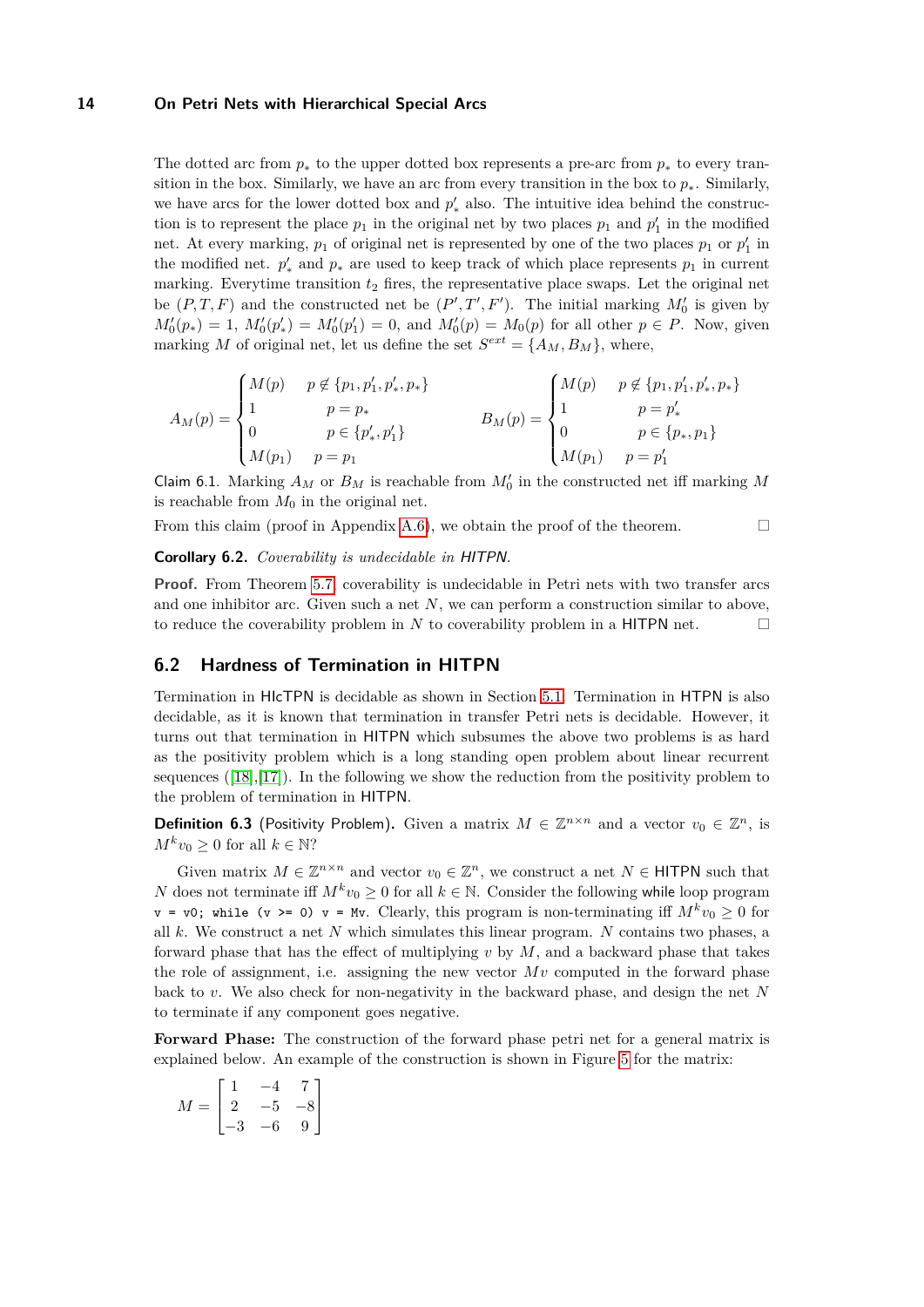<span id="page-14-0"></span>

**Figure 5** Forward phase

We have n places,  $u_1, u_2, \ldots, u_n$ , corresponding to the n components of vector *v*. Each place  $u_i$  is connected to a transition  $t_i$  with a pre-arc weight of 1. Each  $t_i$  also has a post-arc to a new place  $u_{ij}$  for  $1 \leq i, j \leq n$  with a weight  $|M_{ji}|$ , i.e. the absolute value of the  $(j, i)^{th}$ entry of matrix M, corresponding to  $v_i$ 's contribution to the new value of  $v_j$ . Finally, we have places  $u'_1, u'_2, \ldots, u'_n$ , corresponding to the n components of the new value of vector *v*. Each place  $u'_{j}$  is connected to place  $u_{ij}$  by a transition  $t_{ij}$ , with both the arcs weighted 1. If  $M_{ji} \geq 0$ , then  $u_{ij}$  has a pre-arc to  $t_{ij}$  and  $t_{ij}$  has a post-arc to  $u'_{j}$ . This has the effect of adding the value of  $u_{ij}$  to  $u'_{j}$ . On the other hand, if  $M_{ji} < 0$ , then both  $u_{ij}$  and  $u'_{j}$  have pre-arcs to  $t_{ij}$ , which has the effect of subtracting value of  $u_{ij}$  from  $u'_{j}$ .

This simulates the forward phase, in effect multiplying the vector  $v$ , represented by  $u_i$ 's in Figure [5](#page-14-0) by  $M$  and storing the new components in  $u_i$ 's. To simulate the while loop program, we need to copy back each  $u'_{i}$  to  $u_{i}$ , while performing the check that each  $u'_{i}$  is non-negative.

**Backward phase :** The copy back in backward phase (Fig. [6\)](#page-14-0) is demonstrated by a transfer arc from  $u_i'$  to  $u_i$  via transition  $t_R$ . To ensure that the backward phase starts only after the forward phase completes, (else, partially computed values would be copied back), we introduce a new place *G*. *G* stores as many tokens as the total number of times each transition  $t_{ij}$  will fire and has a pre-arc weighted 1 to each transition  $t_{ij}$ . The emptiness of  $G$  ensures that each  $t_{ij}$  has completed its firings in the current loop iteration. An inhibitor arc from *G* to  $t_R$  ensures that the forward phase completes before  $t_R$  fires. We introduce a place  $G'$  which computes the initial value of  $G$  for next loop.  $G'$  has an arc connected to  $t_{ij}$  with weight  $\sum_{k=1}^{n} |M_{kj}|$ . If  $u'_{j}$  has a pre-arc to  $t_{ij}$ , then *G*<sup> $\prime$ </sup> has a pre-arc to  $t_{ij}$  while if  $t_{ij}$  has a post-arc to  $u'_{j}$ , then it also has a post-arc to G'. Finally, there is a transfer arc from  $G'$  to  $G$  via  $t_R$ . Once the forward phase finishes, the place  $G$  is empty, hence, the only transition that can fire is  $t_R$ , which completes the backward phase in one firing. Combining the forward and backward phases, we obtain a net *N* which simulates the while loop program. The initial marking assigns  $(v_0)_i$ , i.e. the *i*-th component of vector  $v_0$  to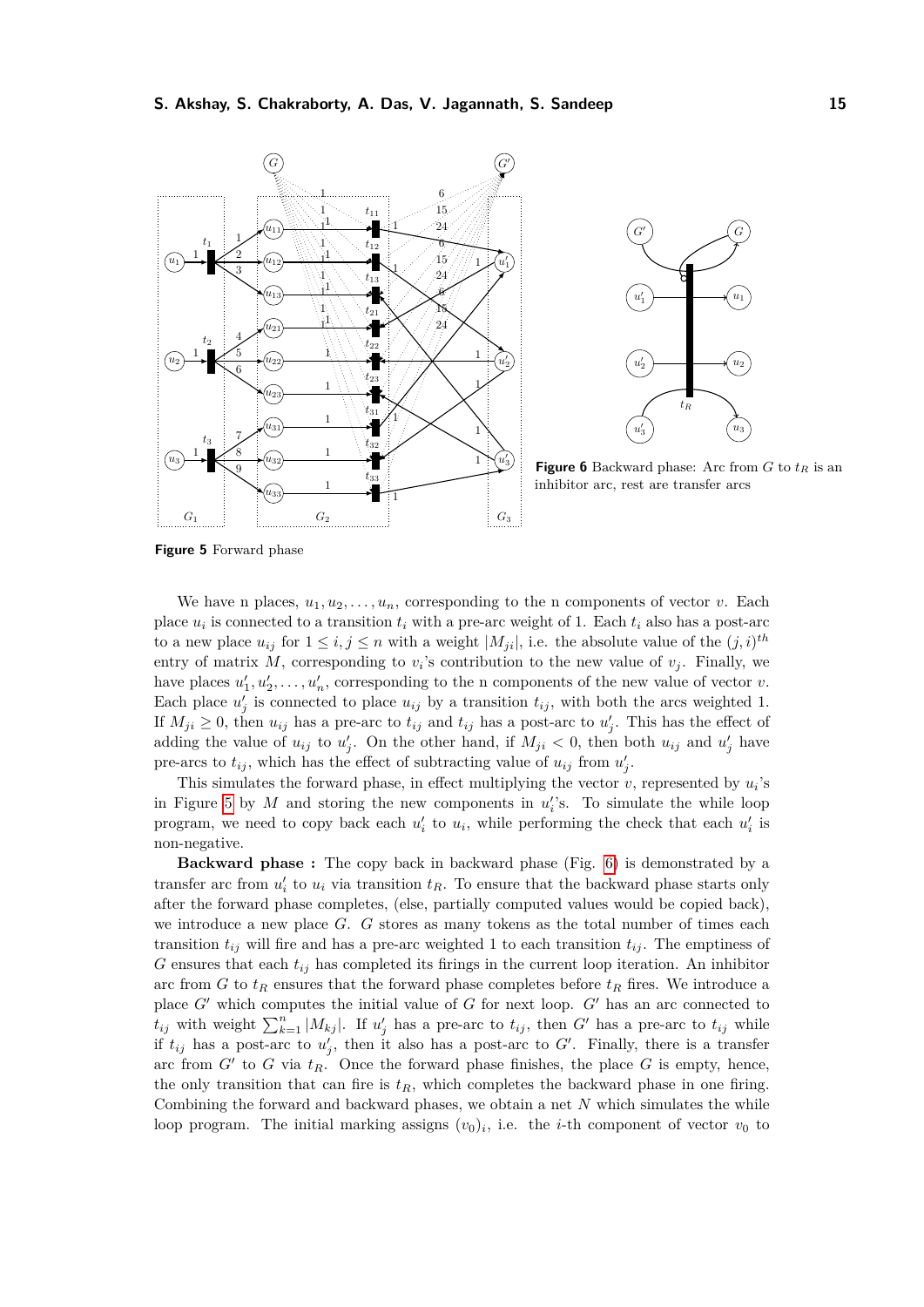place  $u_i$ , and  $\sum_{1 \le i \le n} (\sum_{1 \le j \le n} |M_{ji}|)(v_0)_i$  tokens to *G*, while all other places are assigned 0 tokens. The below  $\overline{\text{lemma}}$  (see appendix [A.7\)](#page-30-0) relates termination of N with the Positivity problem.

<span id="page-15-9"></span>**Lemma 6.4.** *There exists a non-terminating run in N iff*  $M^k v_0 \geq 0$  *for all*  $k \in \mathbb{N}$ *.* 

From the above lemma, we derive the following theorem. Note that as we have only one transition with inhibitor and transfer arcs, *N* is a T-HIPN as well as HITPN.

<span id="page-15-8"></span>**Theorem 6.5.** *Termination in* HITPN *as well as* T-HIPN *is as hard as the positivity problem.*

# **7 Conclusion**

In this paper, we investigated the effect of hierarchy on Petri nets extended with not only inhibitor arcs (as classically considered), but also reset and transfer arcs. For four of the standard decision problems, we settled the decidability for almost all these extensions using different reductions and proof techniques. As future work, we are interested in questions of boundedness and place-boundedness in these extended classes. We would also like to explore further links to problems on linear recurrences. We leave open one technical question of coverability for Petri nets with 1 reset and 1 inhibitor arc (without hierarchy).

# **Acknowledgments**

We thank Alain Finkel and Mohamed Faouzi Atig for insightful discussions and pointers to earlier results and reductions.

# **References**

- <span id="page-15-3"></span>**1** Mohamed Faouzi Atig and Pierre Ganty. Approximating Petri net reachability along context-free traces. In *IARCS Annual Conference on Foundations of Software Technology and Theoretical Computer Science, FSTTCS 2011, December 12-14, 2011, Mumbai, India*, pages 152–163, 2011.
- <span id="page-15-6"></span>**2** Amir M. Ben-Amram, Samir Genaim, and Abu Naser Masud. On the termination of integer loops. *ACM Trans. Program. Lang. Syst.*, 34(4):16:1–16:24, December 2012.
- <span id="page-15-2"></span>**3** Rémi Bonnet. The reachability problem for vector addition system with one zero-test. In *Mathematical Foundations of Computer Science 2011 - 36th International Symposium, MFCS 2011, Warsaw, Poland, August 22-26, 2011. Proceedings*, pages 145–157, 2011.
- <span id="page-15-0"></span>**4** Rémi Bonnet. Theory of well-structured transition systems and extended vector-addition systems. *These de doctorat, ENS Cachan, France*, 2013.
- <span id="page-15-4"></span>**5** Rémi Bonnet, Alain Finkel, Jérôme Leroux, and Marc Zeitoun. Place-boundedness for vector addition systems with one zero-test. In *IARCS Annual Conference on Foundations of Software Technology and Theoretical Computer Science, FSTTCS 2010, December 15-18, 2010, Chennai, India*, pages 192–203, 2010.
- <span id="page-15-5"></span>**6** Rémi Bonnet, Alain Finkel, Jérôme Leroux, and Marc Zeitoun. Model checking vector addition systems with one zero-test. *Logical Methods in Computer Science*, 8(2), 2012.
- <span id="page-15-7"></span>**7** Allan Cheng, Javier Esparza, and Jens Palsberg. Complexity results for 1-safe nets. *Theor. Comput. Sci.*, 147(1&2):117–136, 1995.
- <span id="page-15-1"></span>**8** Catherine Dufourd, Alain Finkel, and Philippe Schnoebelen. Reset nets between decidability and undecidability. In *Automata, Languages and Programming, 25th International Colloquium, ICALP'98, Aalborg, Denmark, July 13-17, 1998, Proceedings*, pages 103–115, 1998.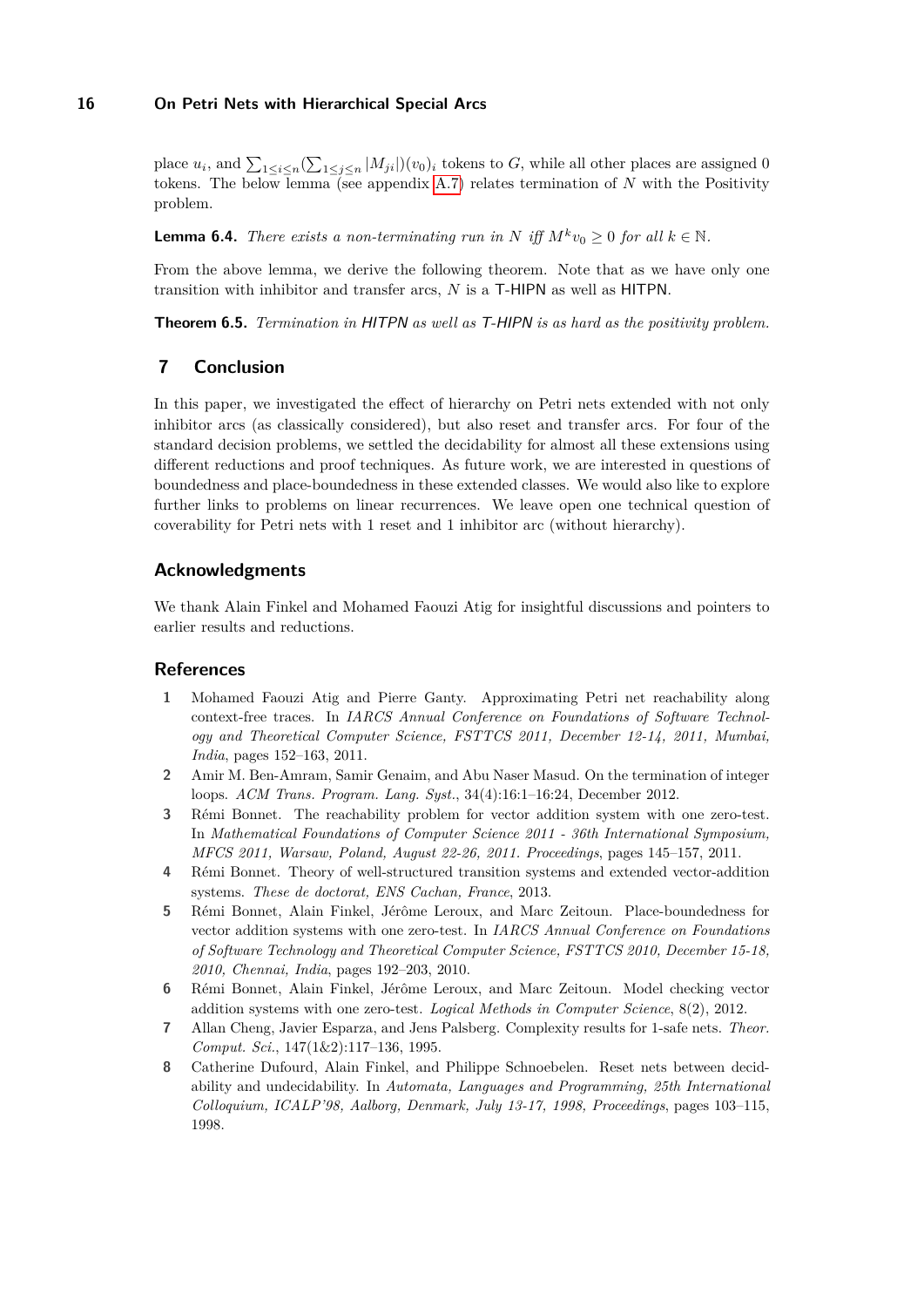- <span id="page-16-3"></span>**9** Alain Finkel and Arnaud Sangnier. Mixing coverability and reachability to analyze VASS with one zero-test. In *SOFSEM 2010: Theory and Practice of Computer Science, 36th Conference on Current Trends in Theory and Practice of Computer Science, Spindleruv Mlýn, Czech Republic, January 23-29, 2010. Proceedings*, pages 394–406, 2010.
- <span id="page-16-2"></span>**10** Alain Finkel and Philippe Schnoebelen. Well-structured transition systems everywhere! *Theor. Comput. Sci.*, 256(1-2):63–92, 2001.
- <span id="page-16-9"></span>**11** Michel Hack. The recursive equivalence of the reachability problem and the liveness problem for Petri nets and vector addition systems. In *15th Annual Symposium on Switching and Automata Theory, New Orleans, Louisiana, USA, October 14-16, 1974*, pages 156–164, 1974.
- <span id="page-16-7"></span>**12** S. Rao Kosaraju. Decidability of reachability in vector addition systems (preliminary version). In *Proceedings of the Fourteenth Annual ACM Symposium on Theory of Computing*, STOC '82, pages 267–281, New York, NY, USA, 1982. ACM.
- <span id="page-16-1"></span>**13** Jérôme Leroux. Vector addition systems reachability problem (A simpler solution). In *Turing-100 - The Alan Turing Centenary, Manchester, UK, June 22-25, 2012*, pages 214– 228, 2012.
- <span id="page-16-8"></span>**14** Ernst W. Mayr. An algorithm for the general Petri net reachability problem. *SIAM J. Comput.*, 13(3):441–460, 1984.
- <span id="page-16-10"></span>**15** Marvin L Minsky. *Computation: finite and infinite machines*. Prentice-Hall, Inc., 1967.
- <span id="page-16-6"></span>**16** Tadao Murata. Petri nets: Properties, analysis and applications. *Proceedings of the IEEE*, 77(4):541–580, 1989.
- <span id="page-16-4"></span>**17** Joël Ouaknine and James Worrell. Positivity problems for low-order linear recurrence sequences. In *Proceedings of the Twenty-fifth Annual ACM-SIAM Symposium on Discrete Algorithms*, SODA '14, pages 366–379, Philadelphia, PA, USA, 2014. Society for Industrial and Applied Mathematics.
- <span id="page-16-5"></span>**18** Joël Ouaknine and James Worrell. On linear recurrence sequences and loop termination. *SIGLOG News*, 2(2):4–13, 2015.
- <span id="page-16-0"></span>**19** Klaus Reinhardt. Reachability in Petri nets with inhibitor arcs. *Electr. Notes Theor. Comput. Sci.*, 223:239–264, 2008.

### **A Appendix**

### **A.1 Reduction from Reachability to Deadlockfreeness**

In this subsection, we shall discuss a reduction from Reachability in Petri nets to Deadlockfreeness in Petri nets. Further, this reduction only involves addition of classical arcs, and hence, this reduction holds for all extensions of Petri nets being considered in this paper. In Figure [7,](#page-17-0) the construction has been described for reachability of marking *M* in original net to deadlockfreeness in constructed net.

- We have added three places,  $p_*, p_{**}$  and  $p_{\#}$
- $p^*$  has a pre-arc and post-arc to every transition in the original net (as shown for transition *t* in diagram)
- For every place  $p_i$  in the original net, we add transition  $t_i$  as shown in the diagram
- From each place  $p_i$  we have a pre-arc of weight  $M(p_i)$  to transition  $t_{\#}$
- In initial marking in constructed net,  $M'_0(p) = M_0(p)$  for all places in original net,  $M'_0(p_*) = M'_0(p_{**}) = 1$  and  $M'_0(p_{\#}) = 0$ .

Let, for any marking *M* in original net, define  $M^{ext}$  in constructed net, such that,  $M^{ext}(p)$  = *M*(*p*) for all places in original net,  $M^{ext}(p_*) = M^{ext}(p_{**}) = 1$  and  $M^{ext}(p_*) = 0$ . Thus,  $M'_0 = M_0^{ext}$ .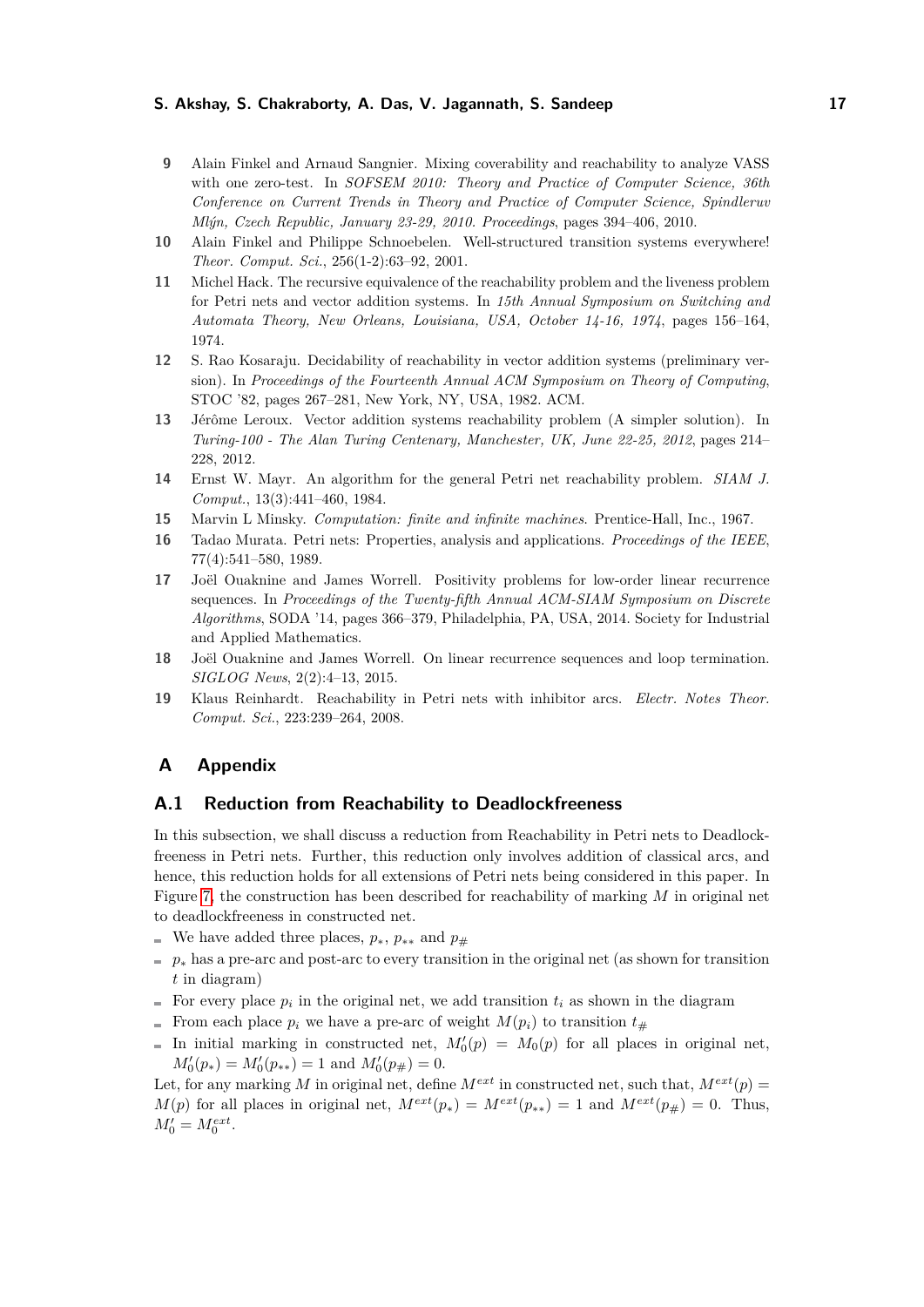<span id="page-17-0"></span>

**Figure 7** Reduction from Reachability to Deadlockfreeness

<span id="page-17-1"></span>**Lemma 1.1.** *If marking M is reachable in the original net, then a deadlocked marking is reachable in the constructed net.*

**Proof.** Given, *M* is reachable in the original net. Let the corresponding run be  $\rho$ . Then, run  $\rho$  is a run reaching  $M^{ext}$  in the constructed net (this can be proved by induction over length of  $\rho$ ).

Further, at marking  $M^{ext}$ , transition  $t_{\#}$  is firable. On firing  $t_{\#}$  at  $M^{ext}$ , we reach marking  $M^*$  in constructed net, where  $M^*(p_{\#}) = 1$  and for any other place  $p$ ,  $M^*(p) = 0$ .

But  $M^*$  as described above is a deadlocked marking. Thus, run  $\rho t_{\#}$  reaches a deadlocked marking in the constructed net. Hence proved.  $\hfill \Box$ 

<span id="page-17-2"></span>**Lemma 1.2.** *M? as described in Proof of Lemma [1.1](#page-17-1) is the only reachable deadlocked marking in the constructed net.*

**Proof.** Consider any reachable deadlocked marking *M*. We shall prove that  $M = M^*$ . Firstly, for all places  $p_i$  present in the original net,  $M(p_i) = 0$ , else transition  $t_i$  would be firable. Similarly,  $M(p_{**}) = 0$ , else transition  $t_{**}$  can fire. But we can show by induction that for any reachable marking  $M_1$   $M_1(p_{**}) = M_1(p_*) = 1 - M_1(p_{\#})$ . This implies that  $M(p_*) = 0$  and  $M(p_{\#}) = 1$ . But then,  $M = M^*$ . .

**Lemma 1.3.** *If a deadlocked marking is reachable in the constructed net, then marking M can be reached in the original net.*

**Proof.** Given, a deadlocked marking is reachable in the constructed net. By Lemma [1.2,](#page-17-2) the marking is  $M^*$ . Let  $\rho_1$  be the run reaching  $M^*$ . Let  $\rho$  be the run obtained from  $\rho_1$  by removing the  $t_i$  and  $t_{**}$  transitions. This is again a valid run to  $M^*$  (since on firing  $t_i$  or  $t_{**}$ , the marking remains unchanged). Now, consider any firing of  $t_{\#}$  in the run  $\rho$ . In the marking reached after firing  $t_{\#}$ , there are zero tokens in  $p_{*}$ . Thus, no transition other than  $t_i$  and  $t_{**}$  is firable in this marking. This implies that  $t_{\#}$  can only be the last transition fired in  $\rho$ . Also, since  $M^*(p_{\#}) = 1$  (and only transition  $t_{\#}$  puts tokens into  $p_{\#}$ ), the last transition fired must be  $t_{\#}$ . Thus,  $\rho$  is of the form  $\mu t_{\#}$ , where  $\mu$  is a run over the transitions in the original net. Now, if we consider run  $\mu$  in the original net, we notice that it must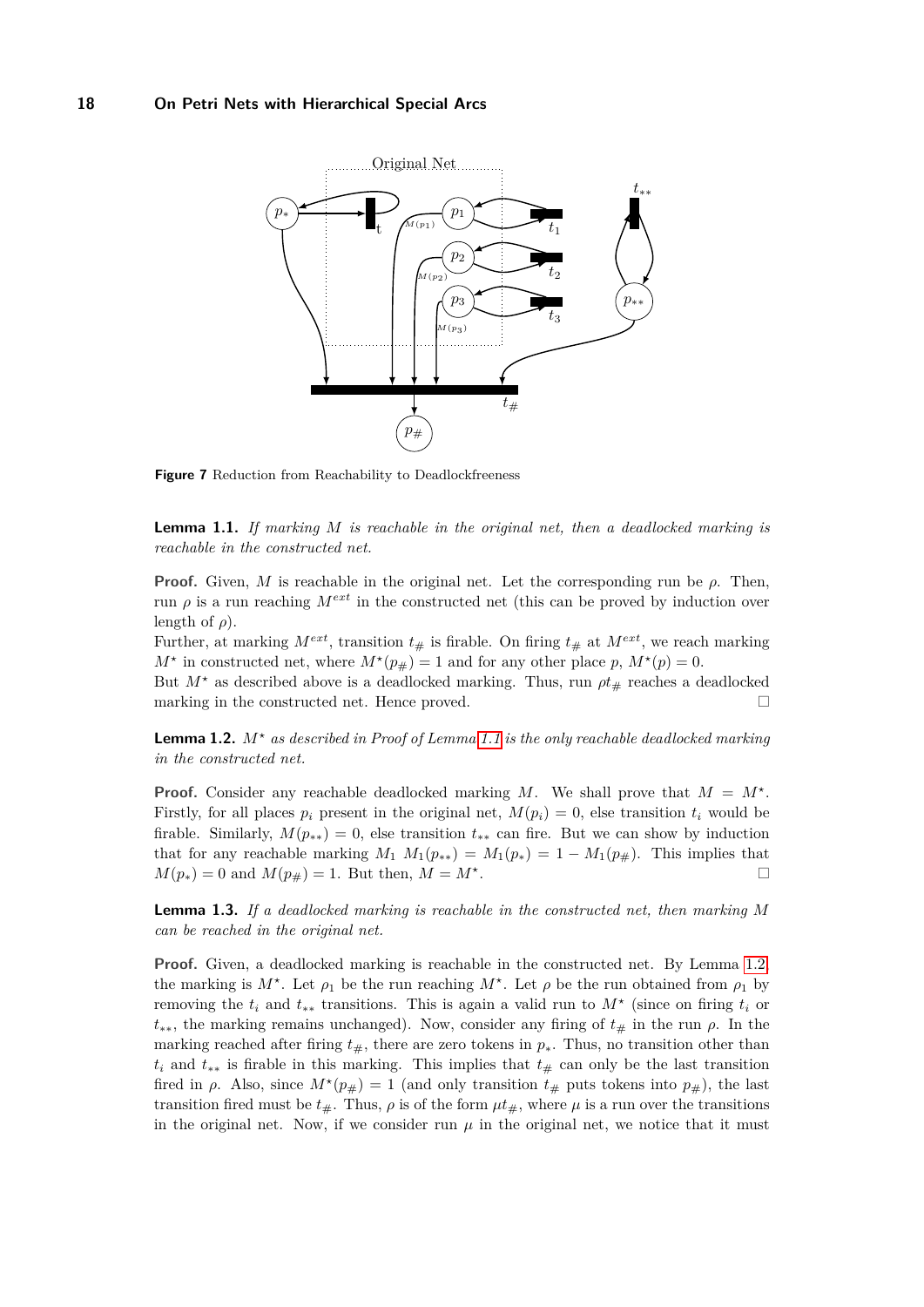reach *M*, since  $\mu$  must reach  $M^{ext}$  in the constructed net. Thus, marking *M* is reachable in the original net.

**Theorem 1.4.** *Reachability in Petri nets is reducible to Deadlockfreeness in Petri nets.*

# <span id="page-18-0"></span>**A.2 Reduction from HIRPN to HIPN**

We present a detailed proof of Lemma [4.1](#page-5-2) and Theorem [4.2.](#page-6-0)

**Lemma 1.5.** *The net*  $N'$  *constructed in the proof of Lemma [4.1](#page-5-2) is in the class*  $HIRPN_{k-1}$ *.* 

**Proof.** Since the reset arc from  $p<sup>R</sup>$  to *t* in *N* does not exist in the net *N'*, we have at least one less reset transition than *N* in  $N'$ . Since  $N \in \text{HIRPN}_k$ , we get that *N* has at most *k* reset transitions. Hence,  $N'$  has at most  $k-1$  reset transitions. We further need to establish that the hierarchy is preserved in  $N'$ . Consider  $N'$  in Figure [1.](#page-6-1) Since we only add a simple pre-arc from  $p^*$  to the transitions in the rest of the net, we preserve the hierarchy in the rest of the net. Also, since  $t^S$  and  $t^R$  only have simple pre-arcs, the hierarchy is preserved at both these transitions. Finally, since in the original net  $N$ , we have special arcs from  $p<sup>I</sup>$  and  $p<sup>R</sup>$  to *t* which maintain the hierarchy, this hierarchy should also be maintained at transition  $t<sup>I</sup>$  which also has special arcs only from  $p<sup>I</sup>$  and *p <sup>R</sup>*.

<span id="page-18-1"></span>**Lemma 1.6.** For any marking M' reachable from  $M'_0$  in  $N'$ ,  $M'(p^*) + M'(p_t^*) = 1$ .

**Proof.** A firing of transition  $t^S$  will remove one token  $p^*$  and add a token to  $p_t^*$ , while a firing of  $t^I$  will remove a token from  $p_t^*$  and add a token to  $p^*$ . Since firing  $t^R$  will replenish the removed token from  $p_t^*$  and firing a transition from the rest of the net will replenish the removed token from  $p^*$ , the sum of tokens in  $p^*$  and  $p_t^*$  will remain conserved. Since this sum is 1 in the initial marking,  $M'(p^*) + M'(p_t^*) = 1$ .

The main role of  $p^*$  is to act as a driver for the rest of net  $N'$  while the role of  $p_t^*$  is to act as a driver for each transition *t <sup>R</sup>* that arises from a reset arc to *t* in the original transition. Lemma [1.6](#page-18-1) shows that either  $p^*$  has 1 token, in which case the transitions in the rest of net are firable, or  $p_t^*$  has 1 token, in which case each transition  $t^R$  is firable.

<span id="page-18-2"></span>**Lemma 1.7.** *Let there be n tokens in place p <sup>R</sup> just before t fires in net N. Then, one firing of t in N is equivalent to the firing sequence containing one firing of*  $t^S$ *, n firings of*  $t^R$  *and one firing of*  $t^I$  *in that order in the net*  $N'$ *.* 

**Proof.** Let  $M_1 \xrightarrow{t} M_2$  in net *N*.

- Since *t* is firable at  $M_1$ ,  $M_1(p^S) \ge 1$  and  $M_1(p^I) = 0$ . Consider  $M'_1 = f(M_1)$ . Clearly,  $M_1'(p^*) = 1$  (by definition of *f*). Hence,  $t^S$  is firable in *N'*.
- Once  $t^S$  fires in *N*,  $p^*$  becomes empty, hence the only firable transitions are  $t^R$  and  $t^I$ . If  $M_1(p^R) = n > 0$ , then  $t^I$  cannot fire as it has an inhibitor arc from  $p^R$ . Hence, the only transition that can fire until  $p^R$  is empty is  $t^R$ . Essentially, the *n* firings of  $t^R$  empty the place *p <sup>R</sup>* having the same effect on it as transition *t* in net *N*.
- Once  $p^R$  is empty,  $t^I$  is the only transition that can fire, emptying  $p_t^*$  and putting 1 token back in  $p^*$ , signaling that the transitions in rest of net can fire. Once  $t^I$  fires, the marking in *N'* is  $M'_2 = f(M_2)$ .

Hence, 
$$
f(M_1) \xrightarrow{t^S \cdot (t^R)^n \cdot t^I} f(M_2)
$$
 in the net N'.

This will serve as the basis for the  $HIRPN_k \rightarrow HIRPN_{k-1}$  direction of the reduction.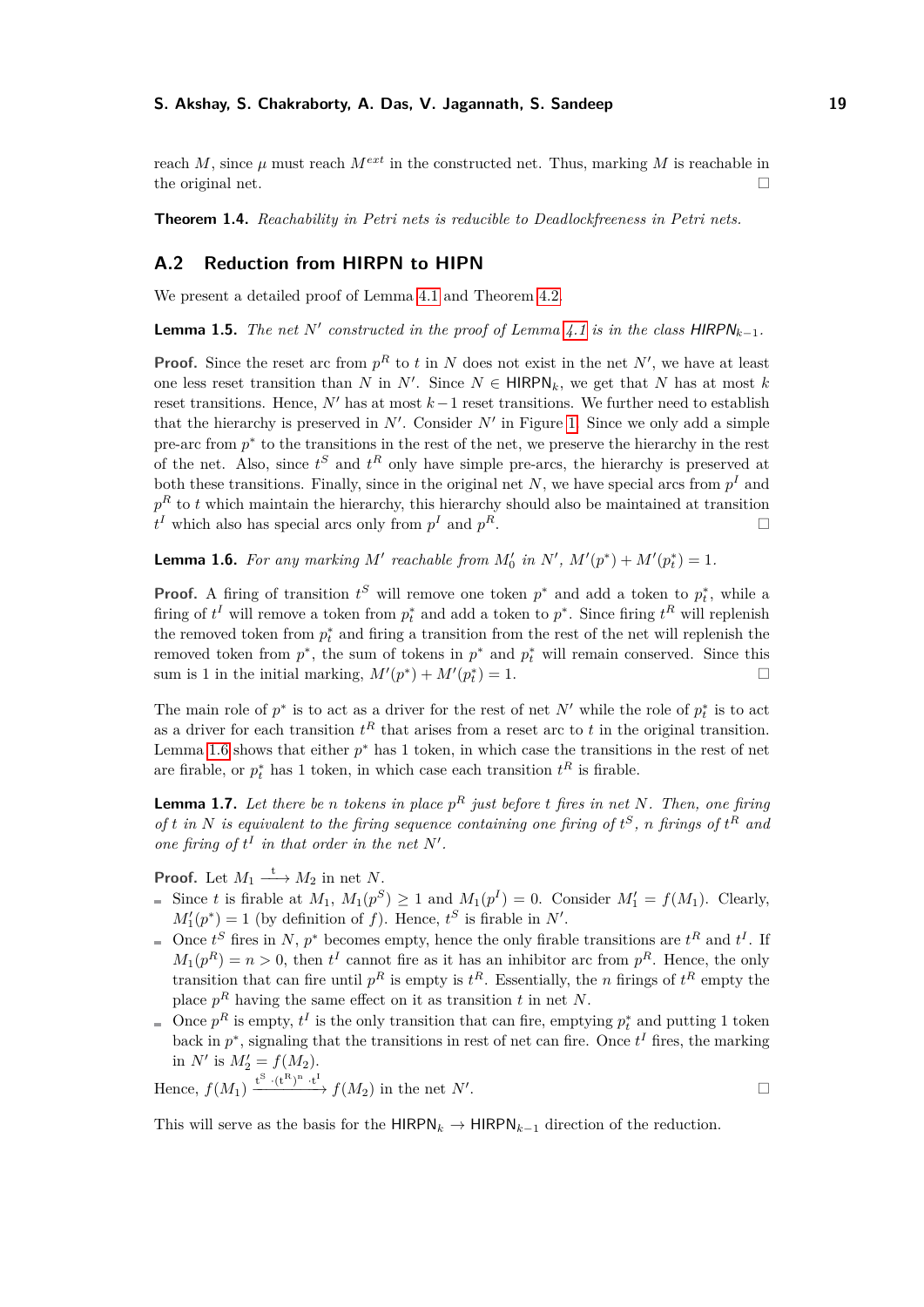<span id="page-19-3"></span>

**Figure 8** Transformation from  $N \in \text{HIRcTPN}_k$  (left) to  $N' \in \text{HIRcTPN}_{k-1}$  (right)

**Lemma 1.8** (Forward Direction). For any markings  $M_1$  and  $M_2$  in  $N$  such that  $M_1 \stackrel{\mu}{\longrightarrow} M_2$ , where  $\mu$  is a sequence of transitions, there exists  $\mu'$  such that  $f(M_1) \xrightarrow{\mu'} f(M_2)$  in net N'.

**Proof.**  $\mu'$  can be constructed from  $\mu$  by replacing each occurrence of t in  $\mu$  by its equivalent sequence of transitions in  $N'$  as demonstrated in Lemma [1.7.](#page-18-2)

<span id="page-19-1"></span>**Lemma 1.9.** *Consider markings*  $M'_1$  *and*  $M'_2$  *such that*  $M'_1$  $\frac{\mu'}{\sigma} M_2'$  and  $M_1'(p^*) = M_2'(p^*) =$ 1 and  $M'_1(p^R) = n$  in the net N'. If  $\mu'$  starts with  $t^S$ , then  $t^S$  is followed by n firings of  $t^R$ , *followed by one firing of*  $t^I$  *in*  $\mu'$ *.* 

**Proof.** Firing of  $t^S$  places one token in  $p_t^*$  guaranteeing the sequence above as argued in Lemma [1.7.](#page-18-2)  $\Box$ 

**Lemma 1.10** (Backward Direction). For any markings  $M'_1 = f(M_1)$  and  $M'_2 = f(M_2)$  in  $N'$  such that  $M'_1$  $\frac{\mu'}{\sigma}$  *M*<sub>2</sub>, where  $\mu'$  is a sequence of transitions, there exists  $\mu$  such that  $M_1 \xrightarrow{\mu} M_2$  *in net N.* 

**Proof.**  $\mu$  is constructed by replacing every occurrence of  $t^S \cdot (t^R)^n \cdot t^I$  by *t*. The existence of this occurrence is guaranteed by Lemma [1.9.](#page-19-1)

This concludes the proof of Lemma [4.1,](#page-5-2) establishing the relation between  $HIRPN<sub>k</sub>$  and HIRPN*k*−<sup>1</sup> by construction.

<span id="page-19-2"></span>**Lemma 1.11.** *Reachability, coverability and termination problems in* HIRPN*<sup>k</sup> are reducible to their corresponding versions in*  $HIRPN_{k-1}$ .

Finally, starting from an arbitrary net  $N \in \mathsf{HIRPN}_k$ . We apply Lemma [4.1](#page-5-2) recursively for each transition connected to a reset arc. The reduction follows from applying Lemma [1.11](#page-19-2) successively.

The construction for constrained transfer arcs is shown in Figure [8.](#page-19-3) Note that the constrained property of transfer arcs is required here, since if we had transfer to a place with an inhibitor arc to the same transition, then in the constructed net,  $t_I$  cannot be fired, since we would have added tokens through  $t_R$ . Hence, we can redo the above formal proof and thus, as a consequence we obtain the proof of Theorem [4.2.](#page-6-0)

# <span id="page-19-0"></span>**A.3 Deadlockfreeness in HIRPN**

<span id="page-19-4"></span>**Lemma 1.12.** For any clause C,  $[\forall i \forall p \in B_i^C, M(p) = i$  and  $\forall p \in A^C, M(p) \geq 1]$  *iff clause C is true at marking M.*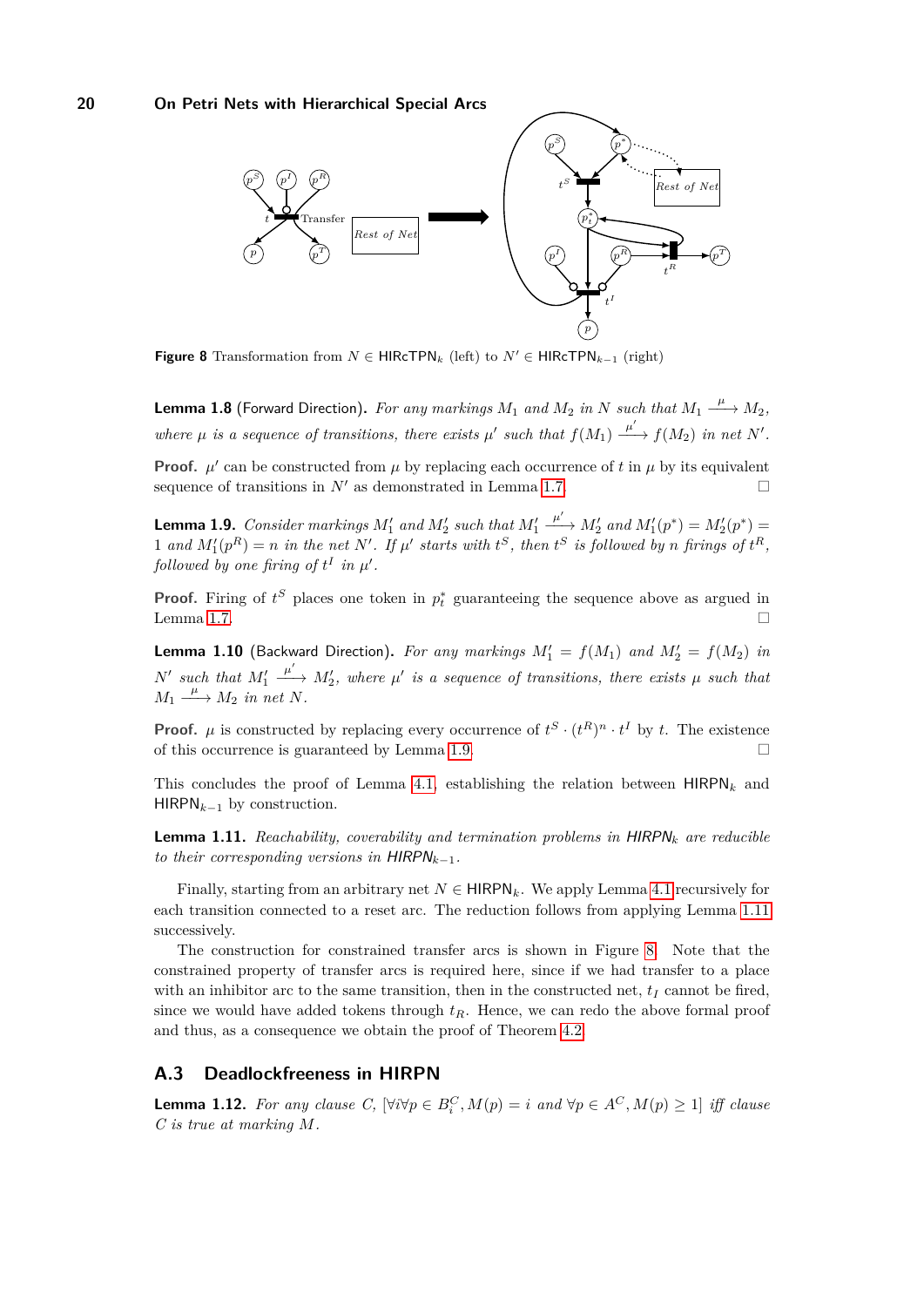**Proof.** If Clause C is true at marking M, by definition of *Exact<sup>i</sup>* and *AtLeast*, the result follows.

If  $[\forall i \forall p \in B_i^C, M(p) = i$  and  $\forall p \in A^C, M(p) \ge 1]$ , then all literals of the form  $Exact_i(p)$ in  $S_C$  are true by definition of  $B_i^C$ . For all literals of the form  $AtLeast(p)$  in  $S_C$ , we have  $p \in A^C \bigcup_{i \geq 1} B_i^C$  by definition of  $A^C$ . Hence,  $p \in A^C$  or  $p \in B_i^C$  for some  $i \geq 1$ . If  $p \in A^C$ , then  $M(p) \geq 1$ . If  $p \in B_i$ ,  $i \geq 1$ , then  $M(p) = i \geq 1$ . Thus  $AtLeast(p)$  is true. Hence, clause C is true at marking *M*.

<span id="page-20-0"></span>**Lemma 1.13.** *Consider any run*  $\rho$  *over*  $T$ *.*  $\rho$  *is a run in the original net from*  $M_0$  *to*  $M$ *, iff*  $\rho$  *is a run in the constructed net from*  $M_0^{ext}$  *to*  $M^{ext}$ 

**Proof.** Forward direction is trivial, since the constructed net has all transitions present in the original net unmodified.

For the backward direction, since  $M^{ext}(p^*) = 0$ , for any clause C, transition  $t_C$  was never fired in the run, since otherwise, a token would be added in  $p^*$  which can't be removed by firing any other transition. Further, no other newly added transition was fired, since  $M^{ext}(p_C) = 0$  and all other new transitions add a token to  $p_C$ , which can be emptied only by  $t_C$ , which never fired. Hence, only transitions in the original net fired in the run. Thus, the run is a valid run in the original net too.  $\Box$ 

<span id="page-20-2"></span>**Lemma 1.14.** Let marking M be a deadlocked marking reachable from initial marking  $M_0$ *in original net. Then, marking*  $M'$ *, where* 

$$
M'(p) = \begin{cases} 1 & p = p^* \\ 0 & p \neq p^* \end{cases}
$$

*is reachable in constructed net.*

**Proof.** Since *M* is a deadlocked marking,  $Deadlock(M)$  is true. This implies at least one clause in the DNF is true. Let Clause C be any one of those clauses.

Let  $\rho$  be the run from  $M_0$  to  $M$  in the original net. By Lemma [1.13,](#page-20-0)  $\rho$  is a run from  $M_0^{ext}$ to  $M^{ext}$  in the constructed net. Since *M* satisfies Clause C, we have  $\forall i \forall p \in B_i^C M(p) = i$ and  $\forall p \in A^C M(p) \geq 1$ , by Lemma [1.12.](#page-19-4) By definition of  $M^{ext}$ ,  $\forall i \forall p \in B_i^C M^{ext}(p) = i$ and  $\forall p \in A^C M^{ext}(p) \geq 1$  (since  $A^C$  and  $B_i$  are subsets of *P*). Let  $M^{ext} \stackrel{\text{qc} \to \text{qc} \to M_1$ . Then,  $\forall i \forall p \in B_i^C M_1(p) = i$  and  $\forall p \in A^C M_1(p) \geq 1$ . Consider the run defined as

$$
\rho' = \rho.q_C. \qquad \bullet \qquad (r_i). \qquad \bullet \qquad (t_{i*}^{M_1(p_i)-1}t_i). \qquad \bullet \qquad (s_i^{M(p_i)}).t_C
$$

$$
\forall j p_i \in B_j^C \qquad p_i \in A^C \qquad \qquad p_i \notin A^C \cup \bigcup_j B_j^C
$$

The marking reached by  $\rho$  is  $M^{ext}$ . The marking reached by  $\rho q_C$  is  $M_1$ . Now,  $\bullet_{\forall j p_i \in B_j^C}(r_i)$ *i* removes *i* tokens in all places  $p_i \in B_i^C$ , thus emptying the place and putting one token in  $p_{i*}$ .  $\cdot_{p_i \in A^C} (t_{i*}^{M_1(p_i)-1}t_i)$  removes all tokens from any place  $p_i \in A^C$  and puts one token in  $p_{i*}.$  $\cdot_{p_i \notin A^C \cup \bigcup_j B_j^C} (s_i^{M(p_i)})$  removes all tokens from any place  $p \notin A^C \cup \bigcup_i B_i^C$ . In the resultant marking,  $t_C$  is firable. Firing  $t_C$  removes all tokens in all other places, and puts one token in  $p^*$ . Thus,  $\rho'$  is a run in the constructed net, from  $M_0^{ext}$  to  $M'$ . Hence proved.

<span id="page-20-1"></span>**Lemma 1.15.** Let marking  $M$  be reachable from  $M_0^{ext}$  in the constructed net. Then,

$$
M(p^{**}) + M(p^*) + \Sigma_{check\ transition\ to\ } M(p_C) = 1
$$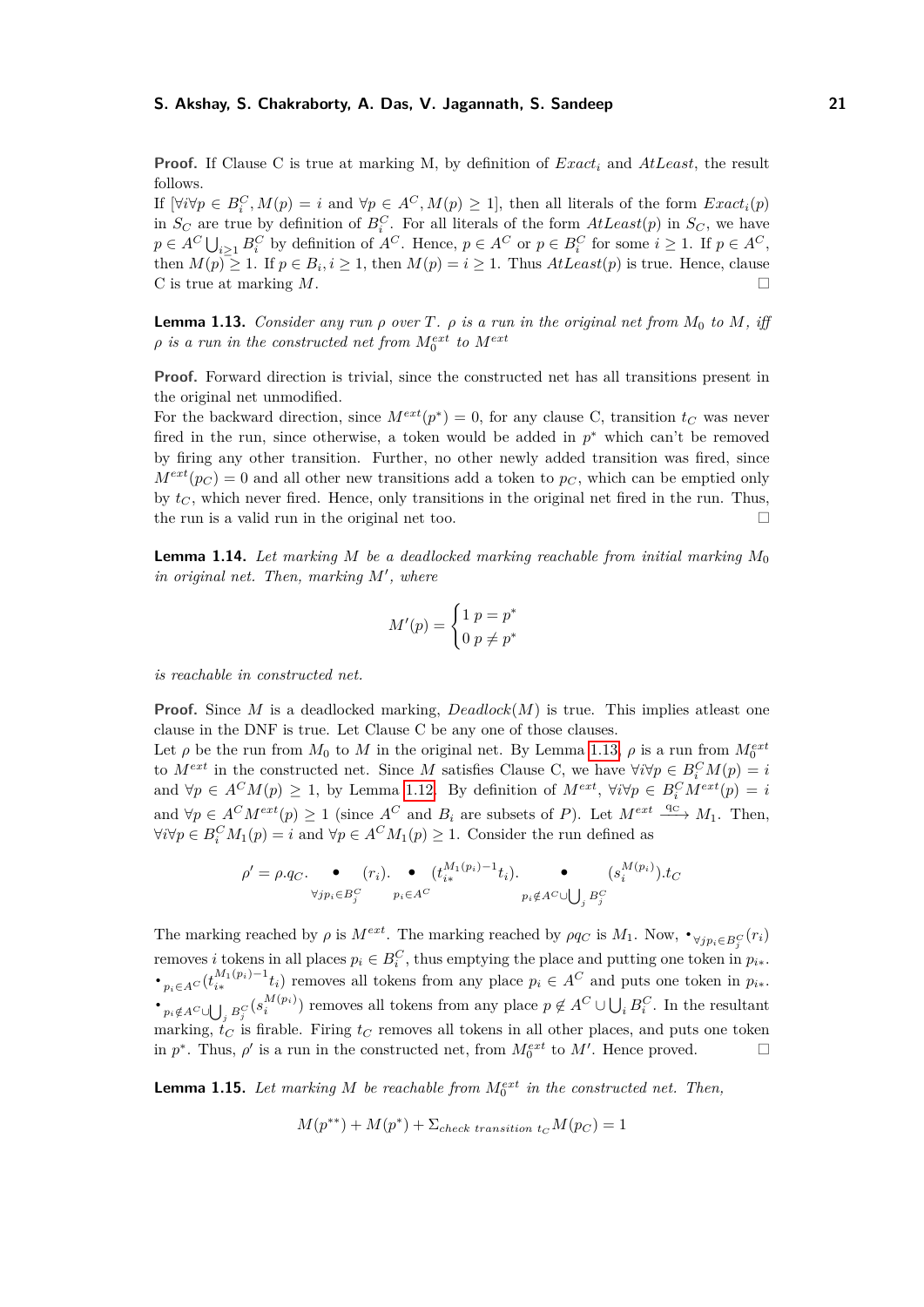**Proof.** Let  $\rho$  be the run from  $M_0^{ext}$  to M. We shall prove this result by induction over the length  $|\rho|$ . If  $|rho| = 0$ , then  $M = M_0^{ext}$  are the result follows. Assume the statement to be true for  $|rho| = k$ . Consider any  $\rho$  of length  $k + 1$ . Then,  $\rho = \mu t$ , where  $\mu$ is a run of length *k* and  $t \in T'$ . Let  $M_0^{ext}$  $\stackrel{\mu}{\longrightarrow} M_1 \stackrel{\mathbf{t}}{\longrightarrow} M$ . By induction hypothesis,  $M_1(p^{**}) + M_1(p^{*} + \sum_{check transition \ t_C} M_1(p_C) = 1.$ 

If  $t = q_C$ , then  $M_1(p^{**}) = M(p^{**}), M_1(p^*) - 1 = M(p^*)$  and  $1 + \Sigma_{t_C} M_1(p_C) = \Sigma_{t_C} M(p_C)$ . If  $t = t_C$  is a check transition,  $1 + M_1(p^{**}) = M(p^{**}), M_1(p^*) = M(p^*)$  and  $-1 + \sum_{t_C} M_1(p_C) =$  $\Sigma_{tc} M(p_C)$ .

Otherwise,  $M_1(p^{**}) = M(p^{**}), M_1(p^{*}) = M(p^{*})$  and  $\Sigma_{t_C} M_1(p_C) = \Sigma_{t_C} M(p_C)$ . Thus for all  $t \in T'$ , the summation remains constant. Hence proved.

<span id="page-21-2"></span>**Lemma 1.16.** *Run*  $\rho$  *is a run from*  $M_0^{ext}$  *to*  $M$ *, where*  $M(p^*) = 1$  *iff*  $\rho = \mu t_C$ *, where*  $t_C$  *is a check transition.*

**Proof.** Consider a run  $\rho$ , such that no check transition  $t_C$  is fired along  $\rho$ . We shall prove by induction over length of  $\rho$  that if  $M_0^{ext}$  $\stackrel{\rho}{\longrightarrow} M$ , then  $M(p^*) \neq 1$ .

If  $|\rho| = 0$ , then marking reached by  $\rho$  is  $M_0^{ext}$ , and by definition,  $M_0^{ext}(p^*) \neq 1$ .

Assume it true for all  $\rho$  of length k, such that  $t_C$  is not fired in  $\rho$  for all check transitions  $t_C$ .

Consider any  $\rho$  of length  $k+1$  such that no check transition is fired in it. Let  $\rho = \mu t$ , where  $\mu$ is of length *k* and has no  $t_C$  fired in it. Hence, by induction hypothesis, if  $M_0^{ext}$  $\stackrel{\mu}{\longrightarrow} M_1$ , then  $M_1(p^*) \neq 1$ . Since  $t \neq t_C$  for all clauses C, hence, if  $M_1 \xrightarrow{t} M_2$ , then  $M_2(p^*) = M_1(p^*) \neq 1$ (Since only check transitions have pre-arc or post-arc to  $p^*$ ). But  $M_0^{ext}$  $\stackrel{\mu}{\longrightarrow} M_1 \stackrel{\mathbf{t}}{\longrightarrow}$  $M_2 \implies M_0^{ext}$  $\stackrel{\rho}{\longrightarrow} M_2$ . Hence proved.

Hence, taking contrapositive of this statement, we get, If run  $\rho$  is a run from  $M_0^{ext}$  to  $M$ , where  $M(p^*) = 1$ , then  $\rho = \mu t_C \mu'$ , where  $t_C$  is a check transition. Now, we notice that  $\mu'$  must be empty. This is because, if  $M_0^{ext} \xrightarrow{\mu t_C} M_3$ , then  $M_3(p^*) = 1$ . By Lemma [1.15,](#page-20-1)  $M_3(p^{**}) = M_3(p_C) = 0$  for all clauses C. Hence, in marking  $M_3$ , no transition is firable in the constructed net. Hence,  $\mu'$  must be the empty run. Thus, we have proved the forward direction of the claim.

The other direction is trivial.

$$
\qquad \qquad \Box
$$

<span id="page-21-0"></span>**Lemma 1.17.** *If run*  $\rho$  *is a run from*  $M_0^{ext}$  *to*  $M$ *, where*  $M(p_C) = 1$ *, then*  $q_C$  *fires in run*  $\rho$ *.* 

**Proof.** Consider a run  $\rho$ , such that no transition  $q_C$  is fired along  $\rho$ . We shall prove by induction over length of  $\rho$  that if  $M_0^{ext}$  $\stackrel{\rho}{\longrightarrow} M$ , then  $M(p_C) = 0$ .

If  $|\rho| = 0$ , then marking reached by  $\rho$  is  $M_0^{ext}$ , and by definition,  $M_0^{ext}(p^*) = 0$ .

Assume it true for all  $\rho$  of length  $k$ , such that  $q_C$  is not fired in  $\rho$ .

Consider any  $\rho$  of length  $k+1$  such that transition  $q_C$  is not fired in it. Let  $\rho = \mu t$ , where  $\mu$  is of length  $k$  and has no  $q_C$  fired in it. Hence, by induction hypothesis, if  $M_0^{ext}$  $\stackrel{\mu}{\longrightarrow} M_1,$ then  $M_1(p^*) = 0$ . Since  $t \neq q_C$ , hence, if  $M_1 \xrightarrow{t} M_2$ , then  $M_2(p^*) = M_1(p^*) = 0$  (Since only transition  $q_C$  can add tokens to  $p_C$ ). But  $M_0^{ext}$  $\underline{\phantom{a}}^{\mu}$   $\rightarrow$   $M_1$   $\underline{\phantom{a}}^{\text{t}}$   $\rightarrow$   $M_2$   $\implies$   $M_0^{ext}$  $\stackrel{\rho}{\longrightarrow} M_2.$ Hence proved.

 $\Box$ 

<span id="page-21-1"></span>**Lemma 1.18.** *If transition*  $q_C$  *fires in a run*  $\rho$ *, then the*  $\rho = \mu q_C \mu'$ *, where*  $\mu'$  *is a run over Clause C Transitions and µ is a run over T.*

**Proof.** Let *Mext* 0  $\underline{\xrightarrow{\mu}} M_1 \xrightarrow{\text{qc}} M_2 \xrightarrow{\mu'} M_3.$ Firstly, we shall prove by induction on length of run  $\rho$  that if  $\rho$  is a run from  $M_2$  from  $M$ ,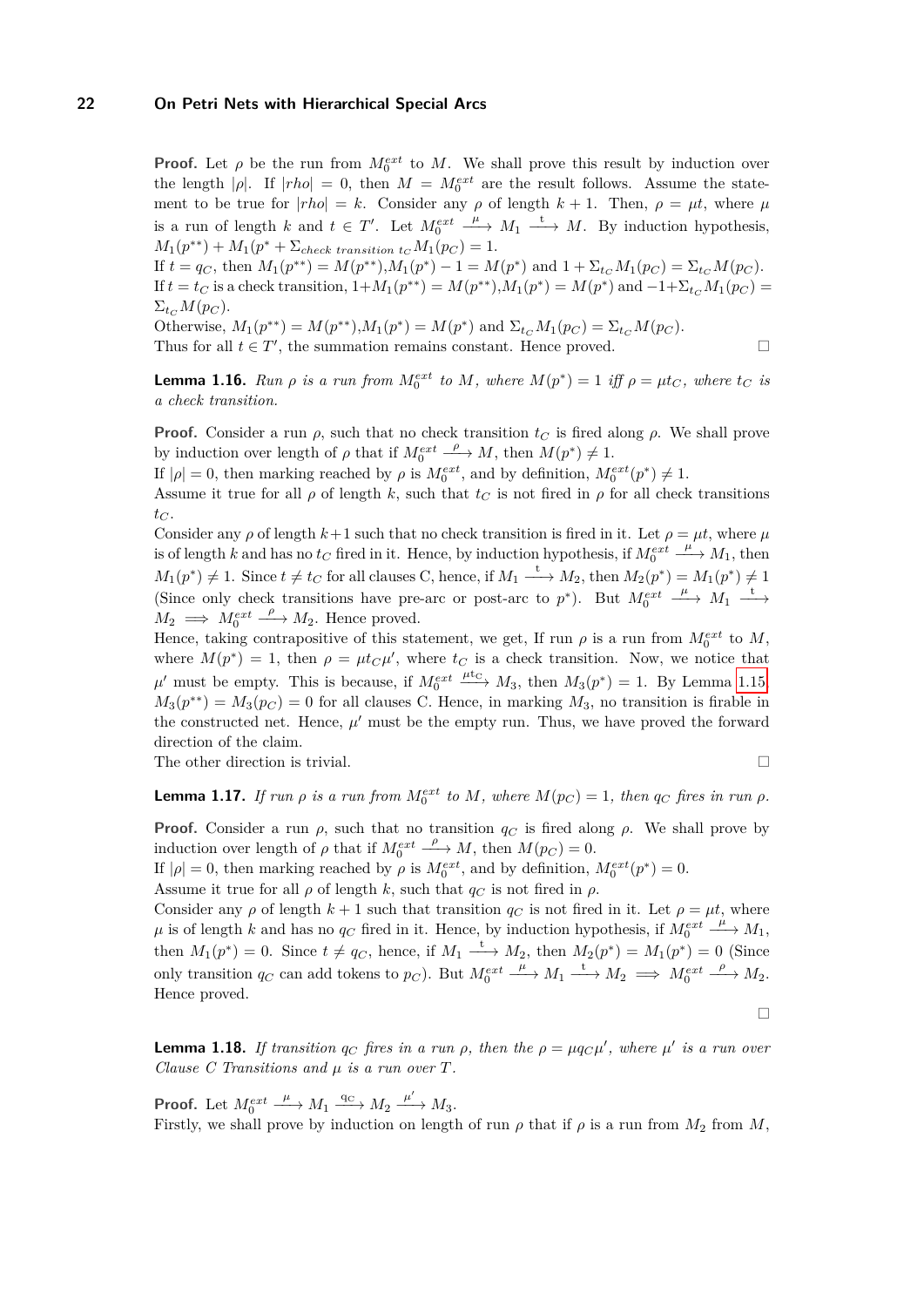then  $M(p_C) + M(p^*) = 1$ . If  $|\rho| = 0$ , then  $M = M_2$ . Since  $q_C$  has a post-arc of weight 1 to  $p_C$ ,  $M(p_C) = M_2(p_C) = 1$  and  $M(p^*) = M_2(p^*) = 0$ . Hence, the hypothesis holds. Assume true for all  $|\rho| = k$ .

Consider  $\mu$  of length  $k + 1$ . Let  $\mu = \rho t$ , where  $|\rho| = k$  and  $t \in T'$ . By induction hypothesis, if  $M_2 \xrightarrow{\rho} M_4 \xrightarrow{t} M_5$ , then  $M_4(p_C) + M_4(p^*) = 1$ .

If  $t = t_C$ , then  $M_5(p_C) = M_4(p_C) - 1$  and  $M_5(p_C) = M_4(p_C) + 1$  Otherwise,  $M_5(p_C) =$  $M_4(p_C)$  and  $M_5(p_C) = M_4(p_C)$  Hence, the sum remains same. Hence proved.

Now, consider any marking *M* reachable from  $M_2$ . Then,  $M(p_C) + M(p^*) = 1$ . If  $M(p^*) = 1$ , by Lemma [1.15,](#page-20-1) no transition can be fired at *M*. Otherwise,  $M(p_C) = 1$ . Then, Clause C Transitions are firable. Hence, from any marking reachable from *M*2, only Clause C Transitions can be fired. This implies  $\mu'$  must be a run over Clause C Transitions.

Now, we need to prove that  $\mu$  must be a run over *T*. Assume that some  $t \notin T$  fires in  $\mu$ at marking *M*. Then, we must have  $M(p_{C'}) = 1$  for some clause *C'*. Then, transition  $q_{C'}$ must have fired in  $\mu$  by Lemma [1.17.](#page-21-0) But, then, after  $q_{C'}$  fired,  $q_C \notin$  Clause  $C'$  Transitions fired. Contradiction. Hence Proved.

<span id="page-22-0"></span>**Lemma 1.19.** *Consider any marking M reachable from marking*  $M_0^{ext}$ *, where*  $M(p_C) = 1$ *. Then, for any marking*  $M'$  *reachable from*  $M$ *,s.t.*  $M'(p_C) = 1$ *,*  $\forall i \forall p_j \in B_i^C M'(p_j) + i * M'(p_{j*}) = M(p_j) + i * M(p_{j*})$  $\forall p_i \in A^C M'(p_i) + M'(p_{i*}) \leq M(p_i) + M(p_{i*})$ 

**Proof.** Given,  $M(p_C) = 1$ . By Lemma [1.17,](#page-21-0)  $q_C$  must fire in the run  $\rho$  from  $M_0^{ext}$  to M. By Lemma [1.18,](#page-21-1) the run from  $M$  to  $M'$ , say  $\mu$  is over Clause C Transitions.

Since  $M'(p_C) = 1$ ,  $t_C$  is not fired in  $\mu$  by Lemma [1.15](#page-20-1) and Lemma [1.16.](#page-21-2) Hence, the only transitions firing in  $\mu$  are  $r_i$ ,  $s_i$ ,  $t_i$ ,  $t_i$ . Both the results can be proved by induction over the length of  $\rho$ , similar to Lemma [1.15.](#page-20-1)

**Lemma 1.20.** Let marking M', as defined in Claim [1.14,](#page-20-2) be reachable from  $M_0^{ext}$  in the *constructed net. Then, there exists a marking M reachable from M*<sup>0</sup> *in the original net such that marking*  $M$  *satisfies*  $Deadlock(M)$ *.* 

**Proof.** Let  $\rho$  be the run from  $M_0^{ext}$  to  $M'$  in the constructed net. Since  $M'(p^*) = 1$ , by Lemma [1.16,](#page-21-2)  $\rho = \mu t_C$  for some check transition  $t_C$ . Let  $M_0^{ext}$  $\xrightarrow{\mu} M_1 \xrightarrow{\text{tc}} M'$ . Then, by definition of the constructed net,  $\forall p_i \in A^C, M_1(p_{i*}) = 1$  and  $\forall j \forall i \in B^C_j, M_1(p_{i*}) = 1$  and  $∀p ∈ P, M_1(p) = 0$  and  $M_1(p_C) = 1$  (for  $t_C$  to be firable at  $M_1$ ). By Lemma [1.17](#page-21-0) and [1.18,](#page-21-1)  $\mu = \alpha q_C \beta$ , where  $\beta$  is a word over Clause C Transitions and  $\alpha$  is a word over *T*. Consider  $M_0^{ext} \xrightarrow{\alpha} M_2 \xrightarrow{q_C} M_3 \xrightarrow{\beta} M_1 \xrightarrow{t_C} M'$ . We have,  $\forall i, M_2(p_{i*}) = 0$  since transitions  $t \in T$ don't add any tokens to  $p_{i*}$ . Hence,  $\forall i, M_3(p_{i*}) = 0$  and  $M_3(p_C) = 1$ . By Lemma [1.19,](#page-22-0)  $\forall i \forall p_j \in B_i^C M_1(p_j) + i * M_1(p_{j*}) = M_3(p_j) + i * M_3(p_{j*})$ 

 $\forall p_i \in A^C M_1(p_i) + M_1(p_{i*}) \leq M_3(p_i) + M_3(p_{i*})$ 

This further implies,

- $\forall i \forall p_j \in B_i^C$  $i = M_3(p_j)$
- $\forall p_i \in A^C1 \leq M_3(p_i)$

Thus, *M*<sup>3</sup> satisfies clause C by Lemma [1.12.](#page-19-4) Hence, *M*<sup>3</sup> satisfies *Deadlock*(*M*). This further implies that  $M_2$  satisfies  $Deadlock(M)$  (since  $M_3(p) = M_2(p) \forall p \in P$ ) Also,  $M_2 = M_{org}^{ext}$  for some  $M_{org}$ , since  $M_2(p^{**}) = 1$ . Then, by Lemma [1.13,](#page-20-0)  $M_{org}$  is reachable from  $M_0$  in the original net and also satisfied *Deadlock*(*M*). Hence, *Morg* is a deadlocked marking reachable from  $M_0$ . Hence proved.

This proves that Deadlockfreeness of the original HIRPN net is equivalent to reachability of marking  $M'$  in the constructed HIRPN net.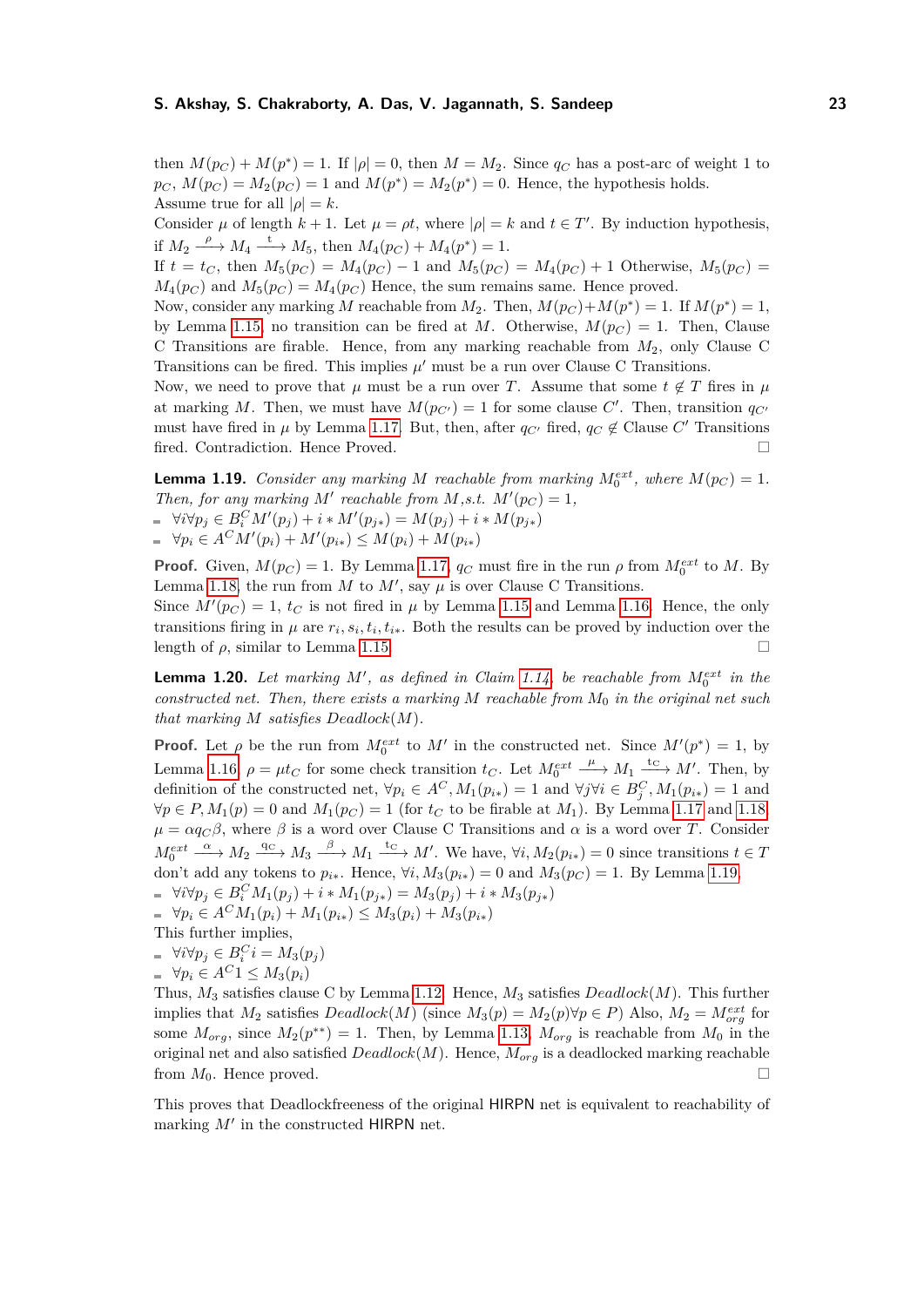

### <span id="page-23-0"></span>**A.4 Reachability in Petri nets with 1 reset arc and 1 inhibitor arc**

Here, we present a reduction from Reachability in Petri Nets with two inhibitor arcs to Petri Nets with one reset and one inhibitor arc.

The construction is shown in the diagram alongside.

In the construction, for one place (place  $p_2$  in the diagram) from which we have an inhibitor arc, we create a copy place (place  $p_2'$  in diagram). In the initial marking, the copy place has equal number of tokens as the original place. The copy place has the same set of arcs as the original place, except for the inhibitor arc. Also, the inhibitor arc of original place is now replaced by a reset arc. The intuitive idea is that the if reset arc is fired when the original place has non-zero number of tokens, then the number of tokens in original place and copy place will not be equal. This can be checked by reachability.

For convenience, assume that the two inhibitor arcs are, one from place  $p_2$  to transition  $t_1$ , and another, from any place to transition  $t_4$ . Let the original net be  $(P, T, F)$ . Then the constructed net is  $(P' = P \cup \{p'_2\}, T, F')$ . The flow function is

$$
F'(p,t) = \begin{cases} R & p = p_2 \land t = t_1 \\ 0 & p = p'_2 \land t = t_1 \\ 0 & p = p'_2 \land t = t_4 \land F(p_2, t_4) = I \ (i.e. \ both \ inh. \ arcs \ from \ p_2) \\ F(p_2, t) & p = p'_2 \land F(p_2, t) \in \mathbb{N} \\ F(p, t) & otherwise \end{cases}
$$

$$
\forall p \in P \ F'(t, p) = F(t, p)
$$

$$
F'(t, p'_2) = F(t, p_2)
$$

Note that by construction,  $\forall t \in T \ F'(p'_2, t) \in \mathbb{N}$ , and  $\forall t \in T \ F'(p'_2, t) > 0 \implies F'(p'_2, t) =$  $F(p_2, t)$ .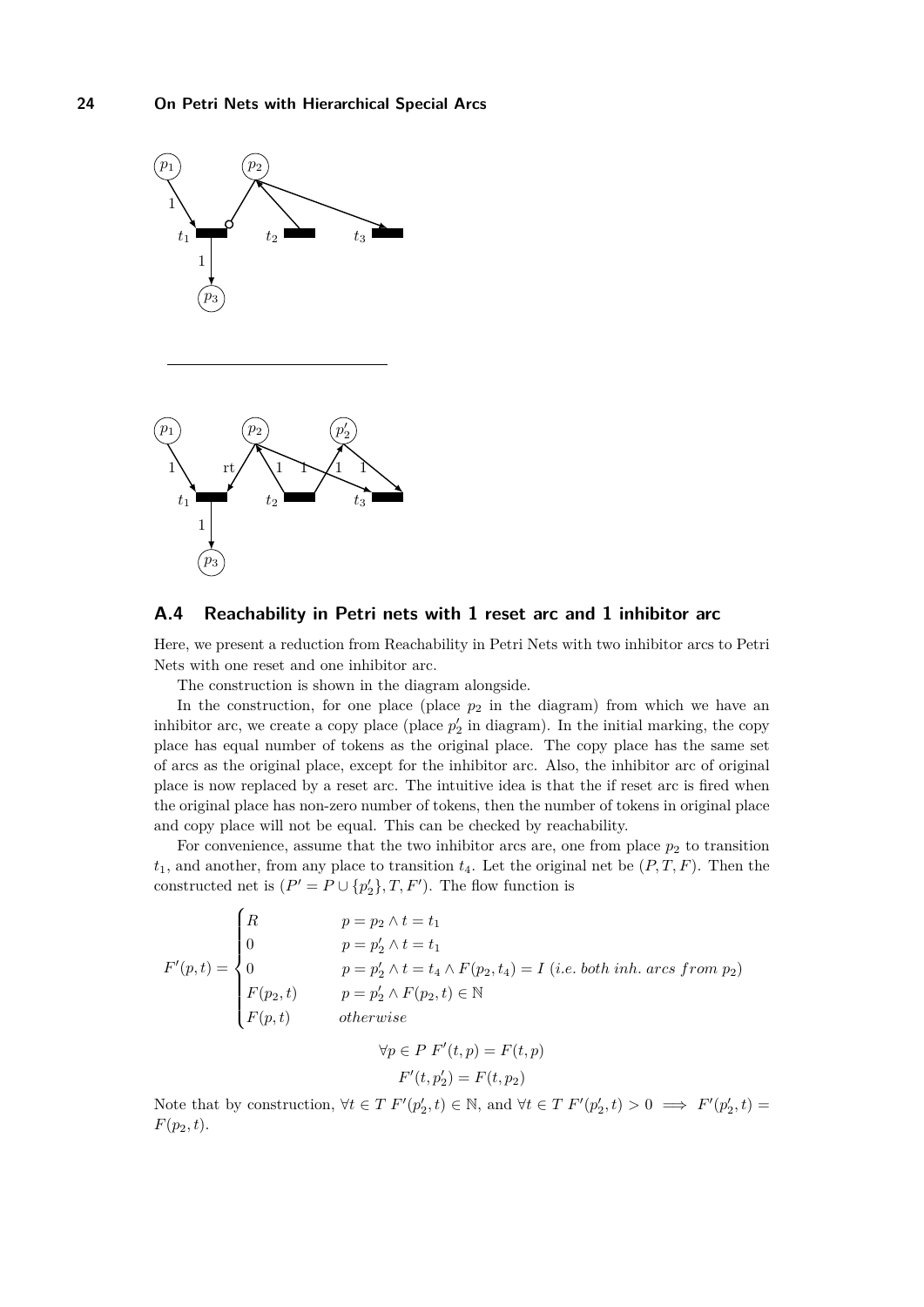For convenience, define for any marking *M* in original net, *Mext* is a run in the constructed net, where

$$
M^{ext}(p'_2) = M(p_2) \land \forall p \in P \ M^{ext}(p) = M(p)
$$

The initial marking in the constructed net is  $M_0^{ext}$ , where  $M_0$  is the initial marking of the original net.

<span id="page-24-0"></span>**Lemma 1.21.** *Consider a marking*  $M_1$  *of the constructed net, such that*  $M_1(p_2) < M_1(p_2')$ *. Then, for all markings*  $M_2$  *reachable from*  $M_1$ ,  $M_2(p_2) < M_2(p_2')$ .

**Proof.** Let the run from  $M_1$  to  $M_2$  be  $\rho$ .

We shall prove this result by induction over length of  $\rho$ . If  $|\rho| = 0$ , then  $M_2 = M_1$  and hence  $M_2(p_2) = M_1(p_2) < M_1(p'_2) = M_2(p'_2)$ . Assume the statement to be true for all runs  $\mu$  of size *k*.

Consider a run  $\rho$  of size  $k + 1$ . Let  $\rho = \mu t$  where  $\mu$  is a run of length  $k$  and  $t \in T$ . Also, let  $M_1 \xrightarrow{\mu} M_3 \xrightarrow{t} M_2.$ 

By induction hypothesis, we have  $M_3(p_2) < M_3(p_2')$ .

If  $F'(p_2, t) \in \mathbb{N}$ , then  $M_2(p_2) - M_3(p_2) = M_2(p'_2) - M_3(p'_2) = F'(t, p_2) - F'(p_2, t)$ . Hence,  $M_2(p'_2) > M_2(p_2).$ 

If  $F'(p_2, t) = I$ , (i.e.  $t = t_4$  and both inhibitor arcs from  $p_2$  in original net), then  $M_2(p_2) =$  $F'(t, p_2)$  and  $M_2(p'_2) = M_3(p'_2) + F'(t, p_2) > M_2(p_2)$ .

If  $F'(p_2, t) = R$ , (i.e.  $t = t_1$ ), then  $M_2(p_2) = F'(t, p_2)$  and  $M_2(p'_2) = M_3(p'_2) + F'(t, p_2) >$  $M_2(p_2)$ . Thus, in all cases, we have  $M_2(p_2) \leq M_2(p_2')$ .

<span id="page-24-1"></span>**Lemma 1.22.** For all reachable markings  $M_1$ , we have  $M_1(p_2) \leq M_1(p_2')$ .

**Proof.** The proof is similar to that of Lemma [1.21.](#page-24-0)

**Lemma 1.23.** *Reachability in Inhibitor Petri Nets is reducible to Reachability in Reset Petri Nets. Also, this reduction conserves the hierarchy in the nets.*

**Proof.** We shall prove that reachability of a marking *M* in the original net is equivalent to the reachability of marking  $M' = M^{ext}$ .

Let the marking *M* be reachable in the original net. Let the corresponding run be *ρ*. Consider the run in the constructed net. We claim that the run is valid and the marking reached is  $M'$ .

We shall show this by induction over length of the run.

If  $|\rho| = 0$ , then  $M = M_0$  and hence  $M' = M_0^{ext}$ . Then  $\rho$  is a run from  $M_0^{ext}$  to  $M'$ .

Assume the statement to be true for all runs  $\mu$  of length  $k$ .

Consider any run  $\rho$  of length  $k + 1$ . Let  $\rho = \mu t$ , where  $\mu$  is a run of length  $k$  and  $t \in T$ . Also, let  $M_0 \xrightarrow{\mu} M_1 \xrightarrow{t} M$ .

By induction hypothesis, we have in the constructed net,  $M_0^{ext}$  $\frac{\mu}{\sqrt{2}}$  *M*<sup>*ext*</sup>. Given that transition *t* fires at *M*<sub>1</sub>. Thus, we have,  $\forall p \in P$ , if  $F(p, t) \in \mathbb{N}$ , then  $M_1(p) > F(p, t)$ , and if  $F(p,t) = I$ , then  $M_1(p) = 0$ .

Consider any 
$$
p \in P \cup \{p'_2\}
$$
.

If  $t \neq t_1$ , then  $\forall p \in P$   $F'(p,t) = F(p,t)$  by definition, and hence,  $M_1^{ext}(p) = M_1(p) >$  $F(p, t) = F'(p, t)$ . Also,  $F'(p'_2, t) \in \mathbb{N}$  by construction. If  $F'(p'_2, t) > 0$ , then  $F'(p'_2, t) =$  $F(p_2, t)$ , by construction. Now, by Lemma [1.22,](#page-24-1)  $M_1^{ext}(p'_2) \ge M_1^{ext}(p_2) = M_1(p_2) \ge$  $F(p_2, t) = F'(p'_2, t)$ . Hence *t* is firable at  $M_1^{ext}$ .

If  $t = t_1$ , then  $F'(p_2, t) = R$ ,  $F'(p'_2, t) = 0$  and  $\forall p \in P - \{p_2\}$   $F'(p, t) = F(p, t)$ . Again, t is firable at  $M_1^{ext}$ .

$$
\overline{a}
$$

 $\Box$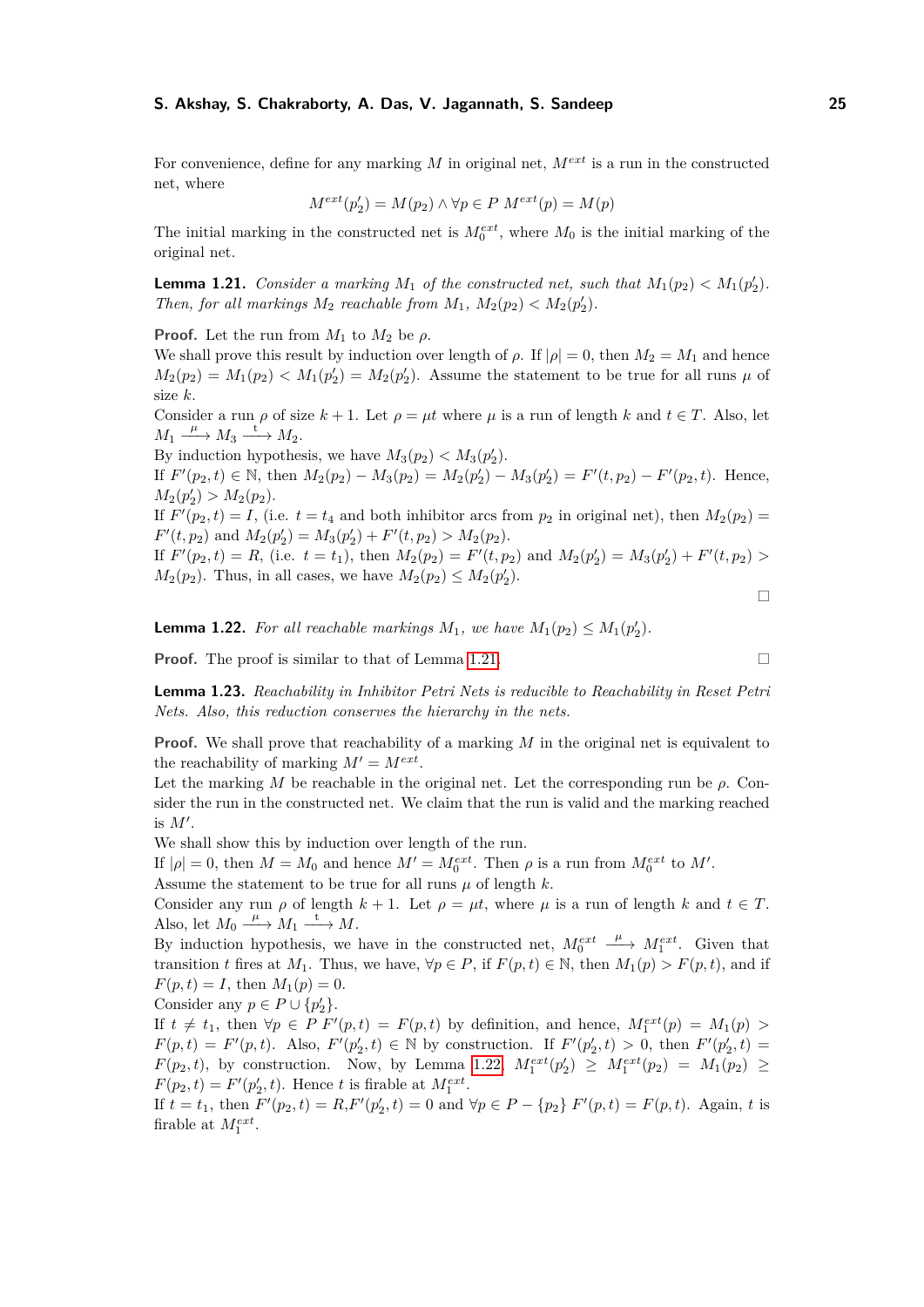Hence *t* is firable at marking  $M_1^{ext}$ . Let  $M_1^{ext} \xrightarrow{t} M'$ .

We already know that  $M_1 \xrightarrow{t} M$ . We now need to prove that  $M' = M^{ext}$ . If  $t \neq t_1$ :  $\forall p \in P \ M'(p) = M_1^{ext}(p) - F'(p, t) + F'(t, p) = M_1(p) - F(p, t) + F(t, p) = M(p)$  $M'(p'_2) = M_1^{ext}(p'_2) - F'(p'_2, t) + F'(t, p'_2) = M_1(p_2) - F(p_2, t) + F(t, p_2) = M(p_2)$ Thus,  $M' = M^{ext}$ If  $t = t_1$ :  $\forall p \in P - \{p_2\} \ M'(p) = M_1^{ext}(p) - F'(p, t) + F'(t, p) = M_1(p) - F(p, t) + F(t, p) = M(p)$  $M_1(p_2) = 0$  for  $t_1$  to be firable at  $M_1$ Then,  $M'(p_2) = F'(t_1, p_2) = M_1(p_2) + F'(t_1, p_2) = M_1(p_2) + F(t_1, p_2) = M(p_2)$  $M'(p_2) = M_1^{ext}(p'_2) + F'(t_1, p'_2) = M_1(p_2) + F(t_1, p_2) = M(p_2)$ Thus,  $M' = M^{ext}$ Hence proved.

Let the marking  $M'$  be reachable in the modified net. Thus, there exists a run  $\rho$  from initial marking  $M_0^{ext}$  to  $M'$ .

Claim, run  $\rho$  is a valid run in the original net from  $M_0$  to  $M$ .

We prove this by induction over length of *ρ*.

If  $|\rho| = 0$ , then  $M' = M_0^{ext}$ , and then  $M = M_0$  and hence  $\rho$  is a run from  $M_0$  to  $M$ .

Assume the statement to be true for all runs  $\mu$  of length k.

Consider any run  $\rho$  of length  $k + 1$ . Let  $\rho = \mu t$  for  $\mu$  a run of length  $k$ , and  $t \in T$ . Also, let  $M_0^{ext}$  $\underline{\overset{\mu}{\longrightarrow}} M'_1 \xrightarrow{t} M^{ext}.$ 

From Lemma [1.22](#page-24-1) and [1.21,](#page-24-0) we conclude that for all  $p \in P$ ,  $M'_1(p_2) = M'_1(p'_2)$ . Thus,  $M_1' = M_1^{ext}$  for some marking  $M_1$ . Also, if  $t = t_1$ , then  $M_1(p_2) = 0$ . Else, the marking reached on firing *t* cannot be  $M^{ext}$  (Since  $M^{ext}(p'_2) \neq M^{ext}(p_2)$  as we lose tokens from  $p_2$ on firing  $t_1$ ).

By induction hypothesis,  $\mu$  is a run from  $M_0$  to  $M_1$ . Also,  $F(p, t) = I$  implies  $M_1(p) = 0$  (If  $(p, t) = (p_2, t_1)$ , then discussed above, and otherwise,  $M_1(p) = M_1^{ext}(p) = 0$  since  $F'(p, t) = F(p, t) = I$  and t is firable).

If  $F(p, t) \in \mathbb{N}$ , then  $F'(p, t) \leq M_1^{ext}(p)$ . Therefore,  $F(p, t) \leq M_1(p)$ .

Hence, *t* can be fired at marking  $M_1$ . Let  $M_1 \xrightarrow{t} M^*$ .

Now, we need only prove that *M*<sup>∗</sup> = *M*. This is easy to see, as the flow relation is unchanged for the the set of places *P*.  $M^*(p) = M_1(p) - F(p, t) + F(t, p) = M_1^{ext}(p) - F'(p, t) + F'(t, p) =$  $M^{ext}(p) = M(p).$ Hence,  $M^* = M$ .

This completes the proof.

#### **Theorem 1.24.** *Reachability in Petrinets with 1 inhibitor arc and 1 reset arc is undecidable*

This subsection proved that reachability in undecidable in Petri nets with 1 inhibitor arc and 1 reset arc. This fixes the decidability frontier perfectly. While reachability in Petri nets with one inhibitor arc and Petri nets with one reset arc are decidable, reachability in Petri nets with one inhibitor arc and one reset arc is undecidable.

We can further provide a reduction from Deadlockfreeness in Petri nets with two inhibitor arcs (from two different places) to deadlockfreeness in Petri nets with one reset arc and hierarchical inhibitor arcs. For this, we have two copy places,  $p'_2$  and  $p''_2$ , instead of one (flow relation is same for both copy places). To above construction (call it N), we add a place  $p^*$ , which has a pre-arc and post-arc to all transitions in N. We add another place  $p^{**}$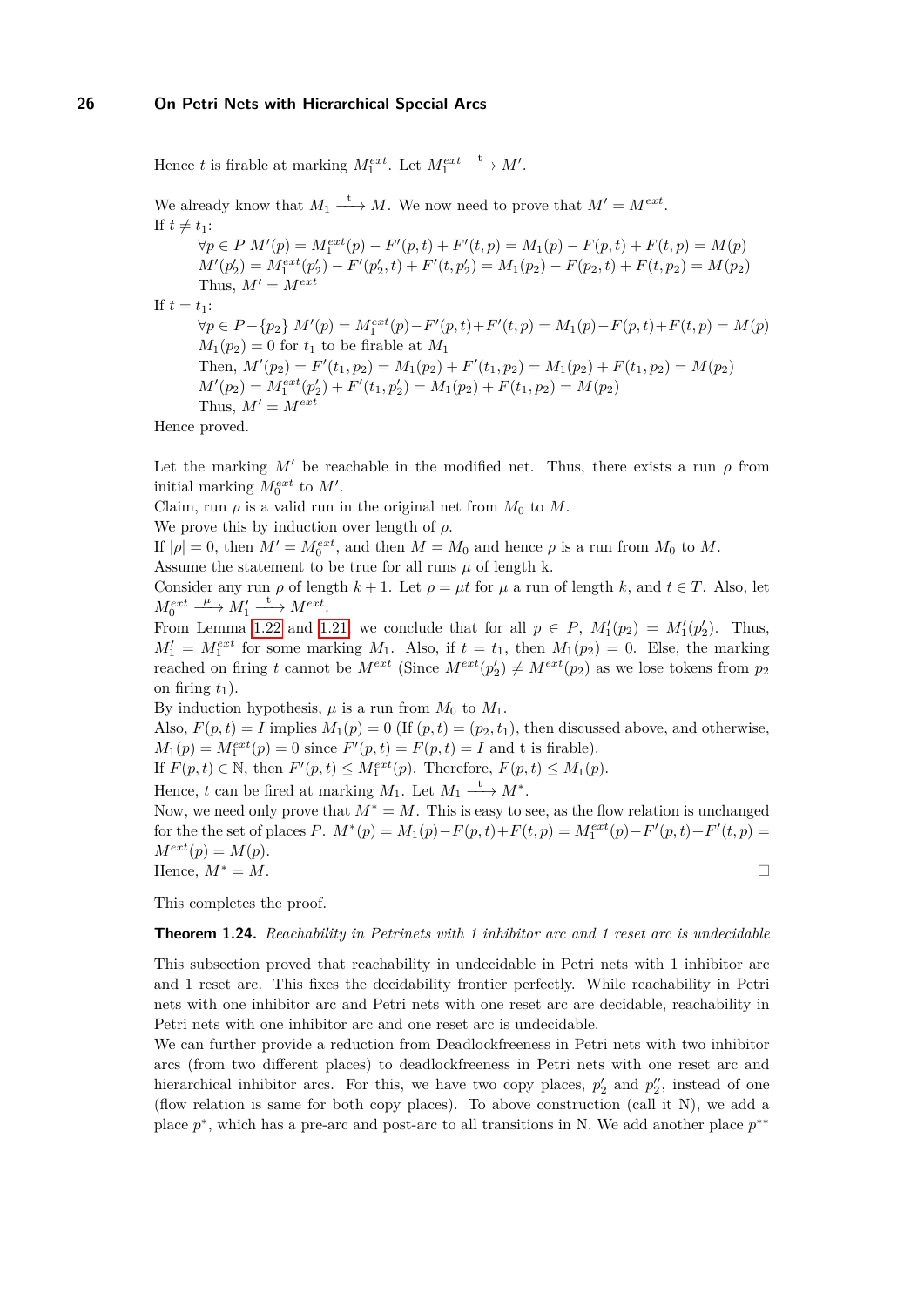and a transition  $t^*$ , with pre-place as  $p^*$  and post-place as  $p^{**}$  with weight of all arcs as 1. For every transition *t* in N, we add a new transition *t'*, such that  $F(t', p_2) = F(t', p'_2)$  $F(p_2, t') = F(p'_2, t') = 0 \wedge \forall p \notin \{p_2, p'_2\} F(t', p) = F(p, t') = F(p, t)$  (if  $F(p, t') \notin \mathbb{N}$  then  $F(t', p) = 0$ ). We add two more transitions, say *s*<sup>\*</sup> and *r*<sup>\*</sup>, where *s*<sup>\*</sup> has a pre-arc from  $p_2$ , *p*<sup>1</sup><sub>2</sub> and *p*<sup>\*\*</sup> each of weight 1, and a post-arc of weight 1 to *p*<sup>\*\*</sup>. Thus, *s*<sup>\*</sup> just empties one token each from  $p_2$  and  $p'_2$  when  $p^{**}$  has a token. Transition  $r^*$  has a pre-arc from  $p'_2$  and  $p^{**}$  and post-arcs to  $p'_2$  and  $p^{**}$ .

Clearly, if a deadlocked marking is reachable in original net, then in the constructed net, one can reach that marking, then fire  $t^*$ , and empty  $p'_2$  using  $s^*$ . Now, no transition is firable, and we reach a deadlocked marking in the constructed net.

Conversely, if a deadlocked marking is reached in constructed net, then we must have a token in  $p^{**}$  and  $t^*$  has fired in the run (say the run is  $\mu t^* \mu'$ ) (else, there is a token in  $p^*$ and  $t^*$  is firable). This implies that  $p'_2$  has no tokens, which means number of tokens in  $p_2$  (which must be lesser than number of tokens in  $p'_2$  by Lemma [1.21](#page-24-0) above), must have 0 tokens, implying that  $t_1$  was never fired when  $p_2$  had non-zero tokens (By Lemma [1.22\)](#page-24-1) and number of tokens in  $p_2^{\prime\prime}$  and in  $p_2$  are equal before  $t^*$  fired. Since none of the other added transitions is firable, though number of tokens in  $p_2$ <sup>'</sup> is equal to number of tokens in  $p_2$ , the marking reached by  $\mu$  in original net is in deadlock.

# <span id="page-26-0"></span>**A.5 Coverability in R-HIPN**

First, we give proofs of the lemmas stated in section [5.2](#page-10-2)

**Lemma 1.25.** *The place*  $q_i$  *and only*  $q_i$  *in the Petri net gets a token when the instruction numbered i is being simulated.*

**Proof.** The proof of this property of the run in the Petri net is by induction on the number of instructions simulated so far.

**Base Case** We start the Petri net with one token in *q*<sup>0</sup> and no tokens in all other places. So, when the first instruction is simulated, we have a single token in  $q_0$  and no tokens in any other *q<sup>i</sup>*

**Induction Hypothesis** Assume that when we are simulating the *k*th instruction of two counter machine which corresponds to instruction  $i$  and hence we have a token in  $q_i$ .

**Inductive Proof** Now, consider the instruction number  $k + 1$ . The instruction can be of two types.

- **1.** INC instruction From our construction, only one transition can fire and when it fires, *q<sup>i</sup>* becomes empty and *q<sup>j</sup>* gets the token.
- **2.** JZDEC instruction From our construction, when  $q_i$  gets a token, the place  $S_{r1}$  gets a token. Now, two transitions can fire. Both of them use  $S_{r1}$ . Hence, only one of them can fire. As both of them use  $q_{i1}$ , it gets empty after the next transition. Hence, all other places in the net stay empty.

$$
\Box
$$

**Lemma 1.26.** *In any reachable marking*  $M$ *,*  $M(S) \geq M(C_1) + M(C_2)$  *and*  $M(S) = M(C_1) +$  $M(C_2)$  *iff there are no incorrect transitions fired in the run to* M

**Proof.** Consider  $f = M(S) - M(C_1) - M(C_2)$ . If the transition is not incorrect, then *f* remains the same. Because, if *S* is incremented,  $C_1$  or  $C_2$  is incremented. Same is the case for decrement operation. But, if the transition is incorrect, *S* is unchanged while  $C_1$  or  $C_2$ decreases. So, *f* increases. Initially, *S*,  $C_1$  and  $C_2$  are empty, *f* is zero. We prove that  $f \ge 0$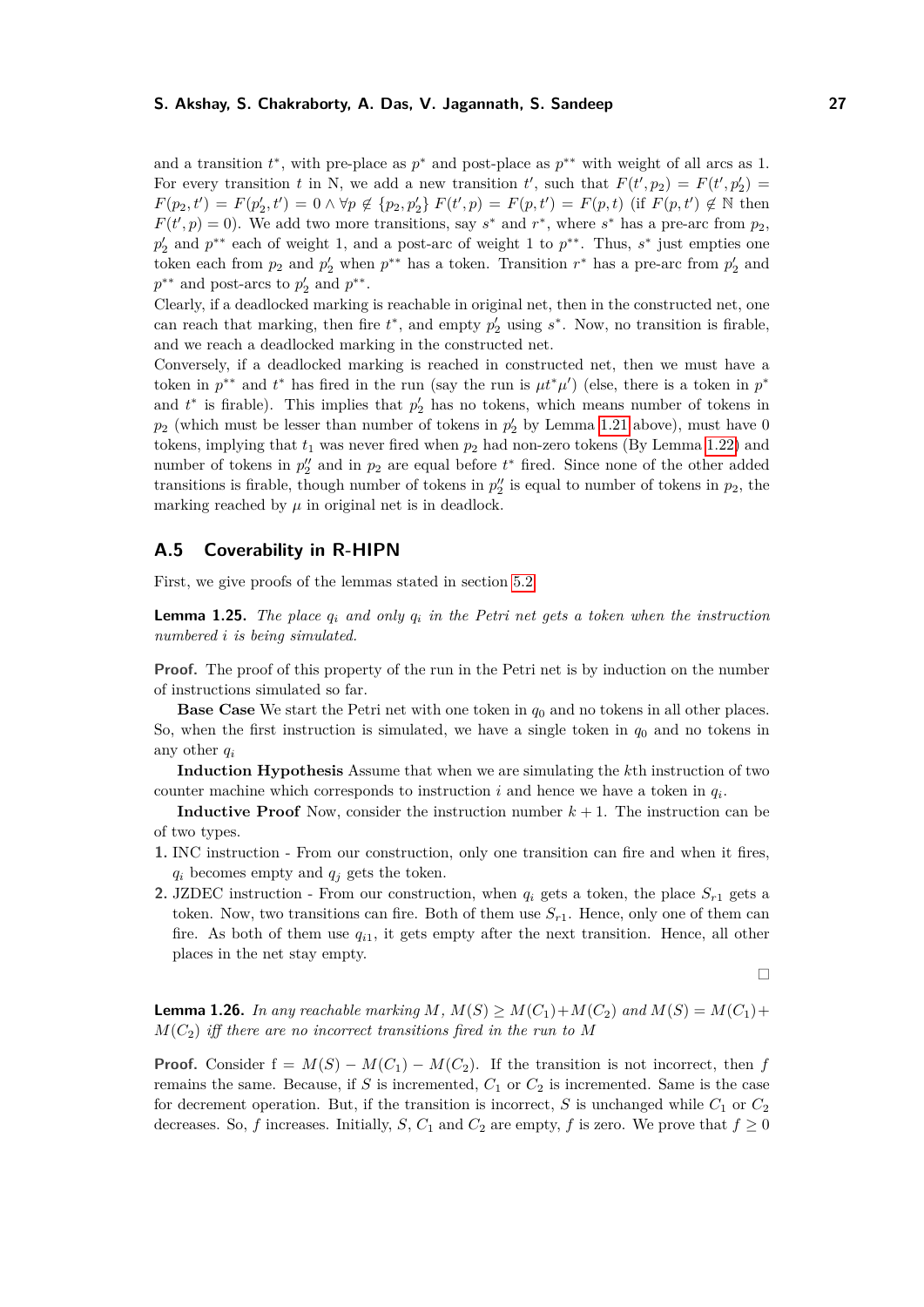- **Case 1a.**  $C_r$  is non empty and the token correctly goes to place  $q_i$  In this case, both *S* and  $C_r$  are decremented by 1. So,  $f$  remains the same.
- **Case 1b.**  $C_r$  is non empty and the token incorrectly goes to place  $q_l$  In this case,  $C_r$  is emptied while *S* remains the same. Thus, *f* increases.
- **Case 2a.** $C_r$  is empty and the token goes to place  $q_j$  This case is not possible as the transition on the left (Guessing  $C_r$  is non empty) can not fire with  $C_r$  being empty.
- **Case 2b.**  $C_r$  is empty and the token correctly goes to place  $q_l$  In this case, first  $S_{r1}$  gets the token, the reset arc transition fires.  $S_{r2}$  gets the token. Now, the transition that uses it fires, thus emptying  $q_{i1}$ . The token is present only in place  $q_l$ .  $f$  doesn't change as the number of tokens in  $S$  and  $C_r$  remain the same.

Notice that *f* remains same in all the cases except in 1b where it's increased. This proves the lemma.  $\Box$ 

# **A.5.1 Checking for Incorrect Transitions**

To check if  $M(S) = M(C_1) + M(C_2)$ , we do three steps. As a first step, We divide  $q_n$  into three places  $q_{n1}$ ,  $q_{n2}$  and  $q_{n3}$ .



Step - 1 : We transfer all the tokens from  $C_1$  to  $C_2$ .



Step - 2 : Remove  $M(C_2)$  number of tokens from *S*.

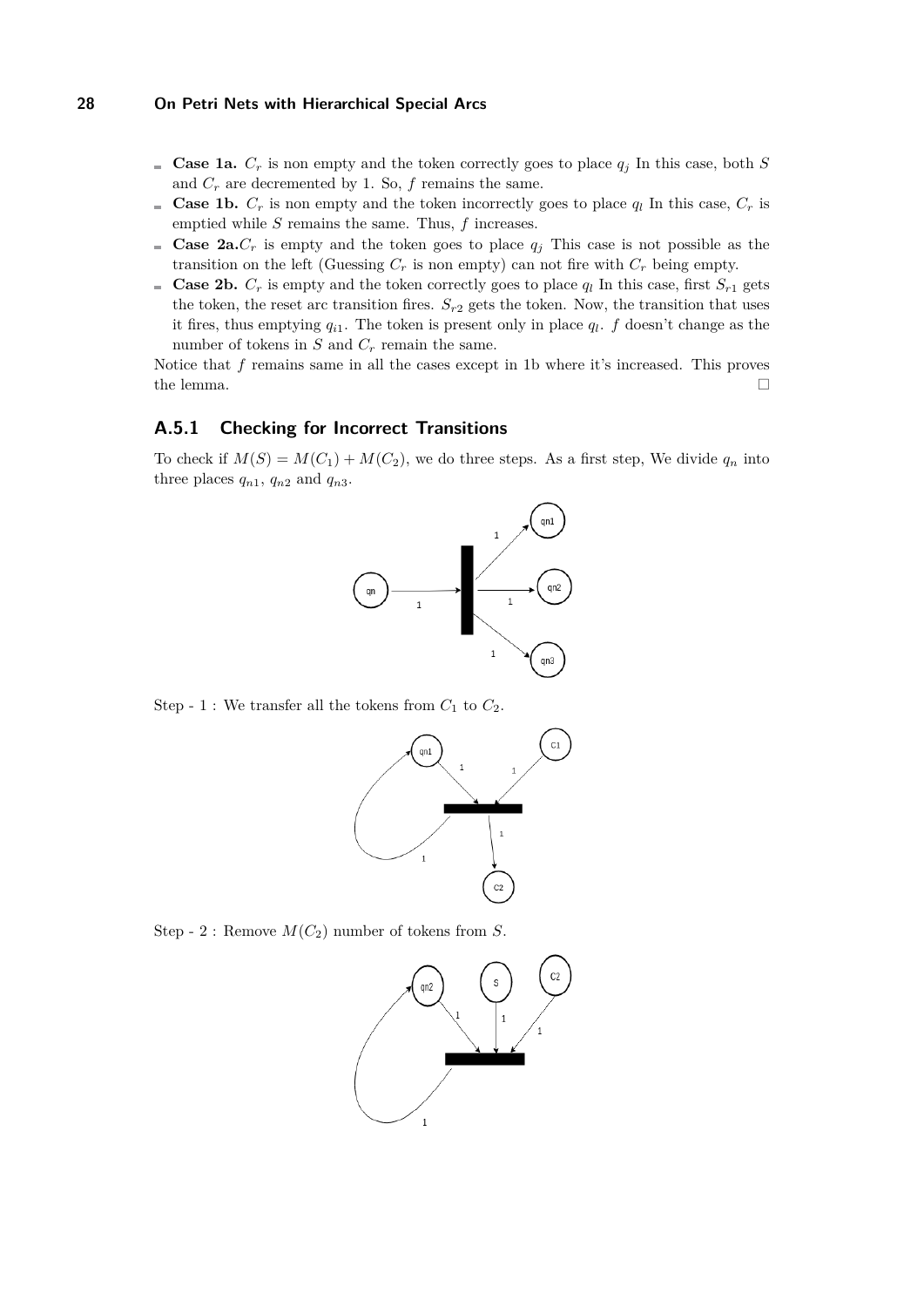Step - 3 : Now, all that remains to be checked is whether *S* is empty or not. This can be done with an inhibitor arc.



# **A.5.2 Transfer Arcs and Place reachability**

The above proof works for 2 transfer  $arcs + 1$  inhibitor arcs as well. We replace reset  $arc$ with transfer arc from  $C_r$  to a dump place. Hence, Coverability in a Petri net with two transfer arcs and one inhibitor arc is undecidable.



Decidability of Coverability in Petri nets with 1 reset arc and 1 inhibitor arc is still open. Similarly, deadlockfreeness in Petri nets with 1 reset arc and 1 inhibitor arc is open. In summary, when we add reset arcs without hierarchy to HIPN, termination remains decidable, while reachability, deadlockfreeness and coverability become undecidable.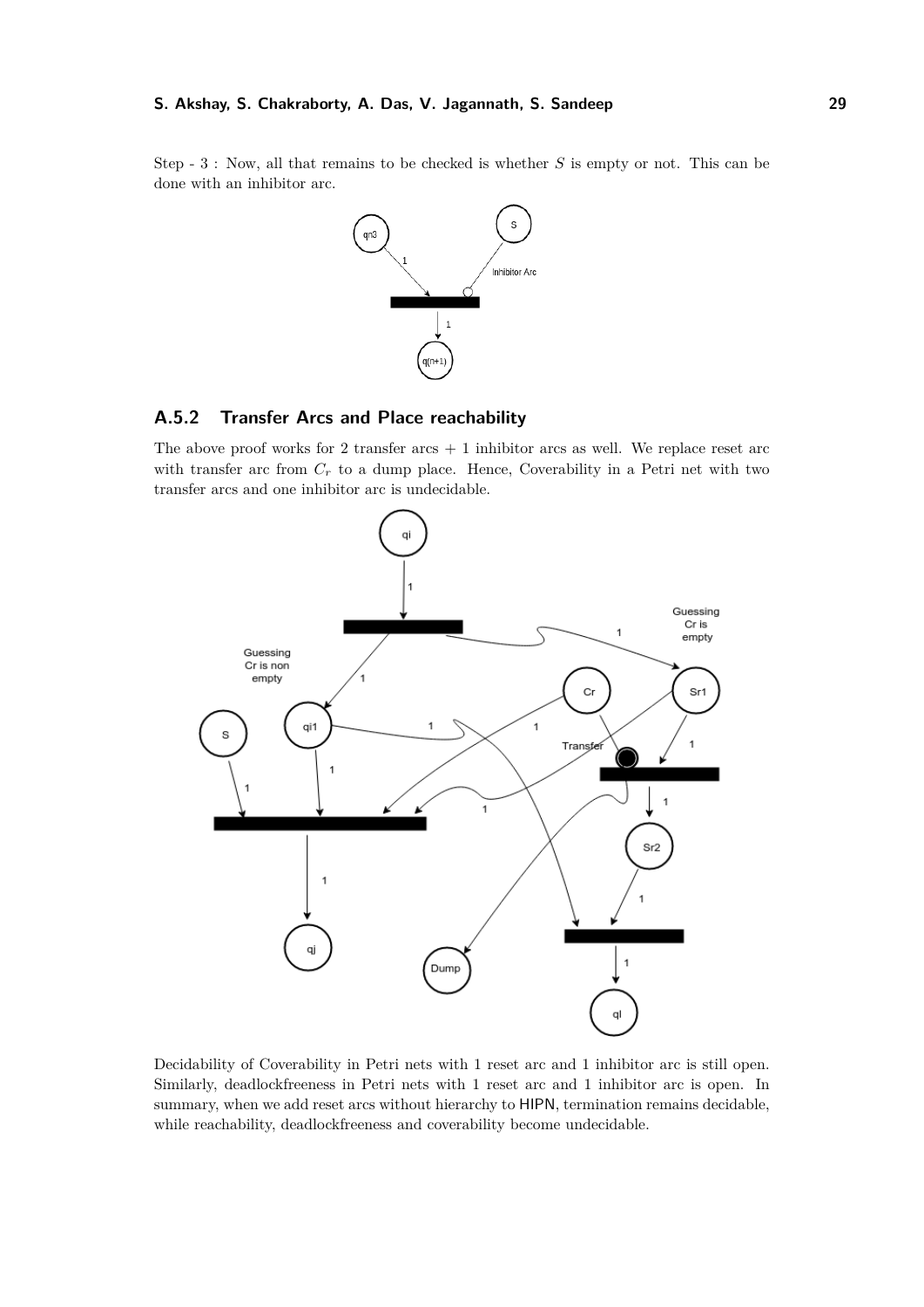# <span id="page-29-0"></span>**A.6 Reachability in HTPN**

The construction discussed in [6.1](#page-12-3) requires that there is no pre-arc from  $p_1$  to  $t_2$ . Even if this is not the case, we can construct an equivalent petri net, with this property as shown in the following construction.



Additionally, the place  $p_{\rm s}$  has a pre-arc and post-arc to every transition other than  $t_2$ . The above two nets are equivalent, and the right net has no newly introduced deadlocked reachable marking too.

**Lemma 1.27.** For any reachable marking M, we have  $M(p_*) = 0 \implies M(p_1) = 0$ . *Similarly,*  $M(p'_*) = 0 \implies M(p'_1) = 0$ 

**Proof.** This can be shown by induction over the length of run  $\rho$  to *M* from  $M_0'$ 

 $\Box$ 

**Lemma 1.28.** *If marking M is reachable from*  $M_0$  *in the original net, then*  $A_M$  *or*  $B_M$  *is reachable from*  $M'_0$ .

**Proof.** Let  $\rho$  be a run from  $M_0$  to  $M$  in the original net.

We shall prove by induction over the length of  $\rho$ . If  $|\rho| = 0$ , then  $\rho$  is a run in the constructed net from  $M'_0$  to  $A_M$ .

Assume that the statement is true for all  $|\rho| = k$ .

Consider any run  $\rho$  of length  $k + 1$ . Let  $\rho = \mu t$  where  $\mu$  is a run of length  $k$  and  $t \in T$ . Also, let  $M_0 \xrightarrow{\mu} M_1 \xrightarrow{\text{t}} M$ .

By induction hypothesis, either  $A_{M_1}$  or  $B_{M_1}$  is reachable from  $M'_0$ .

Without loss of generality, assume  $A_{M_1}$  is reachable.

If  $t \neq t_2$ , then, firstly, transition *t* is firable at  $A_{M_1}$ , by definition of  $A_{M_1}$ , since the pre-places of  $t$  in have equal number of tokens as in the marking  $M_1$ , where it is firable.

Let  $A_{M_1} \longrightarrow M'$ . Now, notice that  $M'(p_*) = 1$ ,  $M'(p'_1) = M'(p'_*) = 0$  and for all other places, we have  $M'(p) = A_{M_1}(p) - F(p, t) + F(t, p) = M_1(p) - F(p, t) + F(t, p) = M(p)$ . Hence,  $M' = A_M$ .

If  $t = t_2$ , then, again, transition  $t$  is firable at  $A_{M_1}$ , by definition of  $A_{M_1}$ .

Let  $A_{M_1} \longrightarrow M'$ . Now, notice that  $M'(p'_*) = 1$ ,  $M'(p_1) = M'(p_*) = 0$  and for all other places except  $p'_1$ , we have  $M'(p) = A_{M_1}(p) - F(p, t) + F(t, p) = M_1(p) - F(p, t) + F(t, p) =$  $M(p)$ . Also,  $M'(p'_1) = A_{M_1}(p_1) = M_1(p_1) = M(p_1)$ . Hence,  $M' = B_M$ . Hence proved.

**Lemma 1.29.** *If marking*  $A_M$  *or*  $B_M$  *is reachable from*  $M'_0$  *in the constructed net, then marking M is reachable from M*<sup>0</sup>

**Proof.** We shall prove this by induction over length of the run  $\rho$  from  $M_0'$  to  $A_M$  or  $B_M$ . If  $|\rho| = 0$ , then  $A_M = M'_0$  is reached from  $M'_0$  by  $\rho$ . Trivially, M is reachable from  $M_0$ . Assume that the statement is true for all runs  $\mu$  of length equal to  $k$ . Consider a run  $\rho$  of length  $k + 1$ . Let  $\rho = \mu t$  where  $t \in T'$  and  $\mu$  is a run of length k. Also,

without loss of generality, let  $M'_0$  $\underline{\xrightarrow{\mu}} M'_1 \xrightarrow{\text{t}} A_M.$ 

Then, *t* can be either  $t'_2$  or  $t_i$ , where  $i \neq 2$ .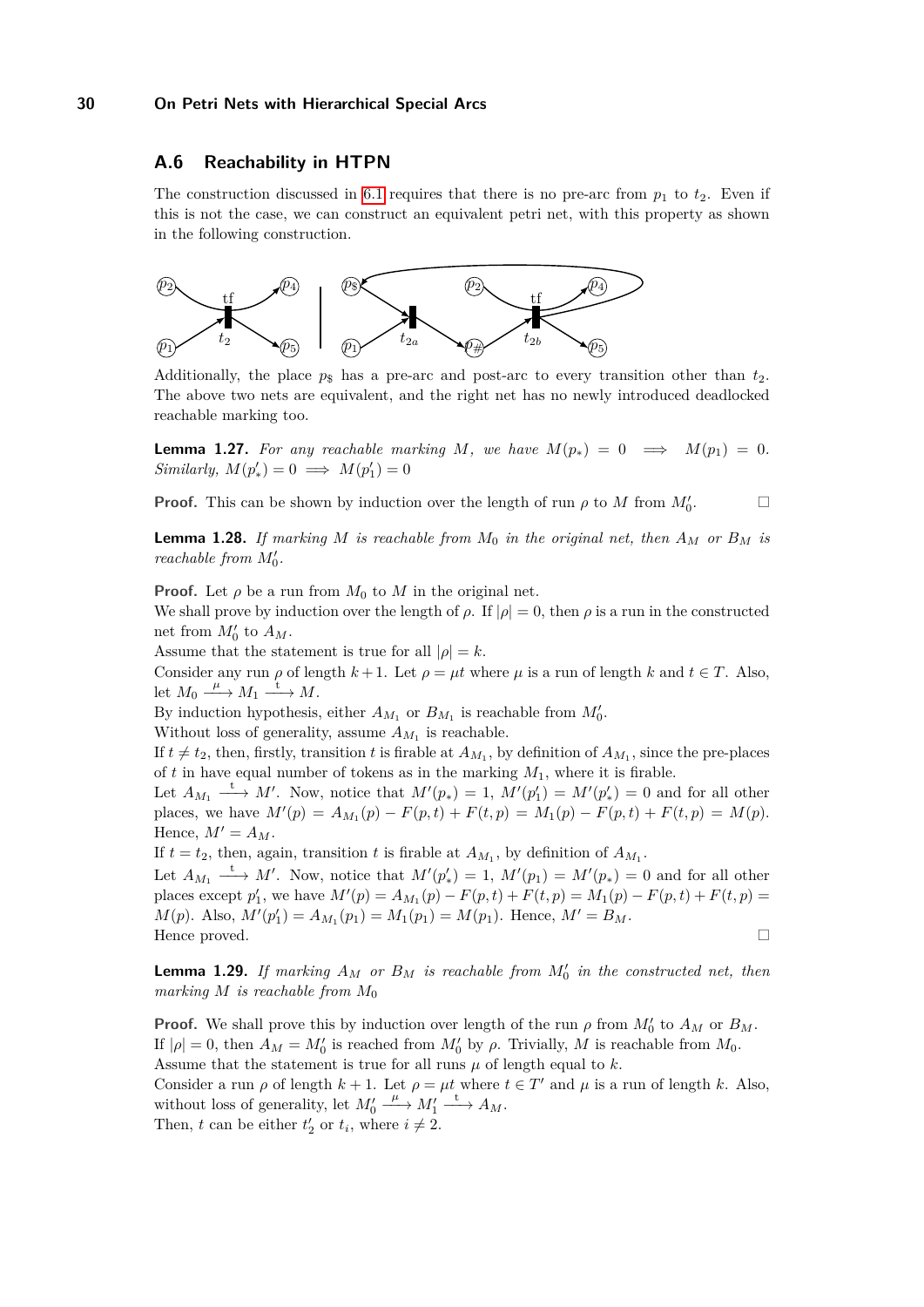If  $t = t'_2$ , then  $M'_1(p_*) = M'_1(p_1) = 0$ ,  $M'_1(p'_*) = 1$  and  $M'_1(p'_1) = A_M(p_1) = M(p_1)$ . Hence,  $M_1' = B_{M_1}$  for some marking  $M_1$ .

By induction hypothesis, the marking  $M_1$  is reachable from  $M_0$  in the original net.

Consider firing  $t_2$  at  $M_1$ . Clearly, transition  $t_2$  is firable at  $M_1$  as  $t'_2$  is firable at  $B_{M_1}$ . Let  $M_1 \xrightarrow{t_2} M^*$ . Then,  $\forall p \neq p_1 M^*(p) = A_M(p) = M(p)$ . Also,  $M^*(p_1) = M_1(p_1) =$  $B_{M_1}(p'_1) = A_M(p_1) = M(p_1)$ . Hence,  $M^* = M$ . Hence, marking *M* is reachable from *M*0.

This reduction proves that reachability is undecidable in general HTPN. However, as seen in Section 4.1, if the transfer arcs satisfy a structural condition, reachability is decidable. Also, Deadlockfreeness in transfer petri nets (which is undecidable) is reducible to deadlockfreeness in HTPN by the same construction. Thus, deadlockfreeness in HTPN is also undecidable.

NOTE: The above construction also shows that coverability in HITPN is undecidable, since Coverability in nets with 2 transfer arcs and 1 inhibitor arc is undecidable as shown in Section [5.2](#page-10-2)

# <span id="page-30-0"></span>**A.7 Hardness of Termination in HITPN**

We use the same notations as in subsection [6.2.](#page-13-0) We prove a series of statements which are finally used to prove lemma [6.4.](#page-15-9)

<span id="page-30-2"></span>**Lemma 1.30.** *There cannot be a non-terminating run in the forward phase.*

**Proof.** All the places in the net have been divided among three groups, namely  $G_1$ ,  $G_2$  and *G*3. We notice that, there is no transition, with a pre-place in a larger index group and post-place in a smaller or same index group. Thus, the tokens always move towards the larger index groups, and hence there can never be a non-terminating run.

In any run of *N*, we call the set of transitions between  $(i - 1)$ st firing of  $t<sub>R</sub>$  and *i*th firing of  $t_R$  as *i*th forward phase,  $i > 1$ . The first forward phase is defined as set of transitions before first firing of *tR*. As a result of the above lemma, every run starting in *i*th forward phase either terminates or goes to  $(i + 1)$ st forward phase.

We call place  $u_{ji}$  (and transition  $t_{ji}$ ) as incrementing, if  $M_{ij} \ge 0$  [i.e. post-arc from  $t_{ji}$ to  $u'_i$  and decrementing if  $M_{ij} < 0$  [i.e. pre-arc from  $u'_i$  to  $t_{ji}$ ].

<span id="page-30-1"></span>**Lemma 1.31.** *Suppose that the number of tokens in places*  $\{u_1, \ldots, u_n\}$  *corresponds to vector*  $\bar{u}$  before starting of  $k$ <sup>th</sup> forward phase and the number of tokens in all other places except *G*, *G'* is zero. Then, for any marking reachable in the kth forward phase,  $\forall$ 1 ≤ *i* ≤ *n*, we *have,*

$$
u'_{i} - \sum_{j}^{u_{ji} \in Decremening} u_{ji} + \sum_{j}^{u_{ji} \in Incremening} u_{ji} + \sum_{j} M_{ij} u_{j} = (M\bar{u})_{i}
$$

**Proof.** Clearly, the equation is satisfied in the initial marking.

Assume that the equation is satisfied in marking  $M_1$ , and  $M_1 \stackrel{t}{\longrightarrow} M_2$ .

Case 1: t is  $t_j$ .

In this case, the number of tokens in  $u_j$  decreases by 1, and the number of tokens in  $u_{ji}$ increases by  $|M_{ij}|$ . This would then have two sub cases:

 $M_{ij} \geq 0$ : Then,  $u_{ji}$  is an incrementing place. Hence,  $\sum_j M_{ij}u_j$  decreases by  $M_{ij}$ , and  $\sum_{j}^{u_{ji}\in\text{Incrementing}} u_{ji}$  increases by  $M_{ij}$ , while all other terms remain same. Thus the summation remains constant. Hence,  $LHS(M_1) = LHS(M_2)$ .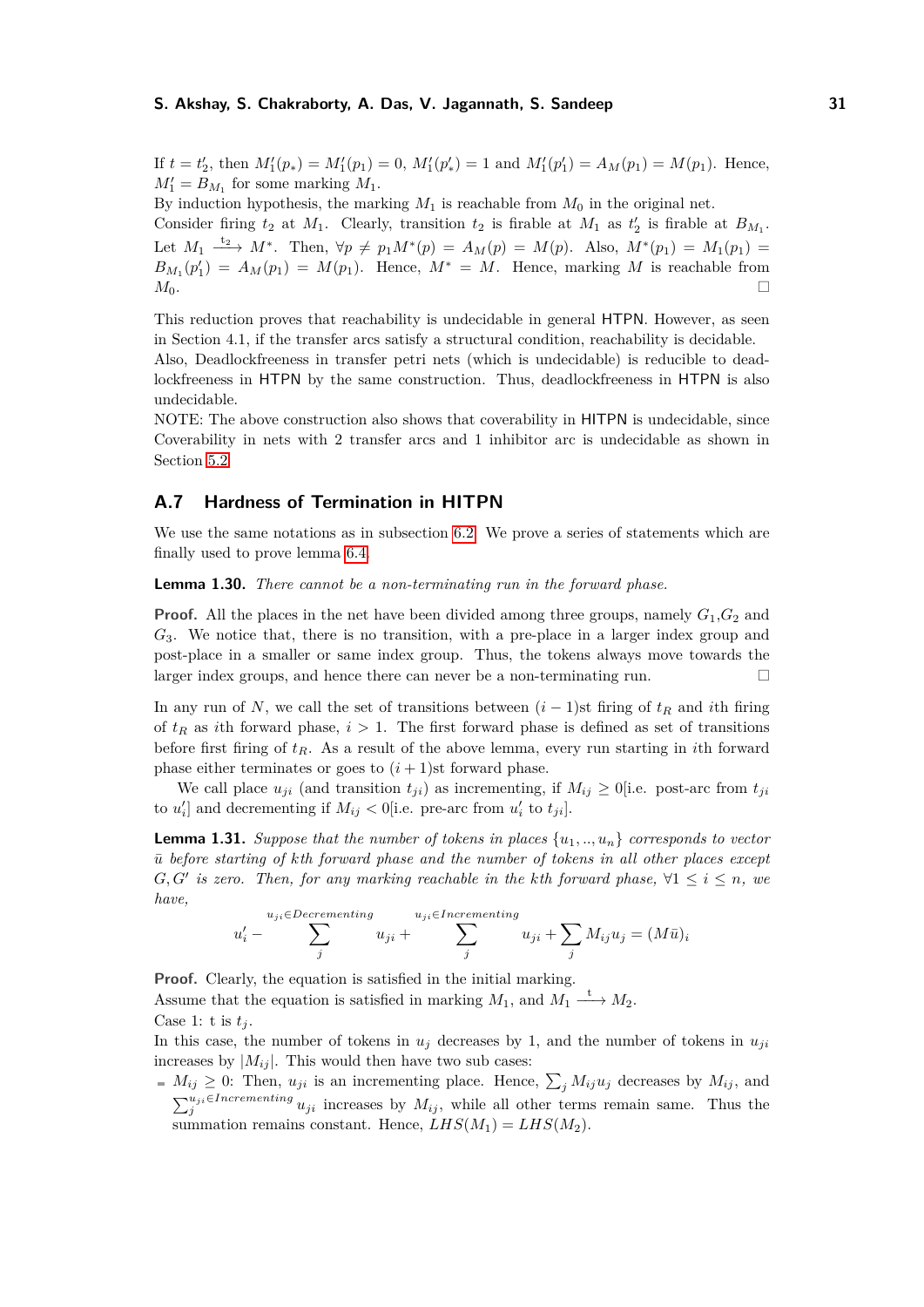$M_{ij}$  < 0: Then,  $u_{ji}$  is a decrementing place. Hence,  $\sum_j M_{ij}u_j$  decreases by  $-M_{ij}$ , and  $\sum_{j}^{u_{ji}\in Decrementing} u_{ji}$  decreases by  $-M_{ij}$ , while all other terms remain same. Thus the summation(since the terms changing have different signs in LHS) remains constant. Hence,  $LHS(M_1) = LHS(M_2)$ .

Case 2: t is  $t_{ii}$ 

We consider two cases again :

- $u_{ji}$  is an incrementing place: Then,  $\sum_{j}^{u_{ji} \in {\text{Incrementing}}} u_{ji}$  decreases by 1 and  $u_i'$  increases by 1, with all other terms remaining constant. Hence, the summation remains constant. Thus,  $LHS(M_1) = LHS(M_2)$ .
- $u_{ji}$  is a decrementing place: Then,  $\sum_{j}^{u_{ji}\in Decembering} u_{ji}$  decreases by 1 and  $u'_i$  decreases by 1, with all other terms remaining constant. Hence, the summation(since the terms changing have different signs in LHS) remains constant. Thus,  $LHS(M_1) = LHS(M_2)$ .

Thus, in all cases, LHS remains same for both *M*<sup>1</sup> and *M*2. Thus, by induction on the length of path from initial marking to any reachable marking, the given invariant holds for all reachable markings in *N*.

<span id="page-31-0"></span>**Lemma 1.32.** *Suppose that the number of tokens in places*  $\{u_1, \ldots, u_n\}$  *of marking*  $M_1$  *corresponds to vector*  $\bar{u}$  *before starting of kth forward phase, the number of tokens in*  $G =$  $\sum_{1 \leq i \leq n} (\sum_{1 \leq j \leq n} |M_{ji}|)(\bar{u})_i$  and the number of tokens in all other places is zero. If  $M\bar{u} \geq 0$ , *then there exists marking*  $M_2$  *reachable from*  $M_1$  *such that*  $M_2$  *is starting of*  $(k + 1)$ *st forward phase, the number of tokens in places*  $\{u_1, \ldots, u_n\}$  *of marking*  $M_2$  *corresponds to vector*  $M\bar{u}$ , the number of tokens in *G* is  $\sum_{1\leq i\leq n} (\sum_{1\leq j\leq n} |M_{ji}|) (Mv_0)_i$  and all other places have *0 tokens.*

**Proof.** We obtain the marking  $M_2$  from  $M_1$  as follows - first, we run the transitions  $t_j$ , 1  $\leq$  $j \leq n$ . Next, we run the incrementing transitions among  $t_{ij}$  followed by decrementing ones. As  $M\bar{u} \geq 0$ , from lemma [1.31,](#page-30-1) after the incrementing transitions are fired, we have enough transitions in  $u'_{j}$ ,  $1 \leq j \leq n$  so as to finish the decrementing ones. For each firing of transition  $t_{ij}$ , number of tokens in  $G$  is decremented by 1. So after all the incrementing and decrementing transitions  $t_{ij}$  are fired, G becomes empty, and hence we can fire  $t_R$ . The marking reached after firing  $t_R$  is  $M_2$ . Also note that before  $t_R$  is fired, from lemma [1.31,](#page-30-1) the number of tokens in  $u'_i = (M\bar{u})_i$ . Thus, after  $t_R$  is fired, number of tokens in  $u'_i$  are transferred to  $u_i$ , which gives the fact that number of tokens in places  $\{u_1, \ldots, u_n\}$  of marking  $M_2$  corresponds to vector  $M\bar{u}$ . From the construction of *G*<sup> $\prime$ </sup>, before firing of  $t_R$ , number of tokens in  $G' = \sum_{1 \leq i \leq n} \left( \sum_{1 \leq j \leq n} |M_{ji}| \right) u'_i$  which are transferred to *G* in  $M_2$ . Rest of the places have no tokens before firing of  $t_R$  and continue to do so in  $M_2$ .

<span id="page-31-1"></span>**Lemma 1.33.** *Suppose that the number of tokens in places*  $\{u_1, \ldots, u_n\}$  *corresponds to vector*  $\bar{u}$ *before starting of kth forward phase, the number of tokens in*  $G = \sum_{1 \le i \le n} (\sum_{1 \le j \le n} |M_{ji}|)(\bar{u})_i$ and the number of tokens in all other places is zero. If  $M\bar{u} \geq 0$ , then at the end of kth for*ward phase, the number of tokens in places*  $\{u'_1, ..., u'_n\}$  *corresponds to vector*  $M\bar{u}$ *.* 

**Proof.** In the marking at the end of *k*th forward phase, number of tokens in *G* is 0. As the number of tokens in *G* at the starting of *k* th forward phase is equal to the number of times  $t_{ij}$ s can fire. Thus in order to empty  $G$ , all the  $t_{ij}$  necessarily have to fire. Thus, the number of tokens in  $u_i, 1 \leq i \leq n$  and  $u_{ij}, 1 \leq i, j \leq n$  become 0. From lemma [1.31,](#page-30-1) the current statement follows.  $\hfill\Box$ 

Now we prove the original lemma.

**Lemma 1.34.** *There exists a non-terminating run in N iff*  $M^k v_0 \geq 0$  *for all*  $k \in \mathbb{N}$ *.*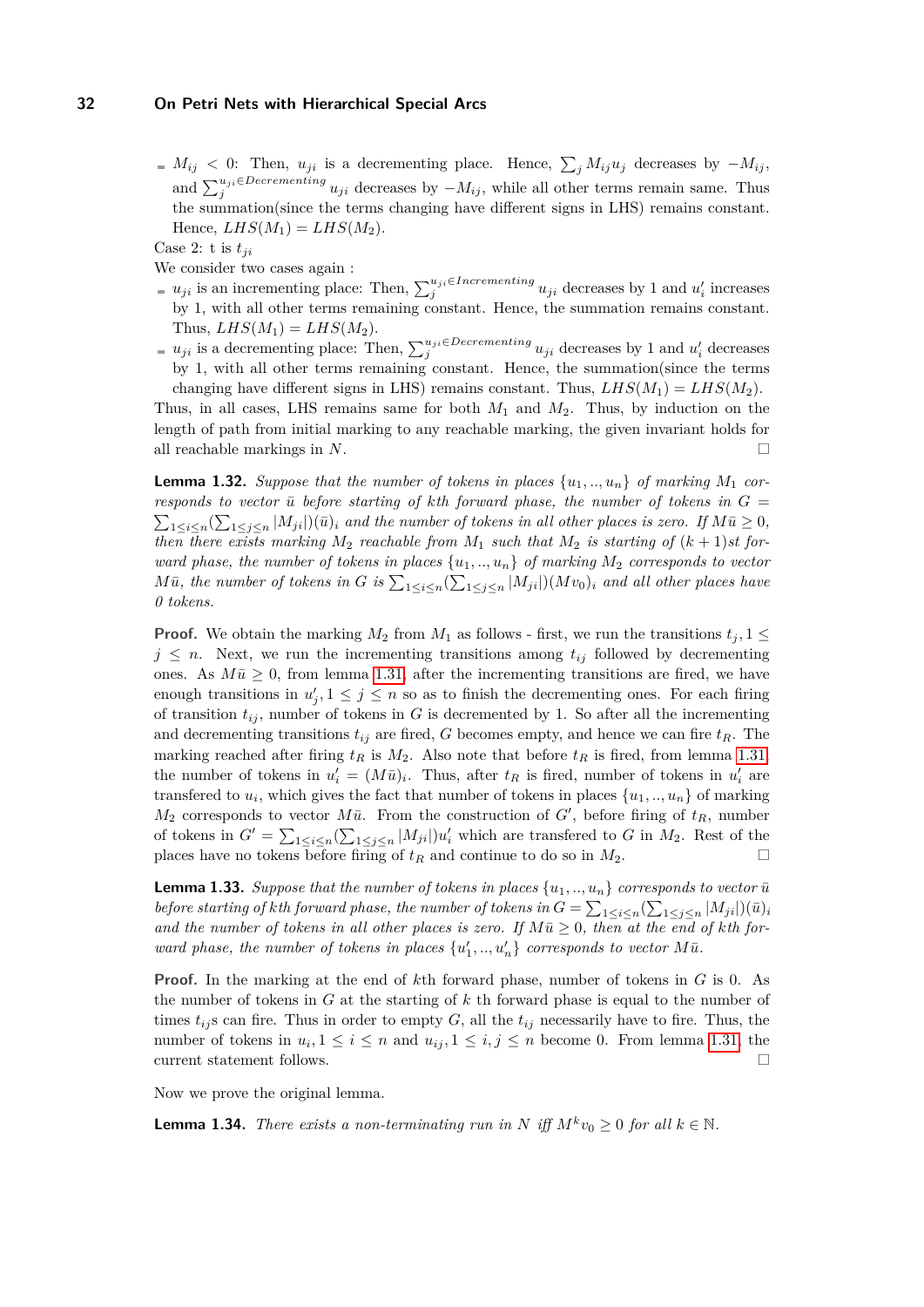**Proof.** First, we prove the reverse direction. Suppose that  $M^k v_0 \geq 0$  for all  $k \in \mathbb{N}$ . We apply lemma [1.32](#page-31-0) to prove existence of a non-terminating run. Intially at the start of 1st forward phase, our initialisation of  $N$  ensures that in the current marking  $M_1$ ,  $G$  has  $\sum_{1 \leq i \leq n} (\sum_{1 \leq j \leq n} |M_{ji}|)(v_0)_i$  tokens and number of tokens in places  $\{u_1, ..., u_n\}$  corresponds to vector  $v_0$ . Thus, we reach marking  $M_2$  in which *G* has  $\sum_{1 \leq i \leq n} (\sum_{1 \leq j \leq n} |M_{ji}|)(Mv_0)_i$ tokens and number of tokens in places  $\{u_1, \ldots, u_n\}$  corresponds to vector  $\overline{Mv_0}$ . Now, we use the lemma again to reach  $M_3$  and so on.

To prove the forward direction, assume that indeed there is a nonterminating run in *N*. From lemma [1.30,](#page-30-2) in the nonterminating run, *t<sup>R</sup>* has to be fired infinitely often. Let the smallest *k* such that  $M^k v_0 \not\geq 0$  is  $k_0$ . From lemma [1.33,](#page-31-1) before start of  $k_0$ th forward phase, the number of tokens in places  $\{u_1, \ldots, u_n\}$  corresponds to vector  $M^{k_0-1}v_0 = \bar{u}$  and number of tokens in *G* is  $\sum_{1 \leq i \leq n} (\sum_{1 \leq j \leq n} |M_{ji}|)(\bar{u})_i$ . As  $M\bar{u} \ngeq 0$ , there exists *i* such that  $(M\bar{u})_i < 0$ . From lemma [1.31,](#page-30-1) in any marking reachable in the current forward phase,  $\sum_{j}^{u_{ji}\in Decembering} u_{ji} > 0$ . As we cannot reach a marking in the current forward phase in which all of  $u_{ij}$  are 0, number of tokens in  $G$  is nonzero in all the markings reachable in the current forward phase. Thus,  $t_R$  cannot fire, contradicting the fact that  $t_R$  should be fired after  $k_0$ th forward phase as well, in order to have infinite firings of  $t_R$ .

# <span id="page-32-0"></span>**A.8 Summary**

|  |  |  | A comprehensive extension of table 1 is presented here. |  |
|--|--|--|---------------------------------------------------------|--|
|  |  |  |                                                         |  |

| <b>HIPN</b>    | Refer to table 1                                                          |  |  |  |
|----------------|---------------------------------------------------------------------------|--|--|--|
| <b>HTPN</b>    | Refer to table 1                                                          |  |  |  |
| <b>HRPN</b>    | Decidable - subsumed by HIRPN                                             |  |  |  |
| <b>HIRPN</b>   | Refer to table $1$                                                        |  |  |  |
| <b>HITPN</b>   | Refer to table 1                                                          |  |  |  |
| <b>HRTPN</b>   | TERM, COVER: Decidable ([10]). REACH, DLFREE: Undecidable - subsumes HTPN |  |  |  |
| R-HIPN         | Refer to table 1                                                          |  |  |  |
| <b>R-HTPN</b>  | TERM, COVER: Decidable ([10]). REACH, DLFREE: Undecidable - subsumes HTPN |  |  |  |
| <b>R-HRPN</b>  | Equivalent to R-PN                                                        |  |  |  |
| <b>I-HIPN</b>  | Undecidable : equivalent to I-PN                                          |  |  |  |
| <b>I-HTPN</b>  | Undecidable : subsumes I-PN                                               |  |  |  |
| <b>I-HRPN</b>  | Undecidable : subsumes I-PN                                               |  |  |  |
| T-HIPN         | Refer to table 1                                                          |  |  |  |
| T-HTPN         | Equivalent to T-PN                                                        |  |  |  |
| <b>T-HRPN</b>  | TERM, COVER: Decidable ([10]). REACH, DLFREE: Undecidable - subsumes T-PN |  |  |  |
| <b>R-HIRPN</b> | Refer to table 1                                                          |  |  |  |
| R-HITPN        | TERM: Positivity hard (Thm.6.5), Others : Undecidable - from R-HIPN       |  |  |  |
| <b>R-HRTPN</b> | TERM, COVER: Decidable ([10]). REACH, DLFREE: Undecidable - subsumes R-PN |  |  |  |
| <b>I-HIRPN</b> | Undecidable : subsumes I-PN                                               |  |  |  |
| <b>I-HITPN</b> | Undecidable : subsumes I-PN                                               |  |  |  |
| <b>I-HRTPN</b> | Undecidable : subsumes I-PN                                               |  |  |  |
| <b>T-HIRPN</b> | TERM: Positivity hard (Thm.6.5), Others : Undecidable - from T-HIPN       |  |  |  |
| <b>T-HITPN</b> | TERM: Positivity hard (Thm.6.5), Others : Undecidable - from T-HIPN       |  |  |  |
| <b>T-HRTPN</b> | TERM, COVER: Decidable ([10]). REACH, DLFREE: Undecidable - subsumes T-PN |  |  |  |
| <b>HIRcTPN</b> | Refer to table 1                                                          |  |  |  |

The current status of the relative expressiveness and decidability of termination, coverability, reachability and deadlockfreeness can be visualised for various classes of nets as